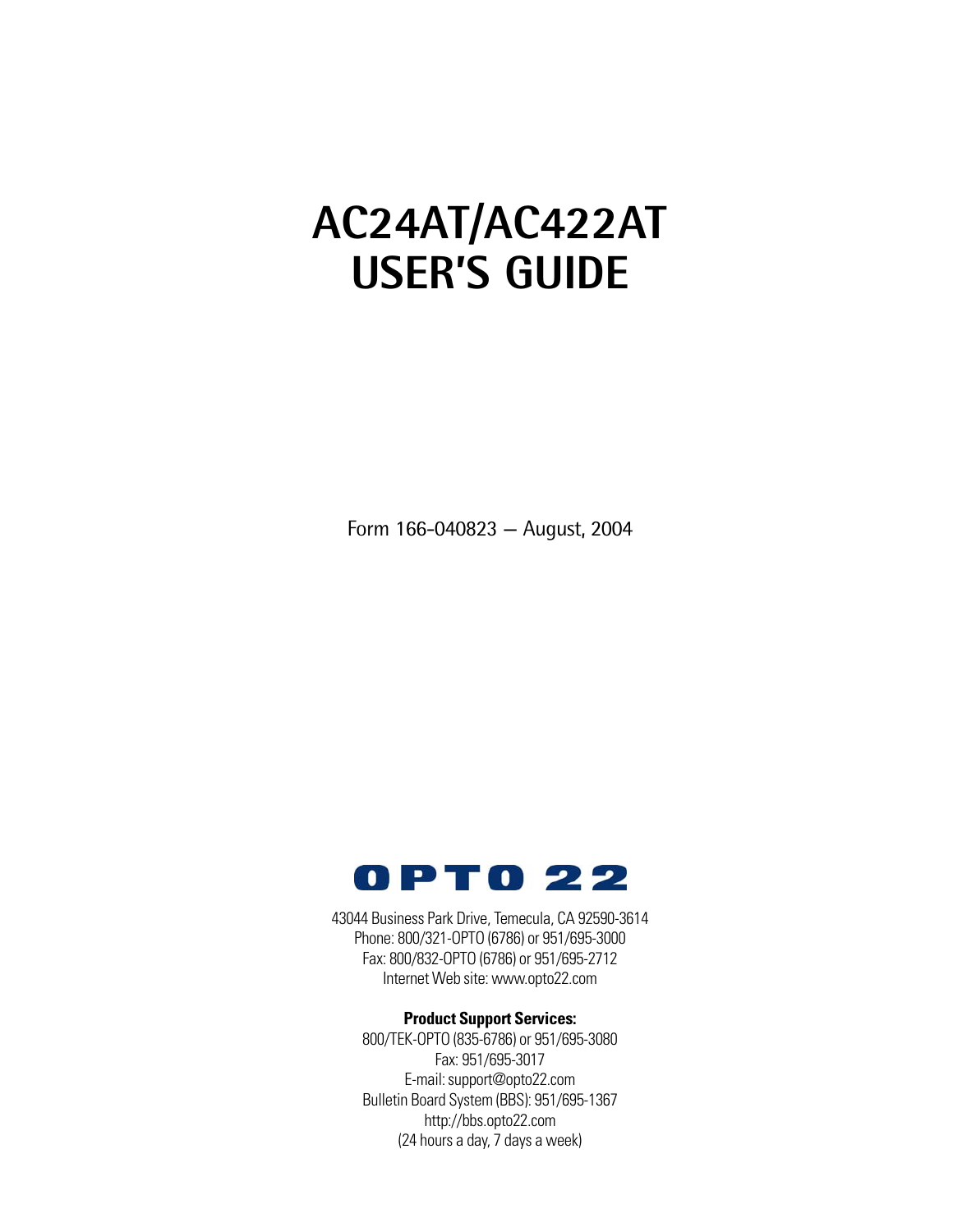**AC24AT & AC422AT User's Guide Form 166-040823 — August, 2004**

All rights reserved. Printed in the United States of America.

The information in this manual has been checked carefully and is believed to be accurate; however, Opto 22 assumes no responsibility for possible inaccuracies or omissions. Specifications are subject to change without notice.

Opto 22 warrants all of its products to be free from defects in material or workmanship for 30 months from the manufacturing date code. This warranty is limited to the original cost of the unit only and does not cover installation, labor, or any other contingent costs. Opto 22 I/O modules and solid-state relays with date codes of 1/96 or later are guaranteed for life. This lifetime warranty excludes reed relay, SNAP serial communication modules, SNAP PID modules, and modules that contain mechanical contacts or switches. Opto 22 does not warrant any product, components, or parts not manufactured by Opto 22; for these items, the warranty from the original manufacturer applies. These products include, but are not limited to, the OptoTerminal-G70, OptoTerminal-G75, and Sony Ericsson GT-48; see the product data sheet for specific warranty information. Refer to Opto 22 form number 1042 for complete warranty information.

Opto 22 FactoryFloor, Cyrano, Optomux, and Pamux are registered trademarks of Opto 22. Generation 4, ioControl, ioDisplay, ioManager, ioProject, ioUtilities, mistic, Nvio, Nvio.net Web Portal, OptoConnect, OptoControl, OptoDisplay, OptoENETSniff, OptoOPCServer, OptoScript, OptoServer, OptoTerminal, OptoUtilities, SNAP Ethernet I/O, SNAP I/O, SNAP OEM I/O, SNAP Simple I/O, SNAP Ultimate I/O, and SNAP Wireless LAN I/O are trademarks of Opto 22.

ActiveX, JScript, Microsoft, MS-DOS, VBScript, Visual Basic, Visual C++, and Windows are either registered trademarks or trademarks of Microsoft Corporation in the United States and other countries. Linux is a registered trademark of Linus Torvalds. Unicenter is a registered trademark of Computer Associates International, Inc. ARCNET is a registered trademark of Datapoint Corporation. Modbus is a registered trademark of Schneider Electric. Wiegand is a registered trademark of Sensor Engineering Corporation. Nokia, Nokia M2M Platform, Nokia M2M Gateway Software, and Nokia 31 GSM Connectivity Terminal are trademarks or registered trademarks of Nokia Corporation. Sony is a trademark of Sony Corporation. Ericsson is a trademark of Telefonaktiebolaget LM Ericsson.

All other brand or product names are trademarks or registered trademarks of their respective companies or organizations.

AC24AT/AC422AT User's Guide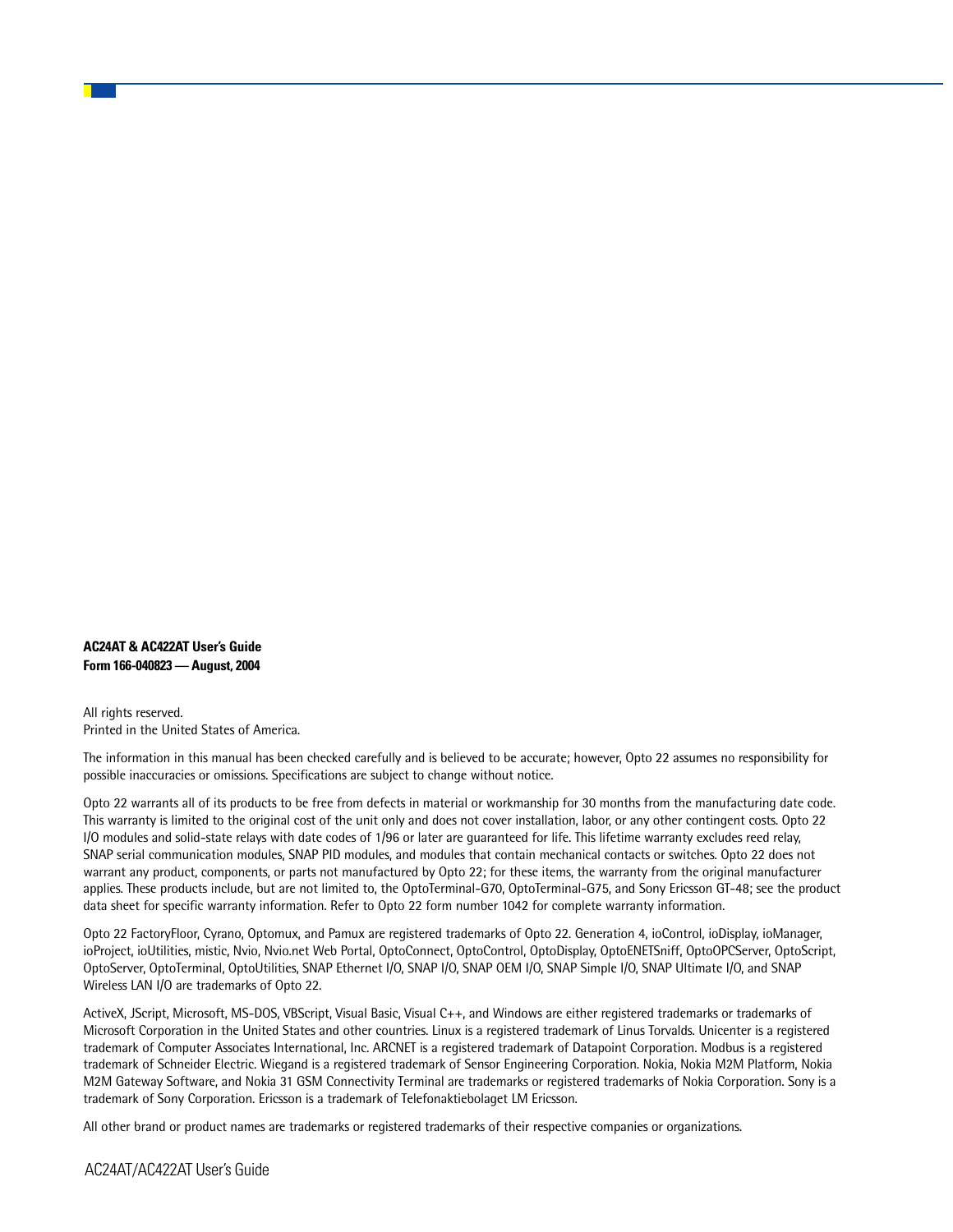# **TABLE OF CONTENTS**

## **Chapter 1: Introduction 5**

### *Chapter 2: Installing the Adapter Card for use with Optomux In RS-422/485 4-wire Mode 9*

| Wiring Diagrams For Connecting to Classic Optomus (B1 & B2)  14 |  |
|-----------------------------------------------------------------|--|
| Wiring Diagrams For Connecting to SNAP OptomuX (B3000) 16       |  |

### *Chapter 3: Installing the Adapter Card for use with Devices* **Other Than Optomux 19**

| <u>  - prontin</u> |  |
|--------------------|--|
|                    |  |

| <b>Chapter 4: Technical Information</b> |  |
|-----------------------------------------|--|
|                                         |  |
|                                         |  |
|                                         |  |
|                                         |  |
|                                         |  |
|                                         |  |
|                                         |  |

### *Chapter 5: Troubleshooting and Testing 27*

| Testing Optomux communication Through the Adapter Card Using HyperTerminal  30 |  |
|--------------------------------------------------------------------------------|--|
|                                                                                |  |
|                                                                                |  |
|                                                                                |  |
| D. Transmitting Optomux Protocol Messages to the Optomux Brain Boards  31      |  |
|                                                                                |  |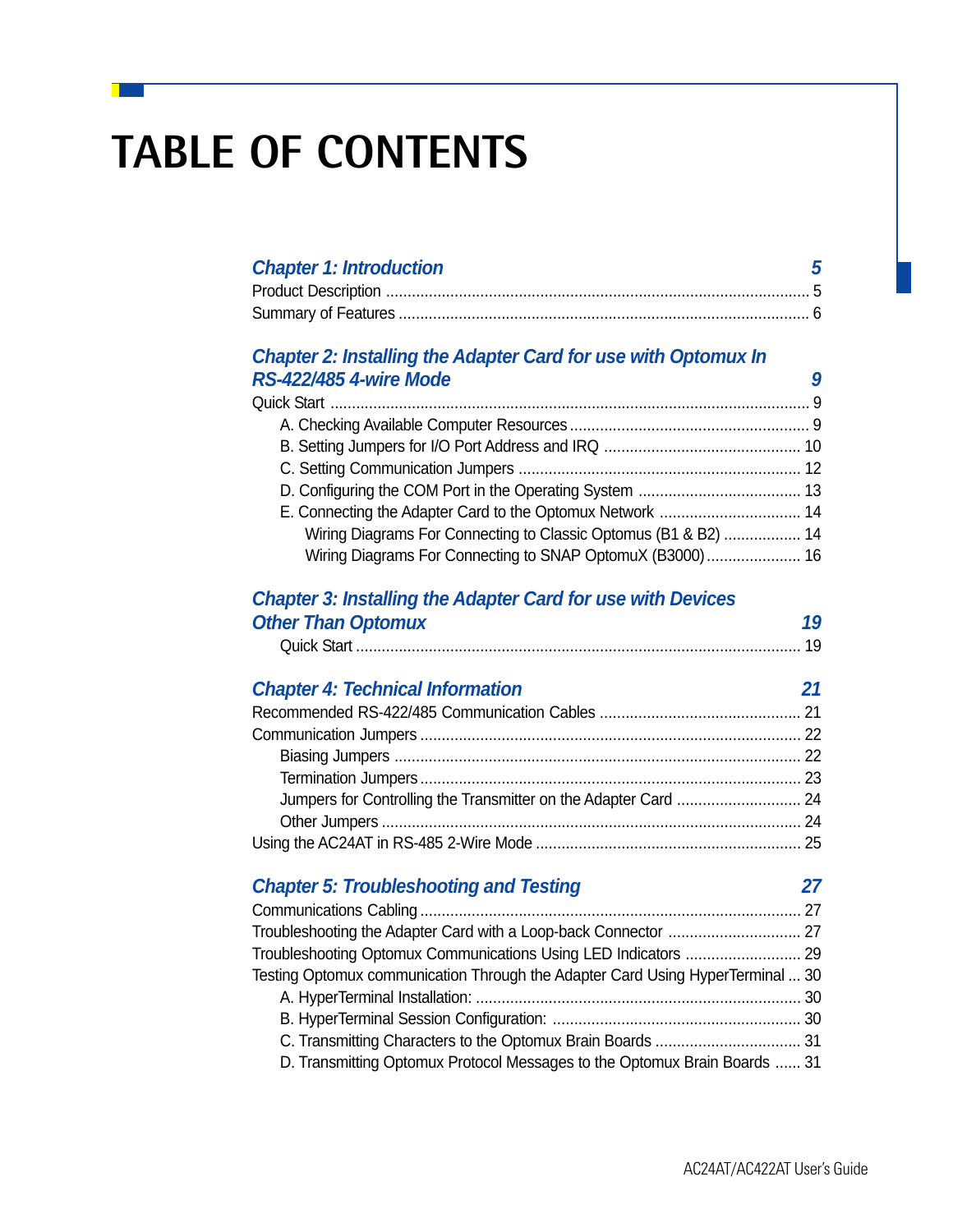| <b>Appendix A</b>                                                        | 33 |
|--------------------------------------------------------------------------|----|
|                                                                          |    |
|                                                                          | 33 |
|                                                                          |    |
| <b>Appendix B</b>                                                        | 35 |
| Application Note AN9602: Configuring the AC24AT/AC422AT as a COM Port in |    |
|                                                                          | 35 |
| <b>Appendix C</b>                                                        | 37 |
|                                                                          |    |

### *Appendix D: RS-422 and RS-485 as used with*

| <b>Opto 22 Products</b>                                             | 39  |
|---------------------------------------------------------------------|-----|
|                                                                     | -39 |
|                                                                     | 39  |
|                                                                     |     |
| Block Diagram of RS-422 Point-to-Point Communications Link 40       |     |
| Block Diagram of Classic Optomux (B1's and B2's) in Repeat Mode  40 |     |
|                                                                     |     |
|                                                                     |     |
|                                                                     |     |
| Block Diagram of RS-422/485 Communications Link used by             |     |
|                                                                     |     |
|                                                                     |     |
|                                                                     |     |
|                                                                     | 44  |
|                                                                     | 44  |

| <b>Appendix E: Glossary of Terms and Abbreviations</b> |    |  |  |
|--------------------------------------------------------|----|--|--|
| <b>Appendix F: Product Support</b>                     | 47 |  |  |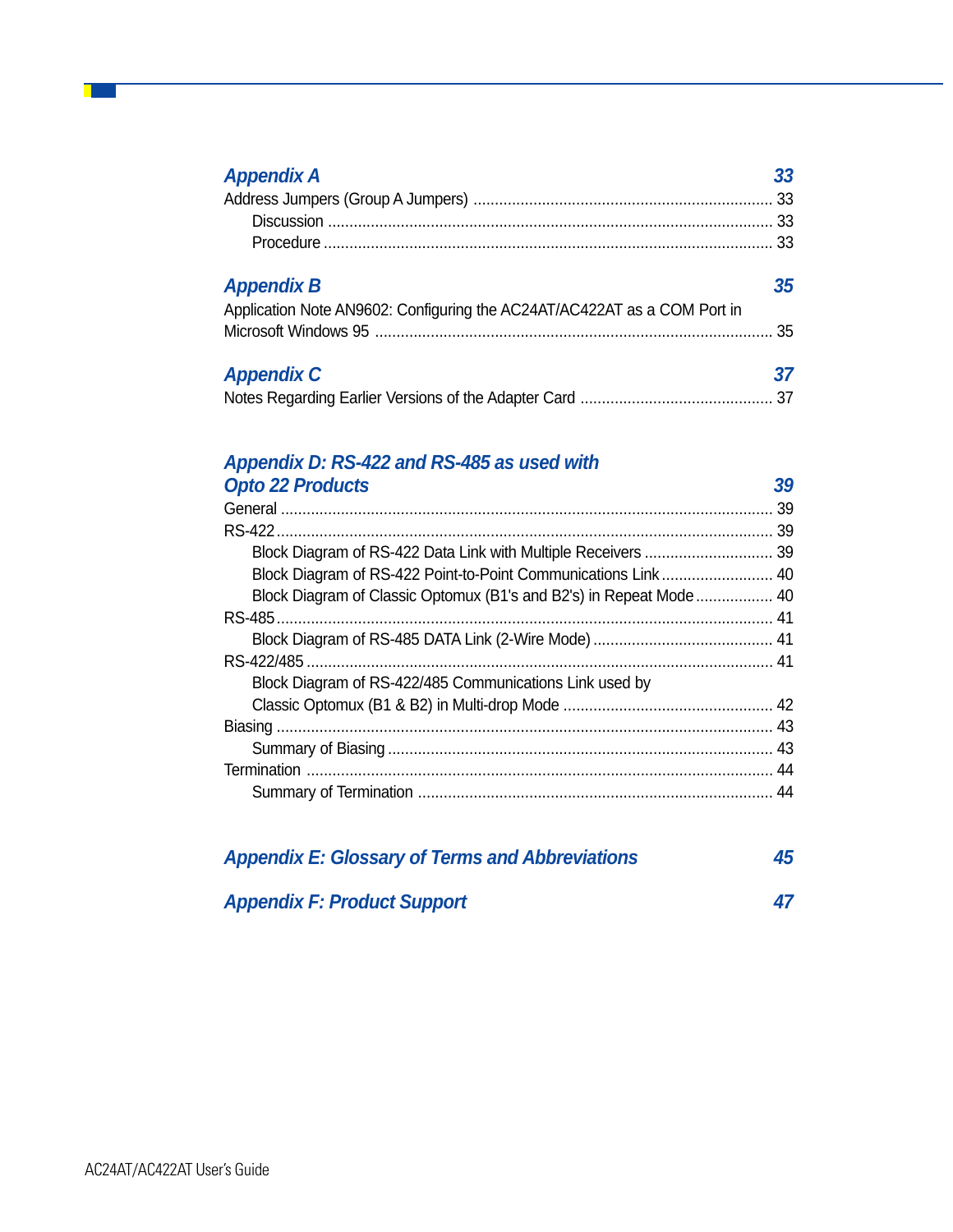## **INTRODUCTION**

## **PRODUCT DESCRIPTION**

The AC24AT and AC422AT cards provide an asynchronous RS-422/485 communications port for the ISA bus. The adapter cards are seen by the computer as standard COM ports.

These cards are transient protected, feature bi-directional handshake lines for RTS and CTS, and can drive up to 32 devices on a multi-drop network. They are designed for communicating to Optomux brain boards in RS-422/485 4-wire mode and support baud rates up to 115.2 kbaud.

In addition, the AC24AT card provides 4,000 volts of isolation between the ISA bus and the communications link. The AC24AT card can also be set up for RS-485 2-wire mode; however, special software drivers are required to take advantage of this. These special software drivers are not provided by Opto 22. For 2-wire RS-485 solutions, use Opto 22's AC37 (ISA bus adapter) or AC7A (stand-alone RS-232 to RS-422/485 converter).

In this manual, differences between the AC24AT and AC422AT adapter cards will be noted where these differences apply. Unless a feature is only applicable to one specific model, the manual will use the convention "adapter card" when referring to both models. When referring to a specific model, the actual model number will be used.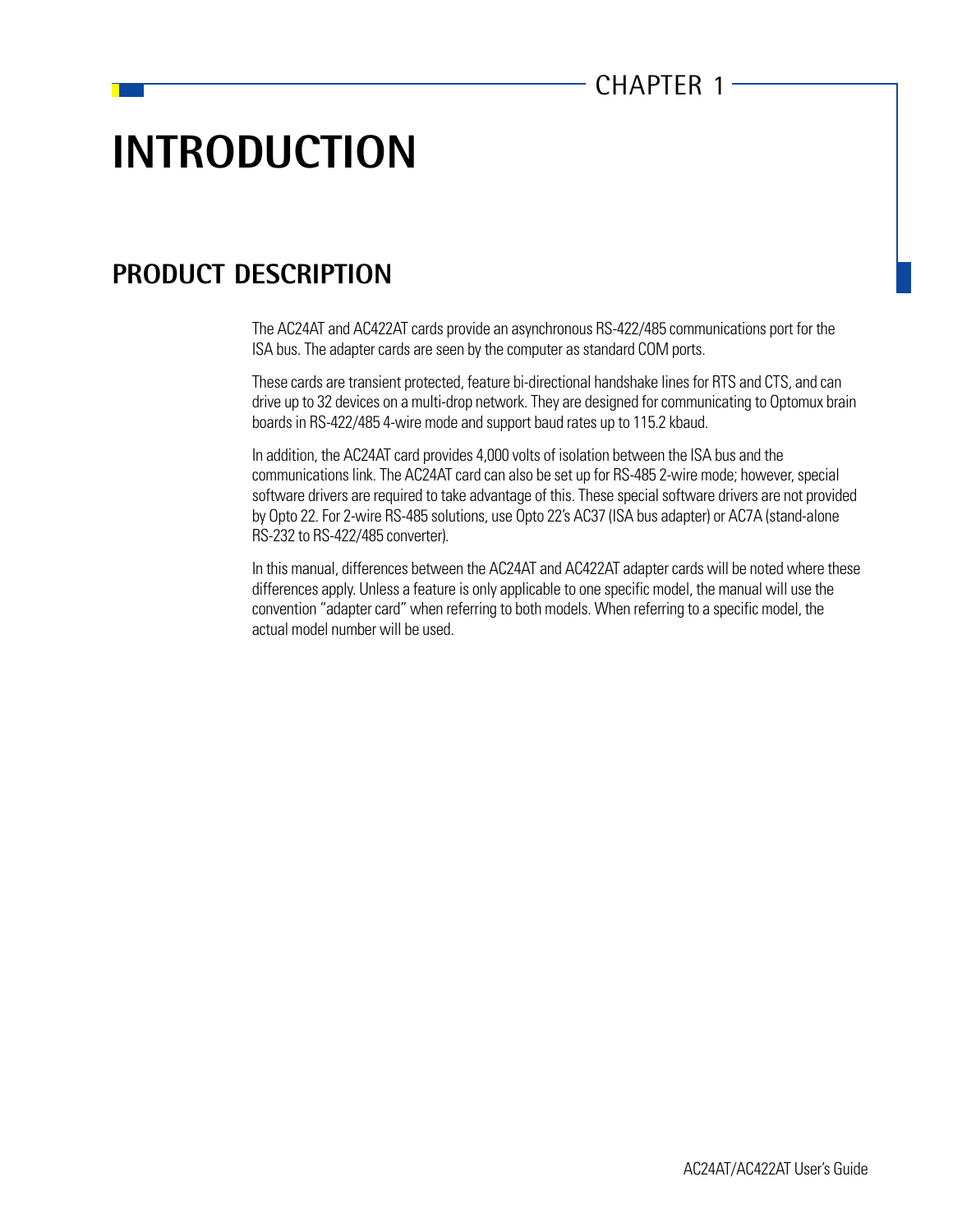## **SUMMARY OF FEATURES**

- The adapter card uses the standard 16550 UART and appears as a standard COM port to the computer
- Transient protection for RS-422/485 lines
- Multi-drop capability
- RS-422/485 balanced line drivers
- Up to 5,000 feet of cable length using shielded twisted-pair cable (Note 1)
- Data rates from 300 baud to 115.2 kbaud (Note 2)
- Bi-directional handshake lines (RTS, CTS)
- LED indicators for Transmit, Receive, RTS, and CTS
- Jumper-configurable termination and biasing for RS-422/485 lines
- Model AC24AT provides 4,000 volts of optical isolation between the computer and the RS-422/485 lines
- Model AC24AT provides transformer isolation between the computer's 5 VDC and the RS-422/485 lines.

**Notes:** 1. At 38.4 kbaud, the distance limit is 5,000 feet. At 115.2 kbaud, the distance limit is 3,000 feet. 2. Classic Optomux brain boards (B1 & B2) are limited to 38.4 kbaud.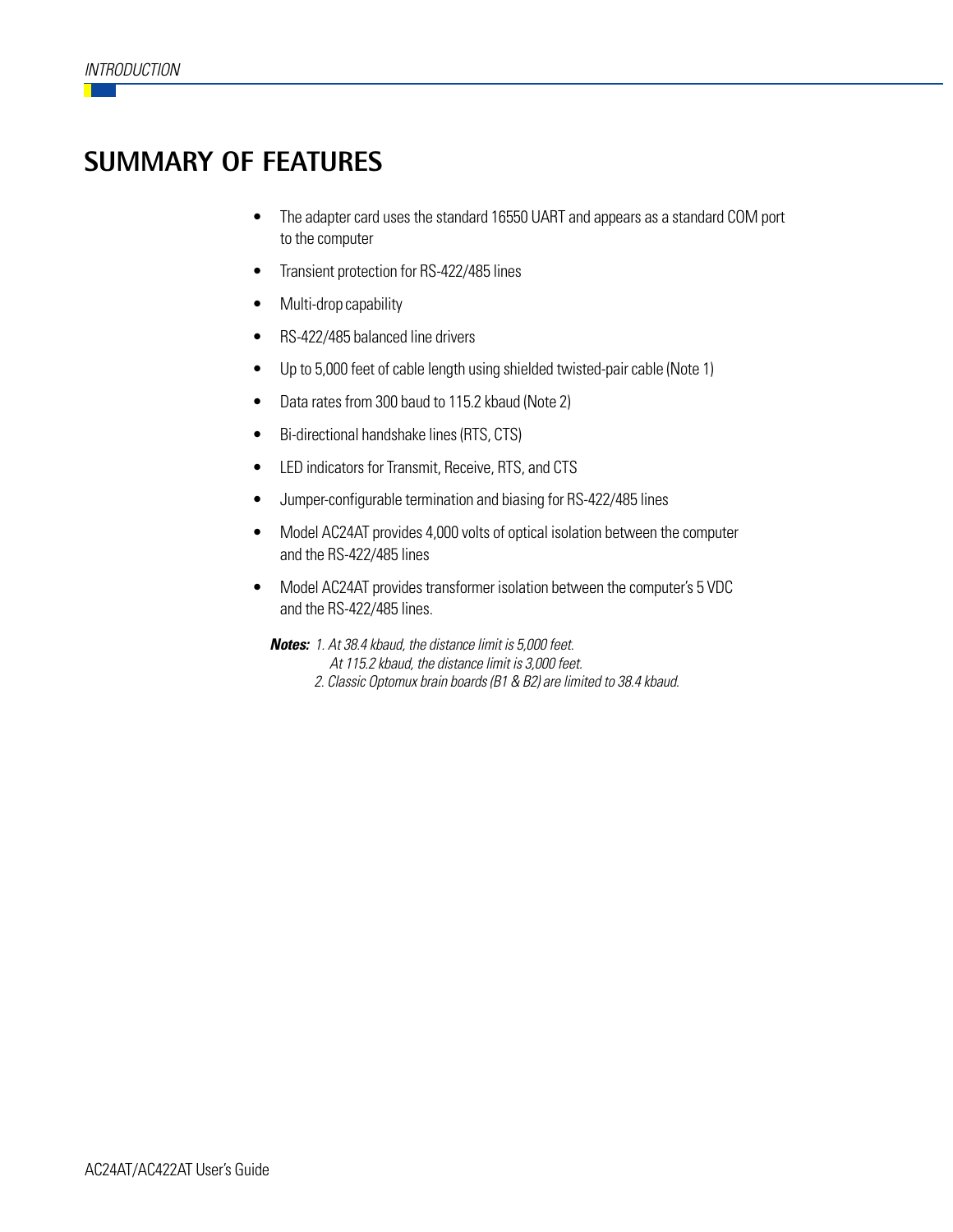

**Figure 1-1: AC24AT (top) and AC422AT (bottom)**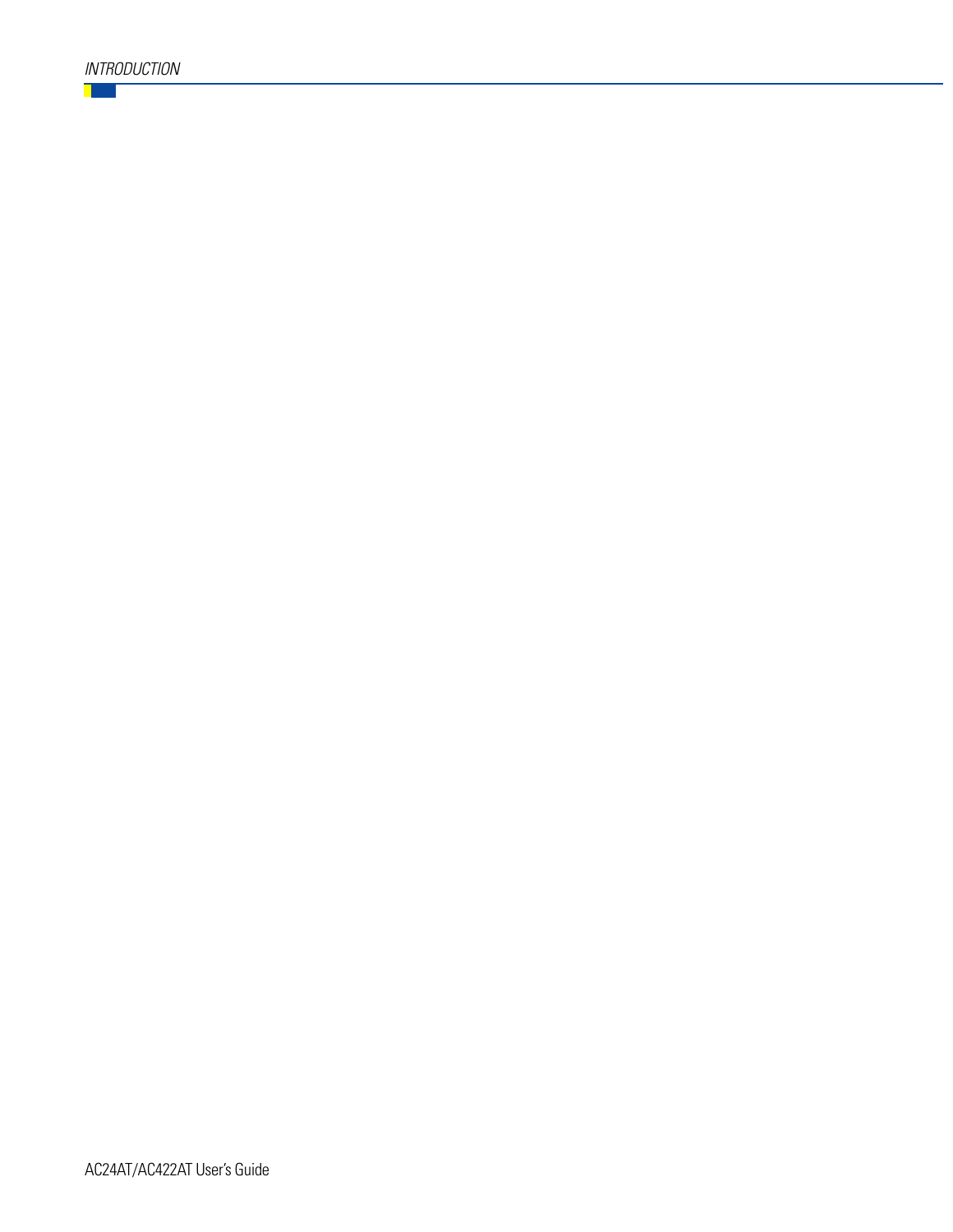## **INSTALLING THE ADAPTER CARD FOR USE WITH OPTOMUX IN RS-422/485 4-WIRE MODE**

## **QUICK START**

The following steps are detailed in this chapter:

- A Check available computer resources (I/O port address and IRQ) before installing the adapter card in the computer.
- B. Set jumpers for I/O port address and IRQ.
- C. Set communication jumpers.
- D. Configure the COM port in the operating system.
- E. Connect the communications cable between the adapter card and the Optomux system.

## **A. CHECKING AVAILABLE COMPUTER RESOURCES**

It is best to identify which I/O port addresses and IRQ settings are available on the computer before installing the adapter card. The following tools are available to help with this:

**Microsoft Windows NT:** Windows NT Diagnostics can be accessed by selecting the Start button, Programs, Administrative Tools (Common), and Windows NT Diagnostics. Once it is started, select the Resources Tab, and then the IRQ and I/O Port buttons (one at a time).

**Microsoft Windows 95:** Device Manager can be accessed by selecting the Start button, Settings, and Control Panel. Double-click on the System icon. Select the Device Manager Tab, highlight "Computer", and then click the Properties button. Then select the Interrupt request (IRQ) button and the Input/output (I/O) button (one at a time).

**Microsoft Windows for Workgroups:** Microsoft Diagnostics (MSD) can be accessed by exiting Microsoft Windows. From the DOS prompt (not a DOS box) type <path>MSD and press the Enter key where <path> is the path to the Windows directory that contains the file MSD.EXE. Select the IRQ button and the COM Ports button.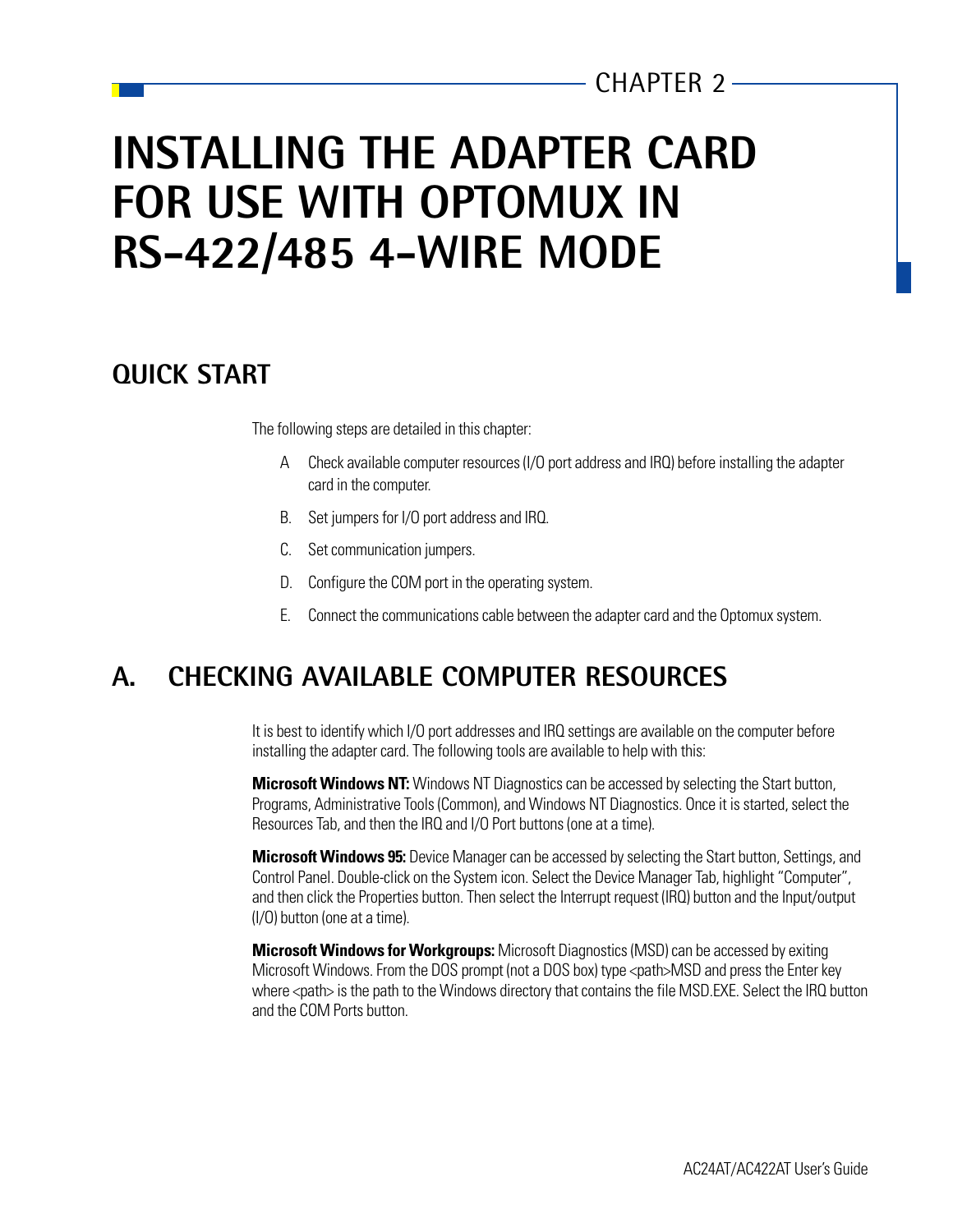**Note:** These tools are a good start, but they are not foolproof. I/O port addresses and IRQ settings that are listed as being used may or may not be available. The tools for Microsoft Windows 95 and NT typically only reflect hardware that has been registered in the Registry. Other hardware that has not been registered will not be reflected and may cause conflicts.

Select an I/O port address and IRQ that are available in the computer. The next section shows how to set jumpers to configure the adapter card I/O port address and IRQ.

## **B. SETTING JUMPERS FOR I/O PORT ADDRESS AND IRQ**

Select an available I/O port address and an available IRQ setting. Use the following tables to identify settings for COM ports, I/O port addresses, and IRQs.

| <b>COM Port</b><br>Name | I/O Port<br><b>Address</b> | IRQ            |
|-------------------------|----------------------------|----------------|
| COM <sub>1</sub>        | 3F8                        |                |
| COM <sub>2</sub>        | 2F8                        | 3              |
| COM <sub>3</sub>        | 3E8                        | 4              |
| COM <sub>4</sub>        | 2E8                        | 3              |
| OPTO COM3               | 348                        | $\mathfrak{p}$ |
| OPTO COM4               | 340                        | 5              |

#### **Table 2-1: Standard COM port names and corresponding I/O port addresses and IRQs.**

- A COM port in the operating system is simply a name that defines a combination of an I/O port address and an IRQ. Whenever that COM port name is referenced, the corresponding I/O port address and IRQ are accessed.
- COM1 and COM2 are standards for DOS and all Microsoft Windows operating systems.
- COM3 and COM4 are standards for all Microsoft Windows operating systems.
- OPTO COM3 and OPTO COM4 are Opto 22 standards that were definded prior to the release of the Microft Windows operating systems.
- Although there are a few standard COM port settings, a COM port can be configured for any available I/O port address and IRQ. For example, it is conceivable to set up the adapter card as COM3 in the operating system with an I/O port address of 340 and IRQ 6. This assumes that I/O port address 340 and IRQ 6 are not already in use on the computer, and that COM3 did not already exist on the computer. This is an acceptable, although non-standard, setup for COM3.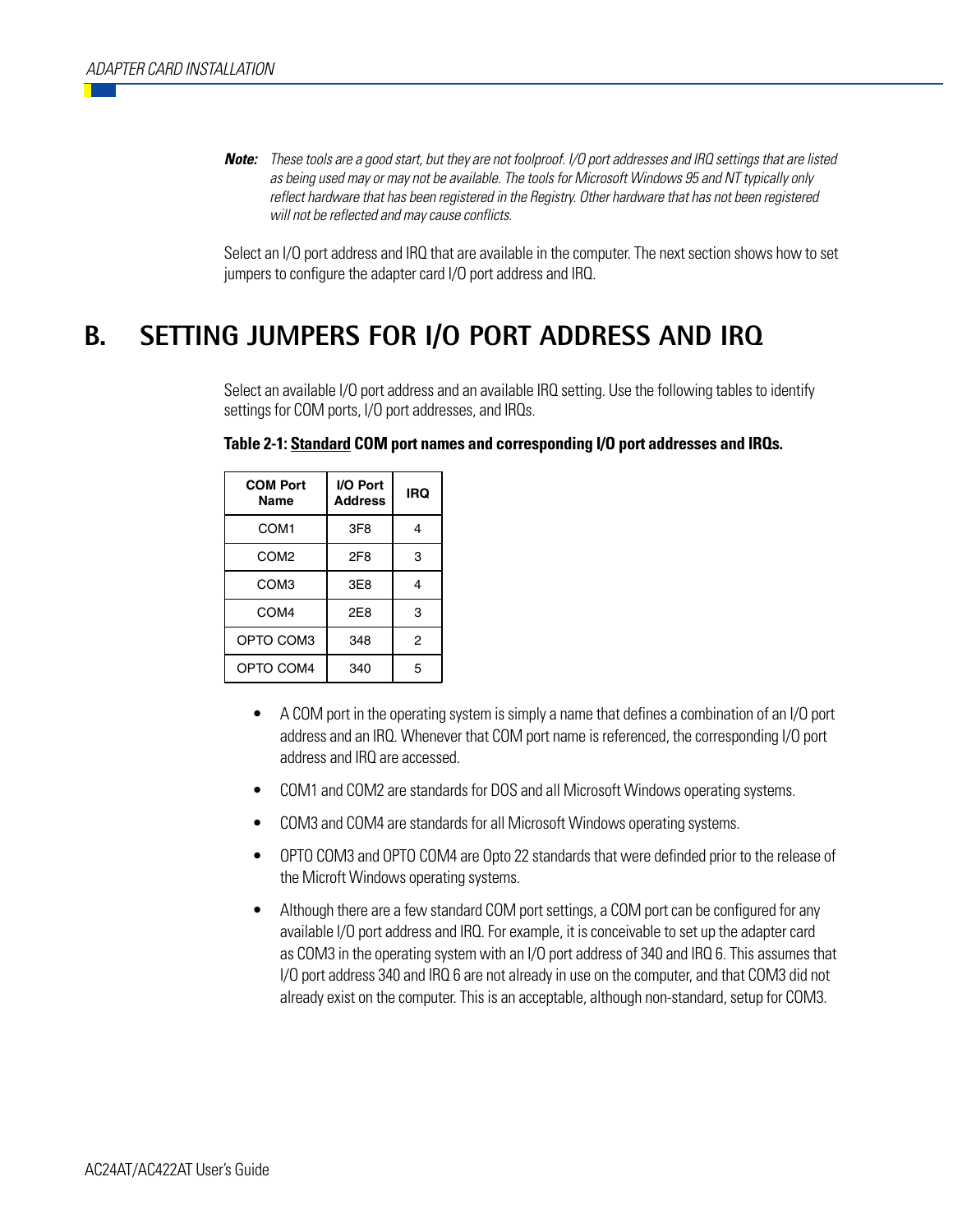| <b>COM Port</b>  | I/O Port        | A Jumpers |   |   |   |   |   |   |
|------------------|-----------------|-----------|---|---|---|---|---|---|
| Name             | <b>Address</b>  | 9         | 8 | 7 | 6 | 5 | 4 | 3 |
| COM <sub>1</sub> | 3F <sub>8</sub> |           |   |   |   |   |   |   |
| COM <sub>2</sub> | 2F8             |           | 8 |   |   |   |   |   |
| COM <sub>3</sub> | 3E8             |           |   |   |   |   | 4 |   |
| COM <sub>4</sub> | 2E8             |           | 8 |   |   |   | 4 |   |
| OPTO COM3        | 348             |           |   | 7 |   | 5 | 4 |   |
| OPTO COM4        | 340             |           |   | 7 |   | 5 | 4 | 3 |

**Table 2-2: Adapter card I/O Port Address Jumpers (group A jumpers) for Standard COM ports.**

**Notes:** 1. Only install the address jumpers listed. Remove unlisted address jumpers. 2. See Appendix A for additional I/O port addresses and jumper settings.

#### **Table 2-3: Adapter card IRQ Jumpers.**

| <b>COM Port</b><br>Name | <b>IRQ</b> | <b>AC24AT IRQ</b><br><b>Jumper Group</b> | <b>Notes</b> |
|-------------------------|------------|------------------------------------------|--------------|
| OPTO COM3               | 2          | IR <sub>Q</sub> 2                        | Notes 1, 6   |
| N/A                     | 7          | IRQ7                                     | Notes 1, 7   |
| N/A                     | 6          | IRQ6                                     | Notes 1, 7   |
| OPTO COM4               | 5          | IRQ5                                     | Note 1       |
| COM1/COM3               | 4          | COM1                                     | Notes 1, 4   |
| COM2/COM4               | 3          | COM <sub>2</sub>                         | Notes 1, 5   |
|                         | N/A        | <b>CTS</b>                               | Note 2       |
|                         | N/A        | $2-W$                                    | Note 3       |

**AC24AT AC422AT**

| <b>COM Port</b><br>Name | <b>IRQ</b> | <b>AC422AT IRQ</b><br><b>Jumper Group</b> | <b>Notes</b> |
|-------------------------|------------|-------------------------------------------|--------------|
| COM2/COM4               | 3          | COM <sub>2</sub>                          | Notes 1, 5   |
| COM1/COM3               | 4          | COM <sub>1</sub>                          | Notes 1, 4   |
| OPTO COM4               | 5          | IRQ5                                      | Note 1       |
| N/A                     | 6          | IRO <sub>6</sub>                          | Notes 1, 7   |
| N/A                     |            | IRQ7                                      | Notes 1, 7   |
| OPTO COM3               | 2          | IRQ <sub>2</sub>                          | Notes 1, 6   |
|                         | N/A        | <b>CTS DISABLE</b>                        | Note 2       |

**Notes:** 1. Only install one IRQ jumper.

- 2. In addition to the IRQ jumper, install the CTS/CTS DISABLE jumper.
- 3. Remove the 2-W jumper (AC24AT only).
- 4. Microsoft Windows operating systems standard is that COM1 & COM3 share the same IRQ (4). Select a different IRQ if COM1 is being used in this computer.
- 5. Microsoft Windows operating systems standard is that COM2 & COM4 share the same IRQ (3). Select a different IRQ if COM2 is being used in this computer.
- 6. The Microsoft Windows 95 operating system uses IRQ 2. Do not set the adapter card for IRQ 2 when using the adapter card in Windows 95.
- 7. IRQs 6 and 7 are also available on the adapter card.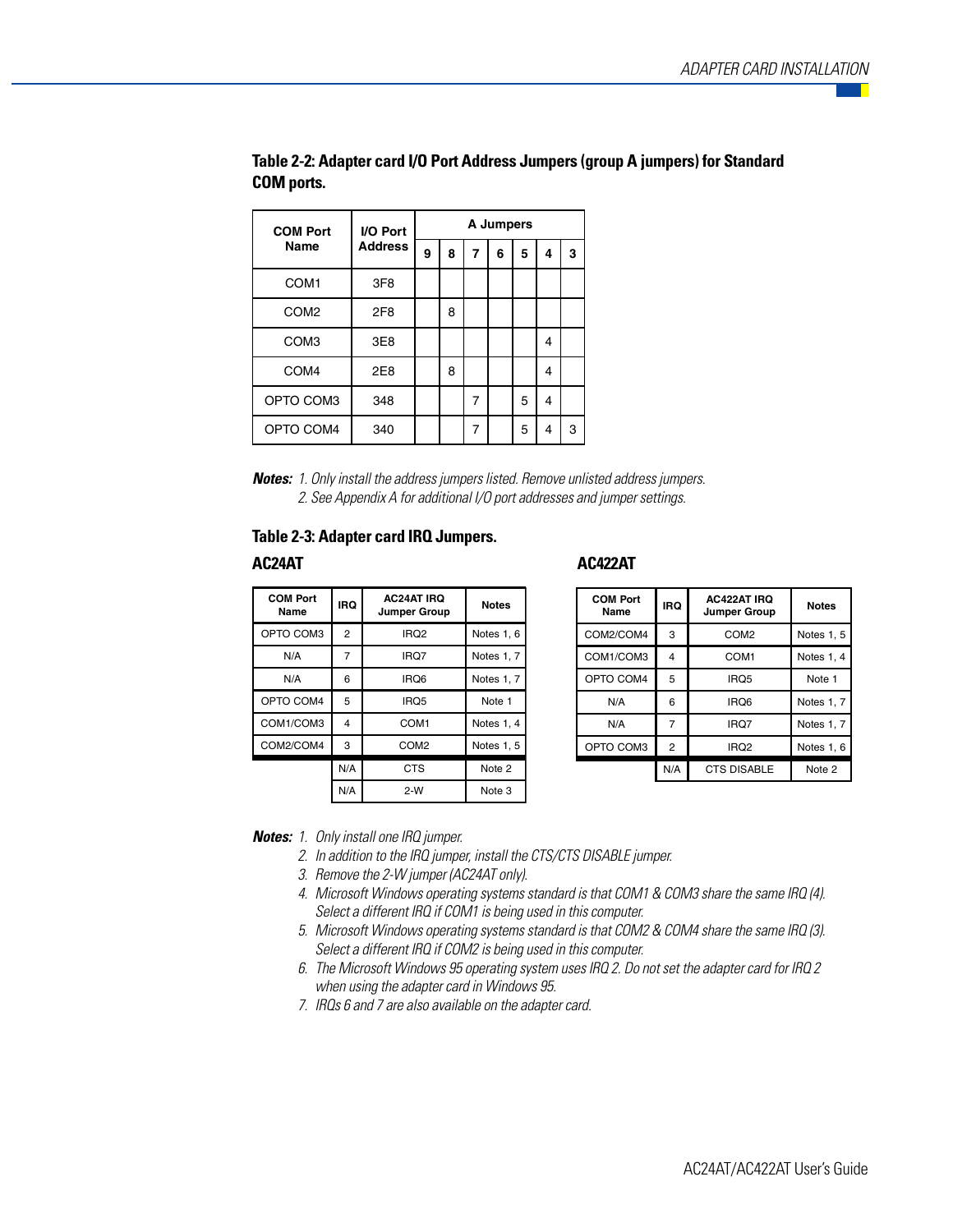## **C. SETTING COMMUNICATION JUMPERS**

Figures 2-1 and 2-2 show the correct jumper arrangement for all group B , group C, and CTS jumpers on the adapter card for use with Optomux. These jumper settings are the defaults set at the factory.



**Figure 2-1: AC24AT Group B and C Jumpers & CTS and 2-W Jumper Arrangements**



**Figure 2-2: AC422AT Group B and C Jumpers & CTS Jumper Arrangements**

The adapter card is now ready to be plugged into any open ISA slot in the computer.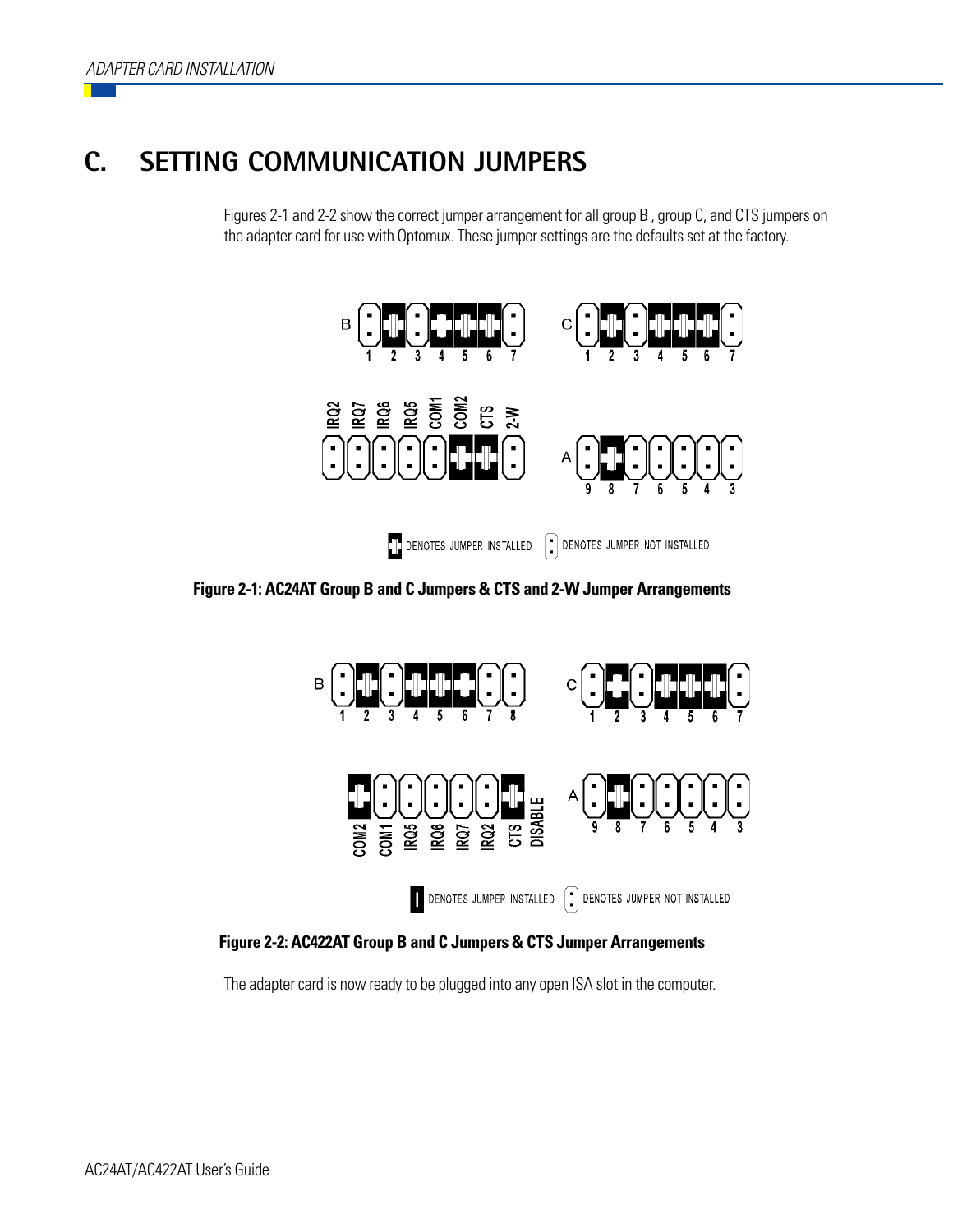## **D. CONFIGURING THE COM PORT IN THE OPERATING SYSTEM**

If the COM port does not already exist in the operating system, then it will have to be added. If it does exist but the settings are different than the jumpers on the adapter card, then the port will have to be modified.

Microsoft Windows NT: Select the Start button, then select Settings, and Control Panel. Double-click on the Ports icon. Add or modify the COM port as necessary.

Microsoft Windows 95: See Appendix B for instructions.

Microsoft Windows for Workgroups: Open the Main program group, then Control Panel, and finally Ports. Add or modify the COM port as necessary.

Microsoft DOS: The COM port is simply accessed by the application software using the appropriate I/O port and IRQ settings.

The adapter card is seen by the computer's operating system as a standard COM port. It uses the standard operating system API drivers, so special software drivers are not needed.

The adapter card is not plug-and-play compatible. If the computer has the plug-and-play feature turned on in the computer's BIOS, then it must be turned off.

If the computer has COM1 and/or COM2 ports built into the mother board, then it will not be possible to configure the adapter card with the same COM port settings without disabling the computer's built-in COM port. The computer's built-in COM port must first be disabled by changing the enable status of the COM port in the computer's BIOS. A computer's BIOS settings can typically only be accessed during the initial boot sequence when starting or restarting the computer.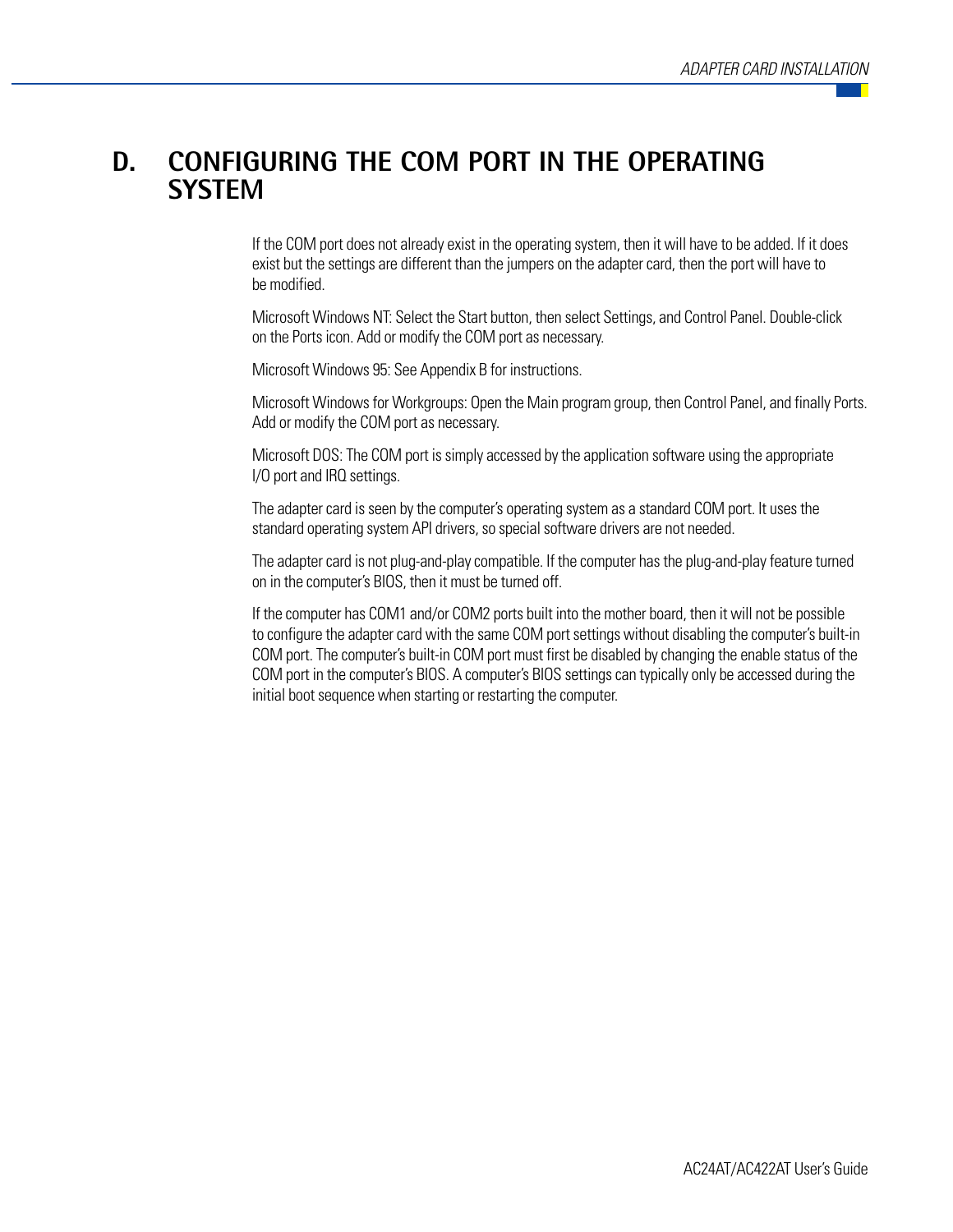## **E. CONNECTING THE ADAPTER CARD TO THE OPTOMUX NETWORK**

For this connection, Opto 22 recommends that a cable with three or four twisted pairs and an overall shield be used. This will provide a total of 6 or 8 wires in addition to the shield drain wire. All conductors should be stranded #22 or #24 gauge, with a nominal impedance of 100 ohms and a capacitance of 12.5 pF/ft. See Chapter 4, Technical Information, Recommended RS-422/485 Communication Cables.

Notes: AC24AT: Signal common is NOT tied to the computer's ground and should NOT be tied to earth ground at any location. AC422AT: Signal common is tied to the computer's ground and should NOT be tied to earth ground at any other location.

#### **Wiring Diagrams For Connecting to Classic OptomuX (B1 & B2)**

#### **Standard Configuration**

This Standard Configuration is highly recommended and provides the best noise immunity.

The first pair of twisted wire connects the TO+ and TO- terminals on the adapter card to the FH+ and FH- terminals on the Optomux unit (TO+ to FH+ and TO- to FH-). The second pair of twisted wire connects the FO+ and FO- terminals on the adapter card to the TH+ and TH- terminals on the Optomux unit. One wire from the third pair of twisted wire connects the LOGIC GND terminal on the adapter card to the COM terminal of the Optomux unit. Finally, the overall cable shield drain wire should be tied to earth ground at only one of its two ends.



**Figure 2-3: RS-422/485 Wiring from Adapter Card to Classic Optomux Brain Board (B1 or B2)**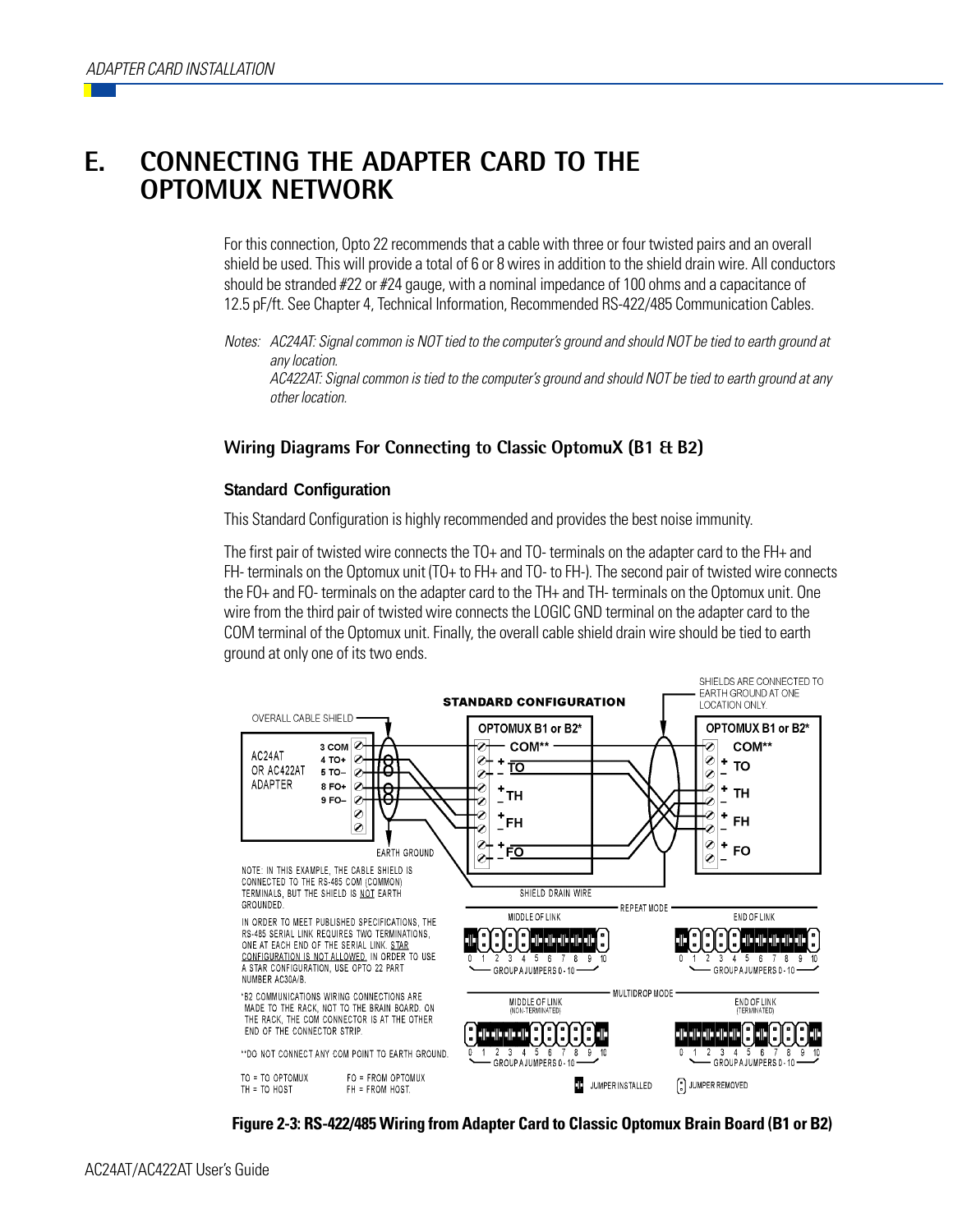#### **Alternate Configuration**

This Alternate Configuration uses a cable with only two twisted pairs and an overall shield and is acceptable in most cases. However, it provides less noise immunity because the shield is not used as a shield; it is used as a convenient extra wire for the logic common for the network.

The first pair of twisted wire connects the TO+ and TO- terminals on the adapter card to the FH+ and FH- terminals on the Optomux unit (TO+ to FH+ and TO- to FH-). The second pair of twisted wire connects the FO+ and FO- terminals on the adapter card to the TH+ and TH- terminals on the Optomux unit.

The overall cable shield drain wire connects the LOGIC GND terminal on the adapter card to the COM terminal of the Optomux unit.



**Figure 2-4: RS-422/485 Wiring from Adapter Card to Classic Optomux Brain Board (B1 or B2)**

The overall cable shield drain wire should NOT be tied to earth ground at any location because it is being used as the logic common for the network.

**For details on connecting multiple Optomux brain boards to the RS-422/485 communication cable, please see the Optomux B1 and B2 Data Sheet (form 463).**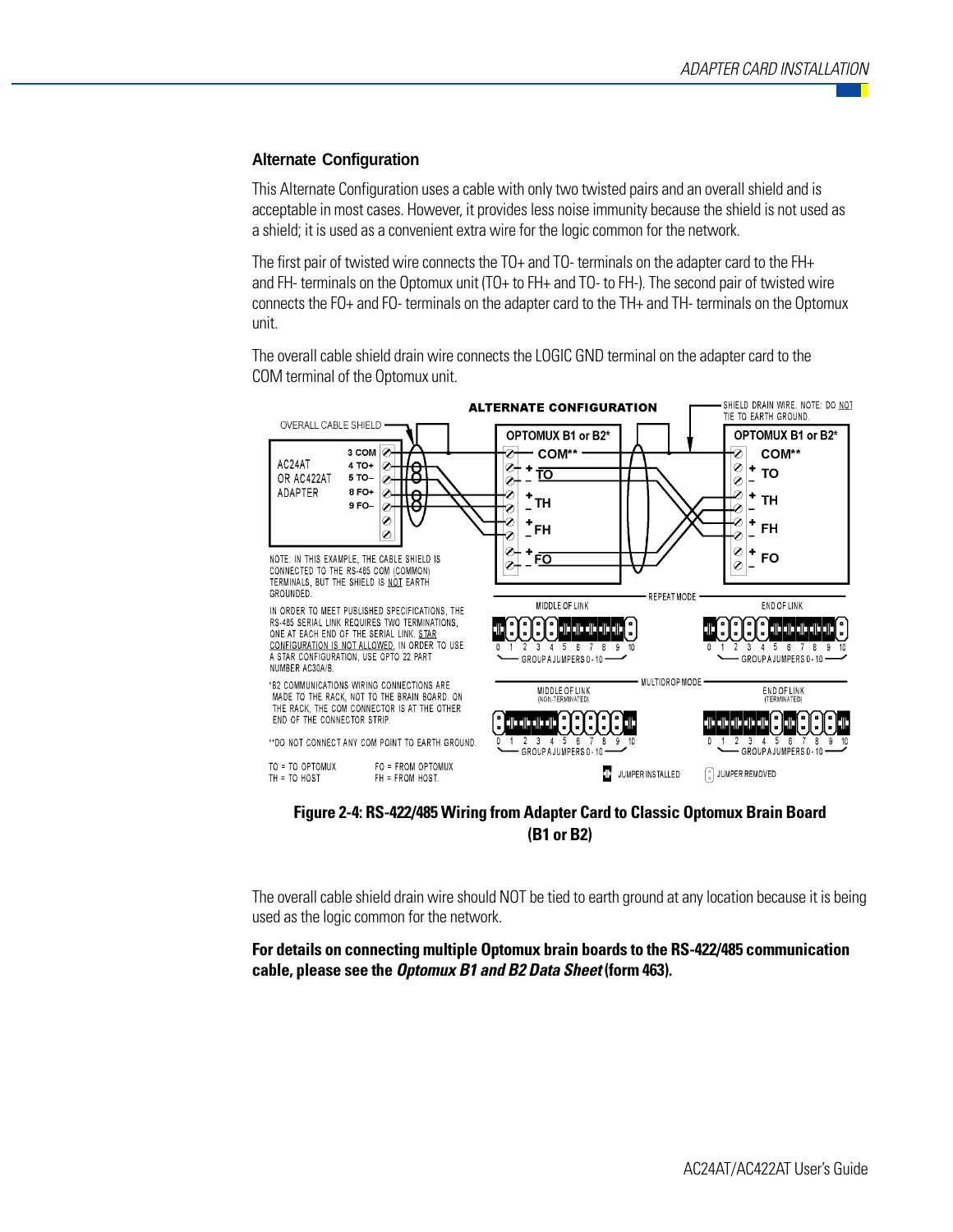#### **Wiring Diagrams For Connecting to SNAP OptomuX (B3000)**

#### **Standard Configuration**

This Standard Configuration is highly recommended and provides the best noise immunity.

The first pair of twisted wire connects the TX+ and TX- terminals on the adapter card to the RX+ and RX- terminals on the Optomux unit (TX+ to RX+ and TX- to RX-). The second pair of twisted wire connects the RX+ and RX- terminals on the adapter card to the TX/RX+ and TX/RX- terminals on the Optomux unit. One wire from the third pair of twisted wire connects the LOGIC GND terminal on the adapter card to the COM terminal of the Optomux unit. Finally, the overall cable shield drain wire should be tied to earth ground at only one of its two ends.



#### **STANDARD 4-WIRE CONFIGURATION**

**Figure 2-5: RS-422/485 Wiring from Adapter Card to Optomux SNAP B3000 Brain**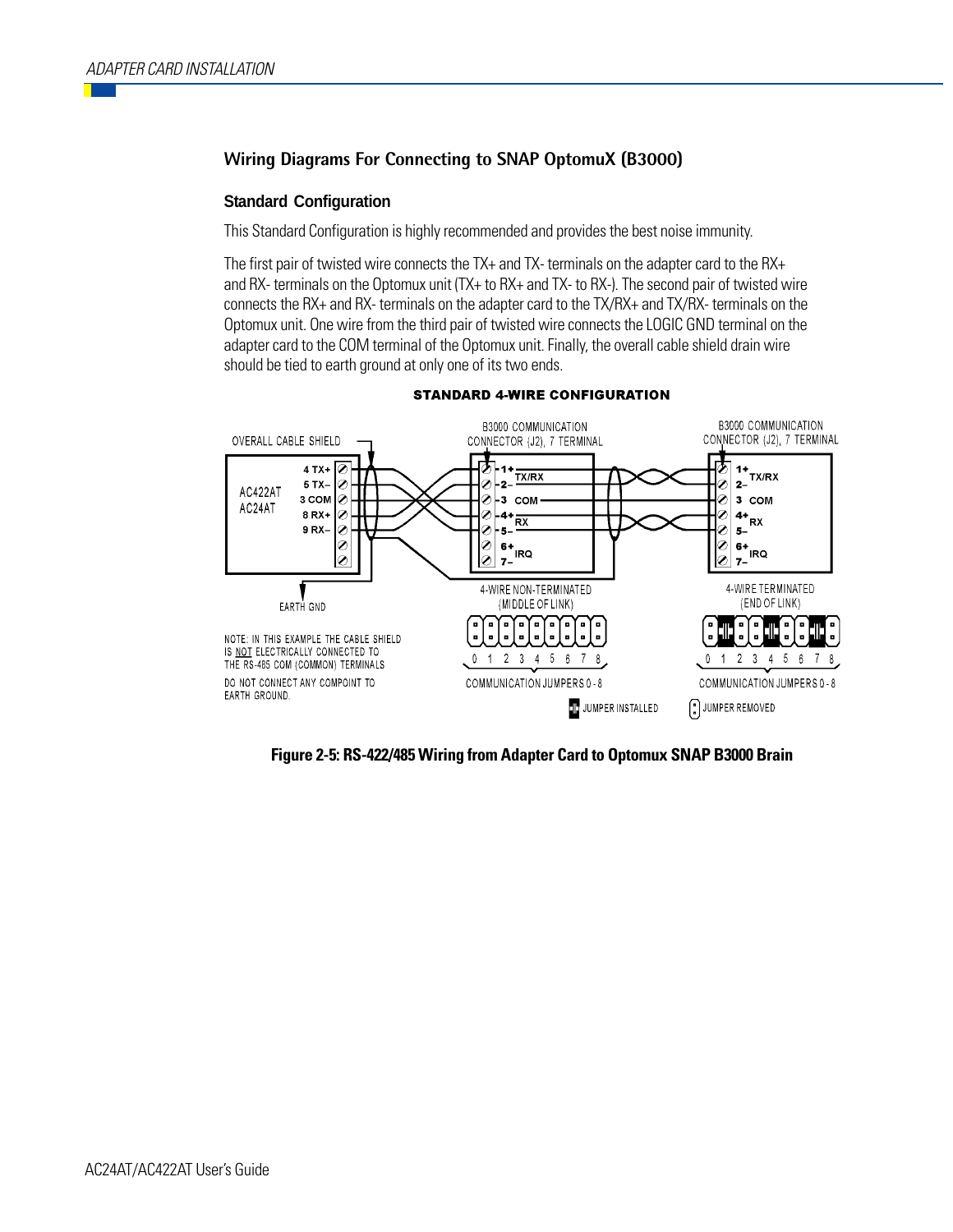#### **Alternate Configuration**

This Alternate Configuration uses a cable with only two twisted pairs and an overall shield and is acceptable in most cases. However, it provides less noise immunity because the shield is not used as a shield; it is used as a convenient extra wire for the logic common for the network.

The first pair of twisted wire connects the TX+ and TX- terminals on the adapter card to the RX+ and RXterminals on the Optomux unit (TX+ to RX+ and TX- to RX-). The second pair of twisted wire connects the RX+ and RX- terminals on the adapter card to the TX+ and TX- terminals on the Optomux unit.

The overall cable shield drain wire connects the LOGIC GND terminal on the adapter card to the COM terminal of the Optomux unit.



### **Figure 2-6: RS-422/485 Wiring from Adapter Card to Optomux SNAP B3000 Brain**

The overall cable shield drain wire should NOT be tied to earth ground at any location because it is being used as the logic common for the network.

**For details on connecting multiple Optomux brain boards to the RS-422/485 communication cable, please see the B3000 data sheet (form 787).**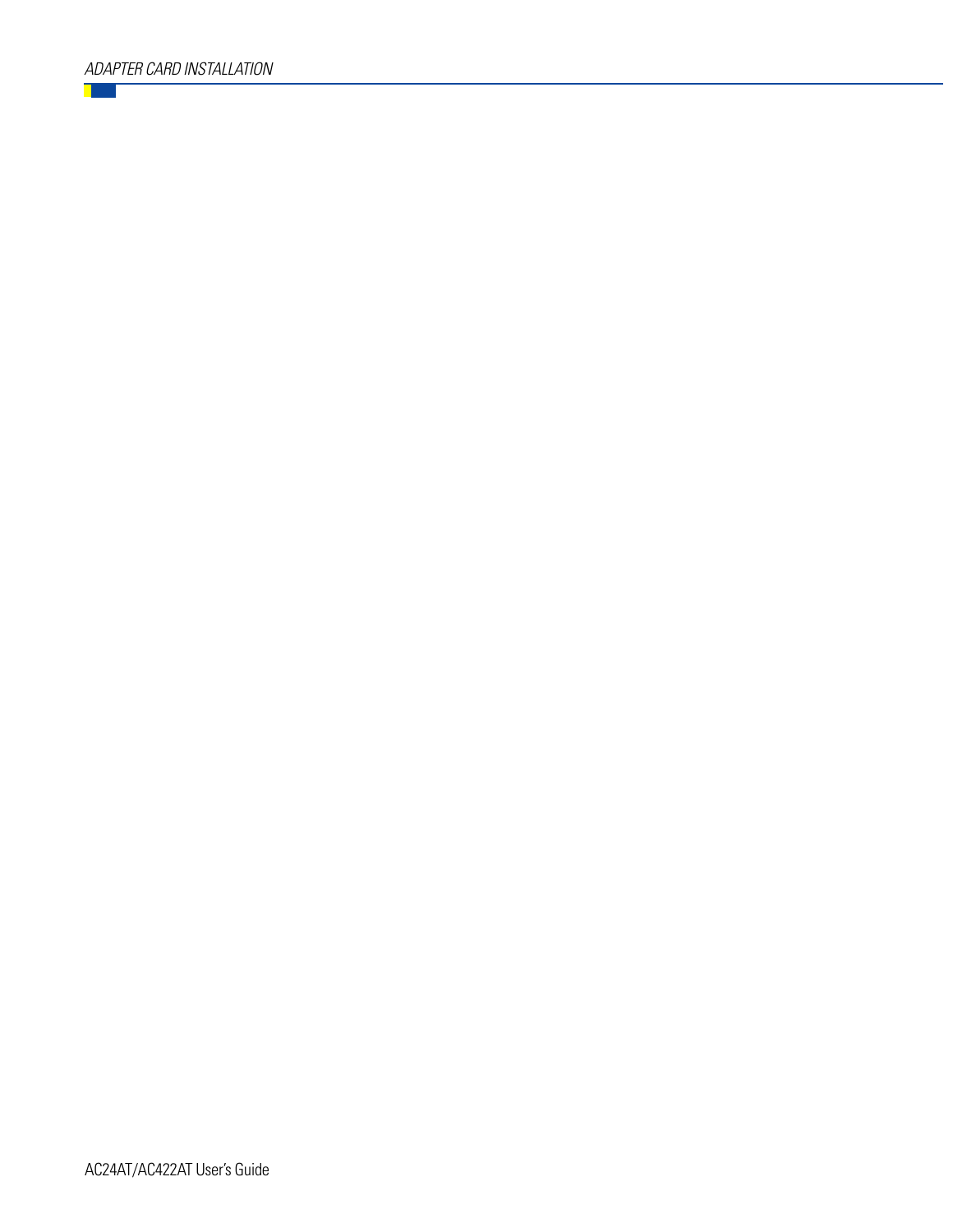## CHAPTER  $3-$

## **INSTALLING THE ADAPTER CARD FOR USE WITH DEVICES OTHER THAN OPTOMUX**

## **QUICK START**

- A. Check available computer resources (I/O port address and IRQ) before installing the adapter card in the computer. See Chapter 2, Step A.
- B. Set jumpers for I/O port address (group A jumpers) and IRQ. See Chapter 2, Step B.
- C. Set communication jumpers (group B & C jumpers as well as the CTS DISABLE and 2-W jumpers). See "Communication Jumpers" Section of Chapter 4.
- D. Configure the COM port in the operating system. See Chapter 2, Step D.
- E. Connect the communications cable between the adapter card and the Rs-422 or RS-485 device.

The following diagram shows the connection between the adapter card and another RS-422/485 device. Please note that the transmit lines from the adapter card must be connected to the receive lines of the terminal or computer, and vice versa. See the section titled, "Communication Jumpers (Group B & C Jumpers + CTS-Disable and 2-W Jumpers)" earlier in this chapter for instructions on setting communication jumpers.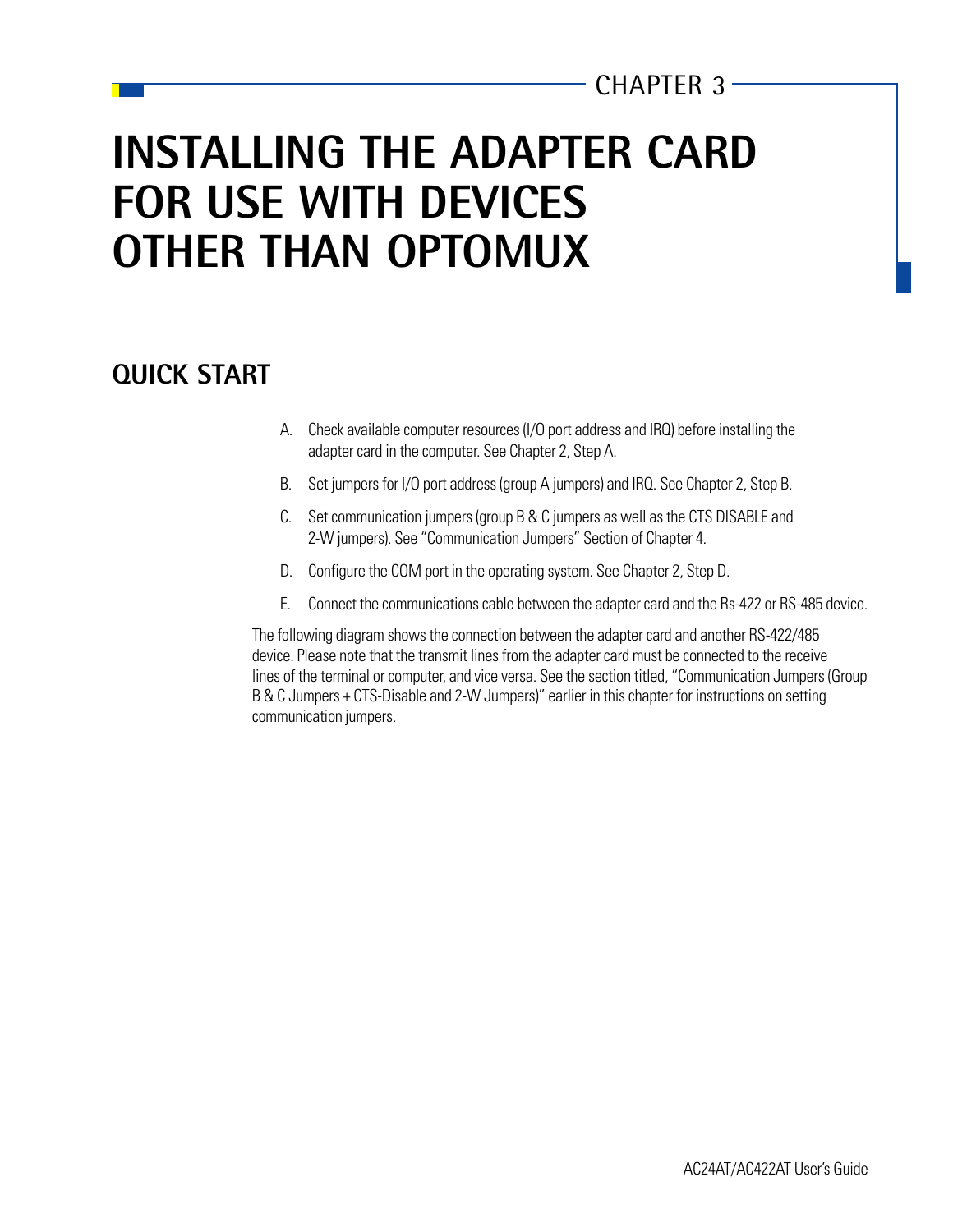

\*NOTE: Termination resistors (220 ohms) may need to be added at (but external to) the last device on the communication link. Check with the manufacturer of the device to determine whether the device has termination resistors internally.





**Figure 3-2: J1 9-Pin D Shell (female) Connector**

When communicating via RS-422 or RS-485 to other non-Opto 22 devices, termination provisions may not be available on the devices. It may be necessary to install 220 ohm terminating resistors at, but external to, the device.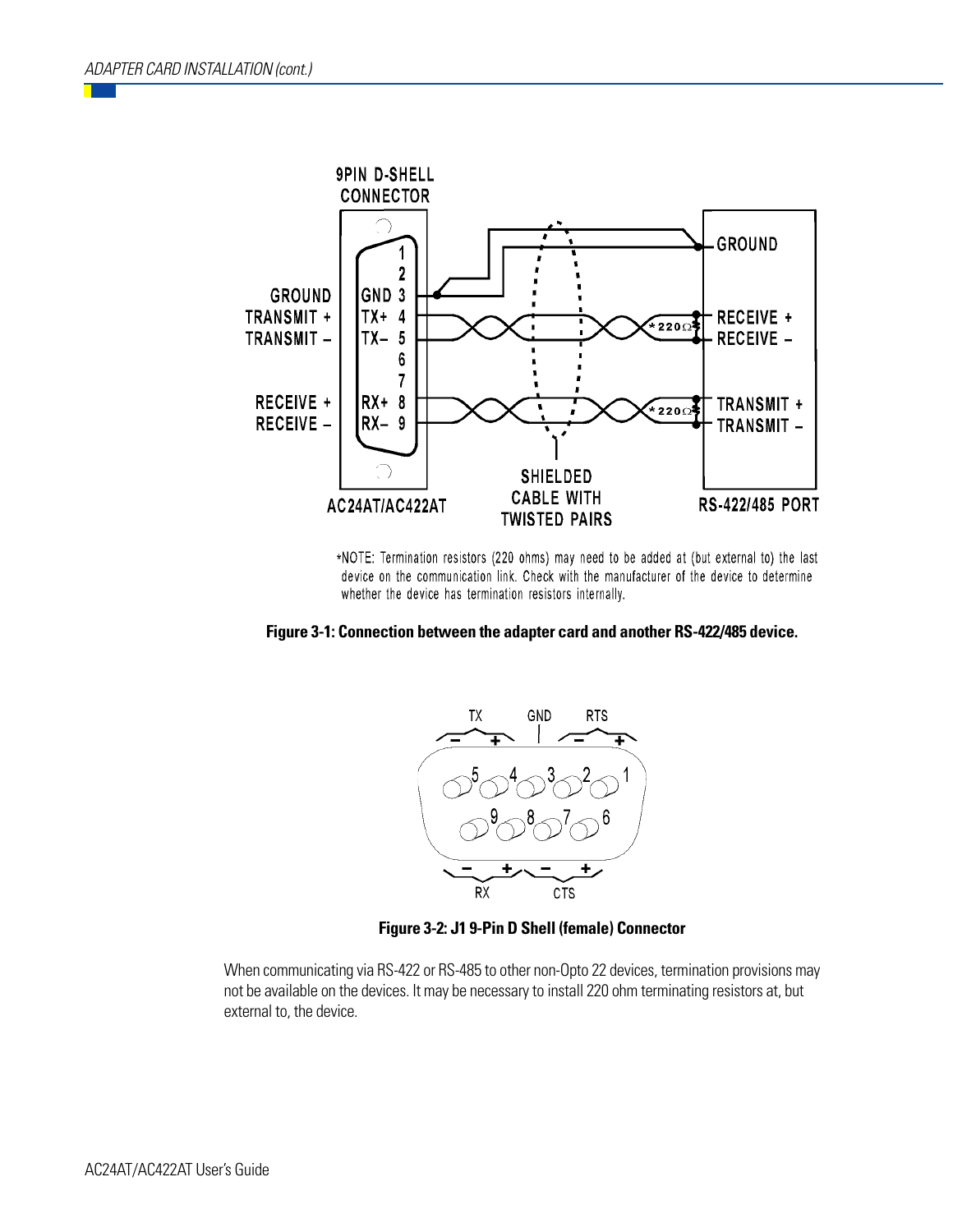## **TECHNICAL INFORMATION**

## **RECOMMENDED RS-422/485 COMMUNICATION CABLES**

The following cables are recommended for RS-485/422 serial communications. Although you may elect to use other cables, keep in mind that low capacitance (less than 15 pF/ft.) is important for high-speed digital communication links. The cables listed below are all 24-gauge, 7x32 stranded, with 100-ohm nominal impedance and a capacitance of 12.5 pF/ft.

Select from the following four-, three-, and two-pair cables, depending on your application needs. All will yield satisfactory results. It is recommended that you choose a cable with one more pair than your application requires. Use one of the extra wires, rather than the shield, for the common.

When communicating via 4-wire RS-422/485, a shielded three twisted-pair (six conductors plus shield) cable is recommended. Pair #1 is used for transmit, pair #2 is used for receive, and pair #3 is used to connect the logic common.

When communicating via 2-wire RS-485, a shielded two twisted-pair (four conductors plus shield) cable is recommended. Pair  $#1$  is used for transmit/receive (data), and pair  $#2$  is used to connect the logic common.

Four-Pair:

- Belden P/N 8104 (with overall shield)
- Belden P/N 9728 (individually shielded)
- Belden P/N 8164 (individually shielded with overall shield)
- Manhattan P/N M3477 (individually shielded with overall shield)
- Manhattan P/N M39251 (individually shielded with overall shield)

Three-Pair:

- Belden P/N 8103 (with overall shield)
- Belden P/N 9730 (individually shielded)
- Belden P/N 8163 (individually shielded with overall shield)
- Manhattan P/N M3476 (individually shielded with overall shield)
- Manhattan P/N M39250 (individually shielded with overall shield)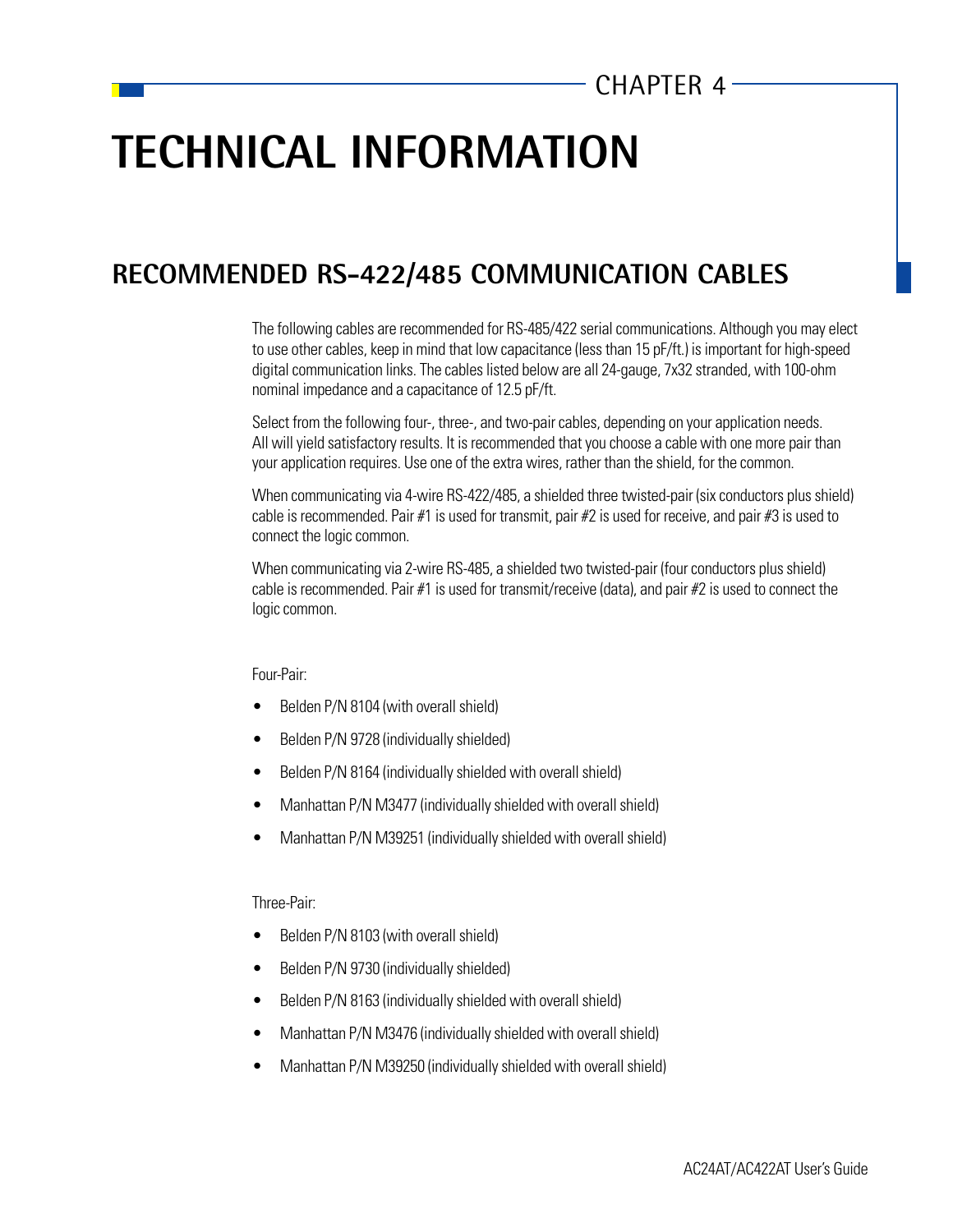Two-Pair:

- Belden P/N 8102 (with overall shield)
- Belden P/N 9729 (individually shielded)
- Belden P/N 8162 (individually shielded with overall shield)
- Manhattan P/N M3475 (individually shielded with overall shield)
- Manhattan P/N M39249 (individually shielded with overall shield)

## **COMMUNICATION JUMPERS**



**Figure 4-1: Simplified schematic showing the Group B & C jumpers.**

#### **BIASING JUMPERS**

The biasing jumpers are:

B1 and B3 for the transmit pair,

B5 and B6 for the receive pair,

C1 and C3 for the RTS pair,

C5 and C6 for the CTS pair.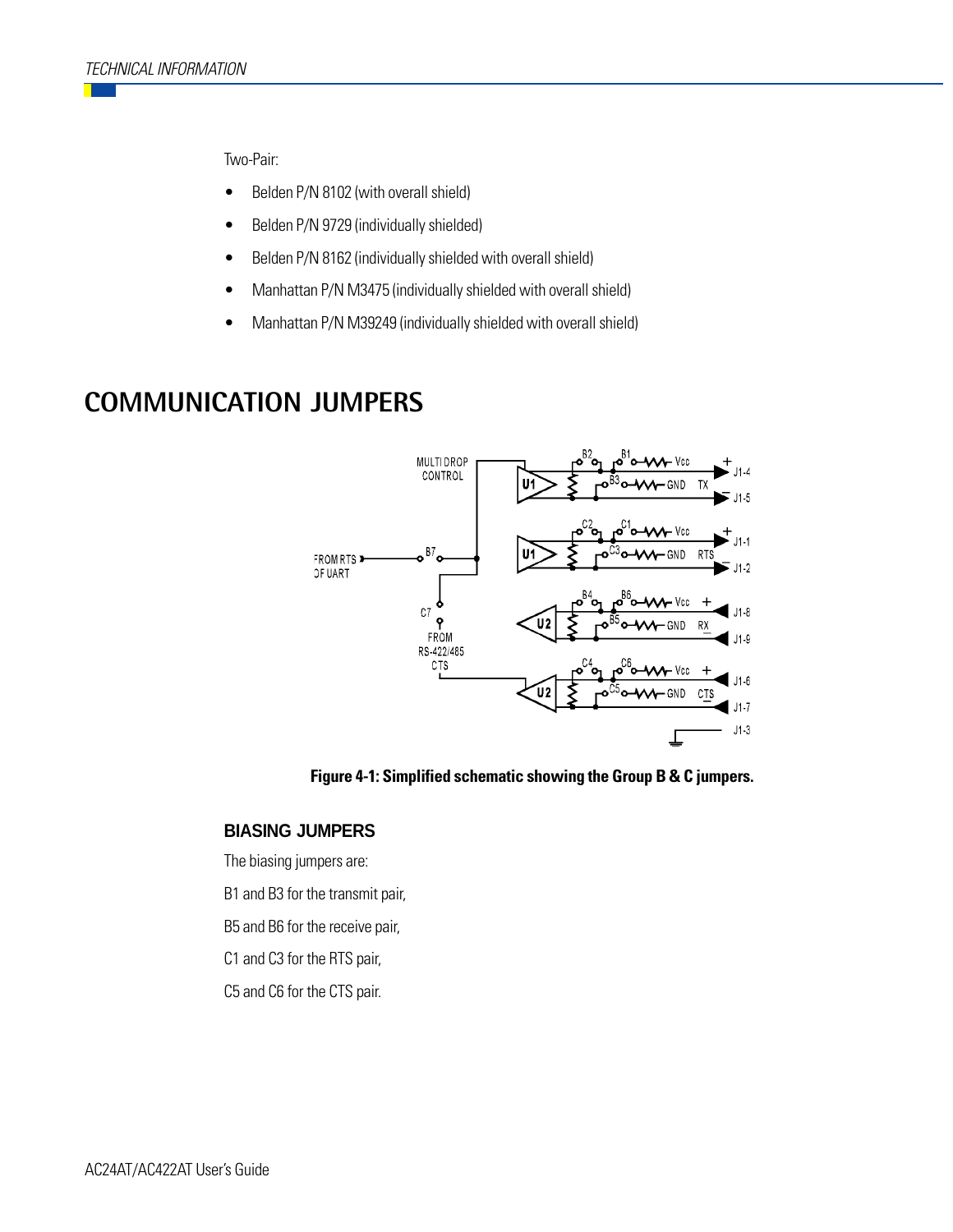RS-485 data links must be biased at one (and only one) location on the data link.

The adapter card is a convenient and consistent location to bias the RS-485 communication link, so the default is that jumpers B5, B6, C5, and C6 are installed.

Jumpers B1 and B3 installed connect 470 ohm biasing resistors between +5 VDC and the TO+ terminal and between the TO- terminal and signal common, respectively. This biases the transmit (TO) pair of wires.

Jumpers B5 and B6 installed connect 470 ohm biasing resistors between +5 VDC and the FO+ terminal and between the FO- terminal and signal common, respectively. This biases the receive (FO) pair of wires.

Jumpers C1 and C3 installed connect 470 ohm biasing resistors between +5 VDC and the RTS+ terminal and between the RTS- terminal and signal common, respectively. This biases the RTS pair of wires.

Jumpers C5 and C6 installed connect 470 ohm biasing resistors between +5 VDC and the CTS+ terminal and between the CTS- terminal and signal common, respectively. This biases the CTS pair of wires.

See Appendix D for a more detailed discussion of biasing requirements.

#### **Termination Jumpers**

The termination jumpers are:

B2 for the transmit pair,

B4 for the receive pair,

C2 for the RTS pair,

C4 for the CTS pair.

RS-422 and RS-485 communication links must be terminated at both ends of the communication link. Each twisted pair of wires used for transmitting or receiving data must be terminated at both ends of the communication cable.

Because the adapter card is typically located at one end of the COM link, the default is that jumpers B2, B4, C2, and C4 are installed. If the adapter card is not physically located at one end of the communications link or the other, then jumpers B2, B4, C2, and C4 should be removed.

Jumper B2 installed connects a 220 ohm terminating resistor between the TO+ terminal and the TO- terminal. This terminates the transmit (TO) pair of wires.

Jumper B4 installed connects a 220 ohm terminating resistor between the FO+ terminal and the FO- terminal. This terminates the receive (FO) pair of wires.

Jumper C2 installed connects a 220 ohm terminating resistor between the RTS+ terminal and the RTS- terminal. This terminates the RTS pair of wires.

Jumper B4 installed connects a 220 ohm terminating resistor between the CTS+ terminal and the CTS- terminal. This terminates the CTS pair of wires.

See Appendix D for a more detailed discussion of termination requirements.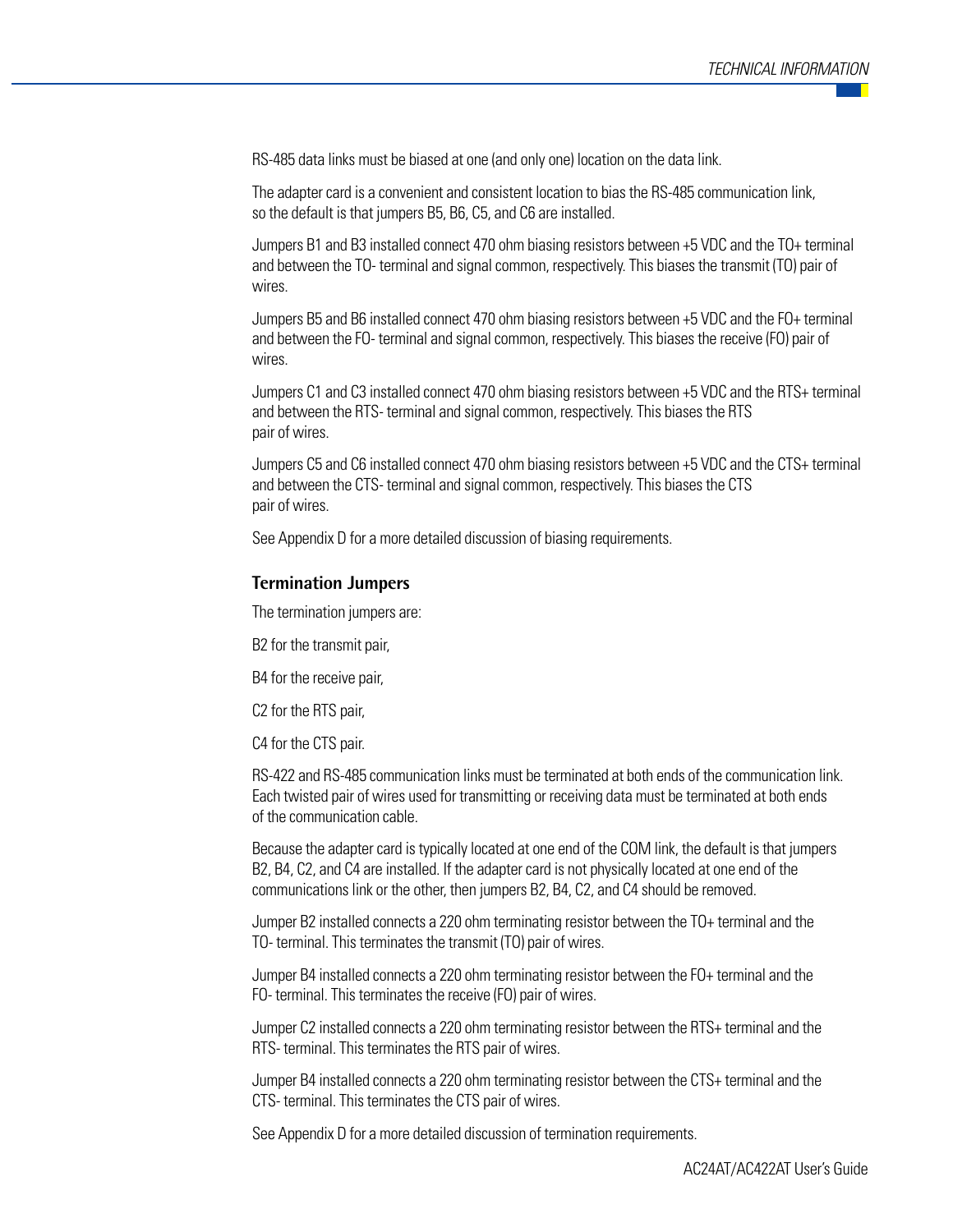#### **Jumpers for Controlling the Transmitter on the Adapter Card**

Jumpers B7 and C7 affect the control of the transmitter on the adapter card.

Jumpers B7 and C7 must never be installed at the same time.

When jumpers B7 and C7 are both removed, then the AC24AT's transmitter is always enabled. This is the default configuration for use with Optomux brain boards using RS-422/485 in 4-wire mode. This is allowable because the transmitter on the adapter card will be the only transmitter on that link.

When jumper B7 is installed, the enabling of the AC24AT's transmitter is under the control of the RTS output of the UART. The RTS output of the UART is normally controlled by a software device driver or sometimes directly by an application program. When RTS is active, the transmitter will be enabled. When RTS is inactive, the transmitter will be disabled (tri-stated).

Note: If jumper B7 is installed, then jumpers B1 and B3 should also be installed in order to provide biasing for the transmit pair of wires.

When jumper C7 is installed, the enabling of the AC24AT's transmitter is controlled by an electrical signal on the RS-422/485 cable which enters the CTS input of the adapter card. When CTS is active, the transmitter will be enabled. When CTS is inactive, the transmitter will be disabled (tri-stated).

#### **Other Jumpers**

**CTS DISABLE jumper:** The CTS DISABLE jumper disables CTS functionality on the UART. The CTS DISABLE jumper should always be installed when the RTS/CTS handshake lines are NOT being used. To enable CTS functionality, remove the CTS DISABLE jumper.

If the adapter card does not have a CTS DISABLE jumper, then see Appendix C for important information.

**Jumper B8 (AC422AT only):** Jumper B8 is only found on the AC422AT. This jumper is reserved and should never be installed.

**2-W jumper:** The 2-W jumper is only found on the AC24AT card. When this jumper is installed, the receiver is disabled when the transmitter is transmitting. This jumper should be removed for normal RS-422/485 4-wire mode operation. For more information, see the next section, Using the AC24AT in RS-485 2-Wire Mode.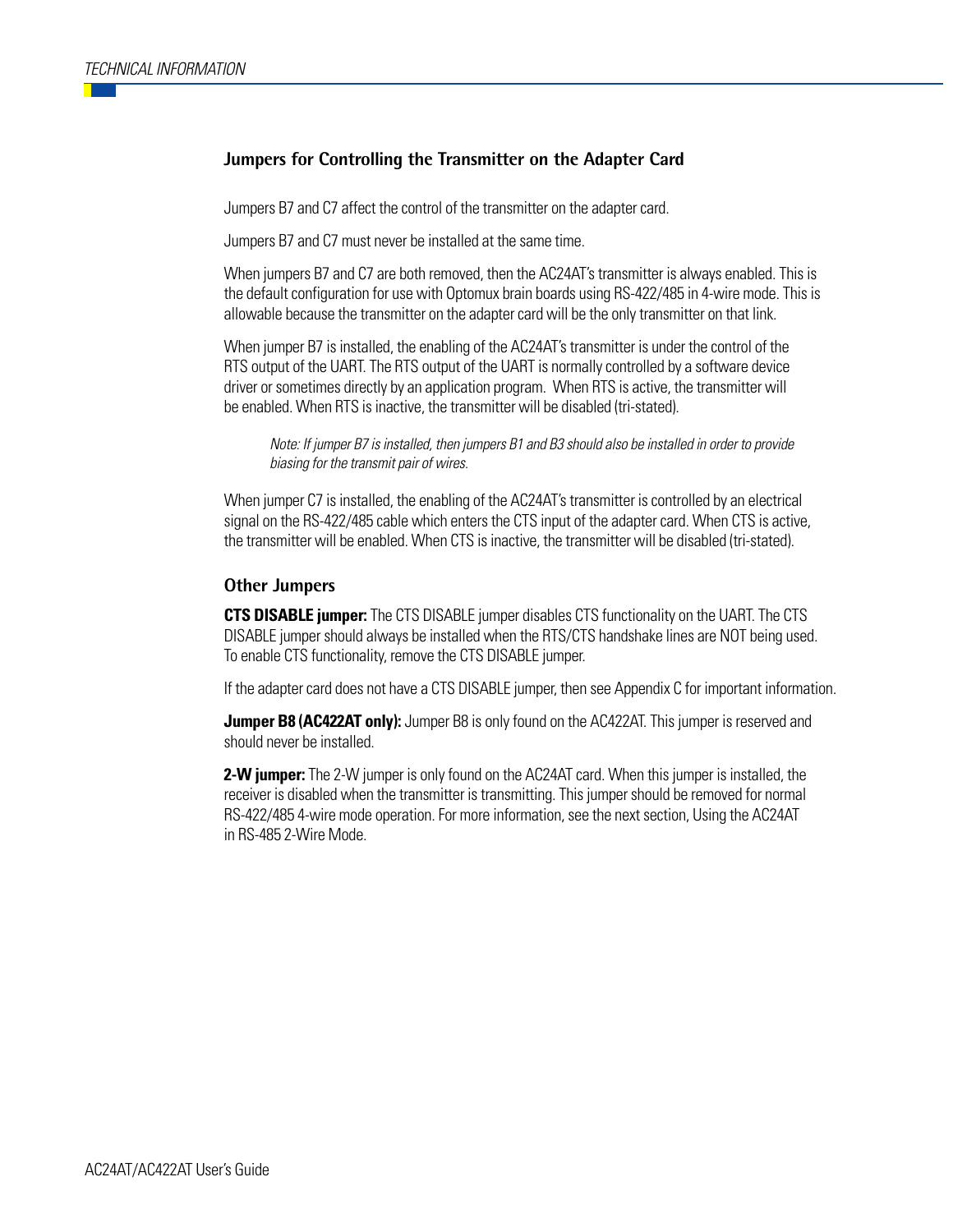## **USING THE AC24AT IN RS-485 2-WIRE MODE**

These cards are designed for communicating to Optomux brain boards via an RS-422/485 link using 4-wire mode.

The AC422AT can only be used in RS-422/485 4-wire mode. It cannot be used in RS-485 2-wire mode.

A small modification was made to the AC24AT card which provides a possibility of using the card in RS-485 2-wire mode. However, **special software drivers are required** to take advantage of this. These special software drivers are not provided by Opto 22. For 2-wire RS-485 applications, Opto 22 recommends the use of either the AC37 or the AC7A.

In order to use the AC24AT in RS-485 2-wire mode, the following must be done:

1. Write a special software driver to control the enabling of the AC24AT's transmitter. The transmitter must be disabled (tri-stated) when not actively transmitting to allow other devices on the link to be able to transmit. Otherwise, the communication link will be tied to the inactive state of the AC24AT's transmitter (either high or low).

In order to do this, the driver must control the RTS output of the UART. When RTS is active, the transmitter will be enabled. When RTS is inactive, the transmitter will be disabled (tri-stated).

Do not proceed to Step 2 until Step 1 is complete.

- 2. At the DB-9 wiring connector, externally connect pin 4 to pin 8 and pin 5 to pin 9. This ties the transmitter and receiver together.
- 3. Install the jumper labeled "2-W". When this jumper is installed, the RS-485 receiver is disabled when the RS-485 transmitter is enabled. This is done to prevent the receiver from receiving while the transmitter is transmitting, i.e., to prevent echo.
- 4. Install jumper B7 and remove jumper C7. This causes the enabling of the RS-485 transmitter to be under the control of the RTS output of the UART. The RTS output of the UART is controlled by a software driver (see item #1 above).
- 5. Install Group B jumpers 1, 2, and 3. Remove jumpers 4, 5, and 6. This will cause the RS-485 communication link to be properly terminated and biased at the adapter card.
- 6. Install Group C jumpers 2, 4, 5, and 6. Remove jumpers 1 and 3. This properly terminates the RS-485 RTS pair and properly terminates and biases the CTS pair. This will ensure the RTS and CTS LEDs do not erroneously turn on.

Note: Because of item 1 (above), it is much easier to use either the AC37 or the AC7A/B for RS-485 2-wire communication.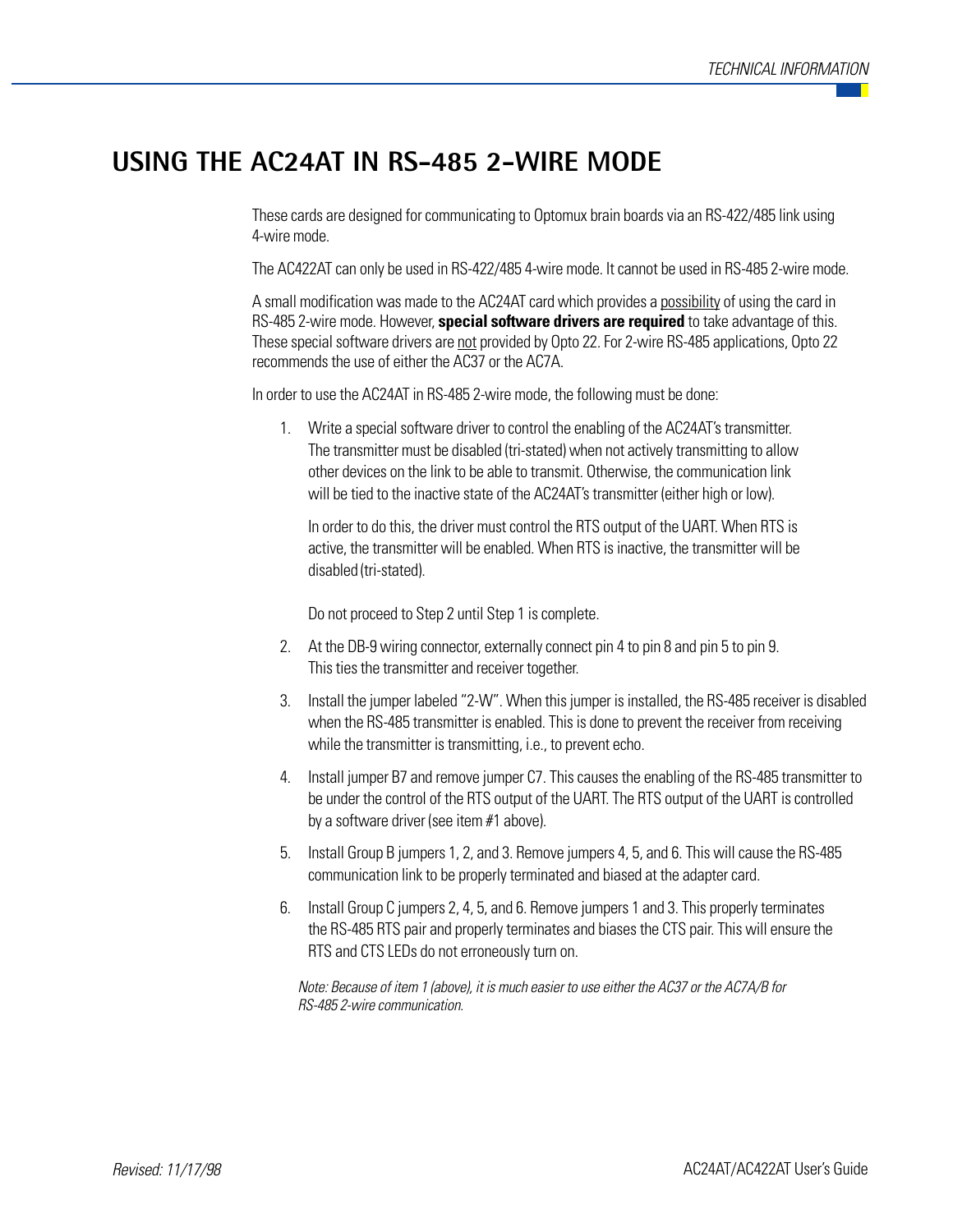

\*NOTE: Termination resistors (220 ohms) may need to be added at (but external to) the last device on the communication link. Check with the manufacturer of the device to determine whether the device has termination resistors internally.

**Figure 4-2: Connecting the AC24AT to a 2-wire RS-485 device.**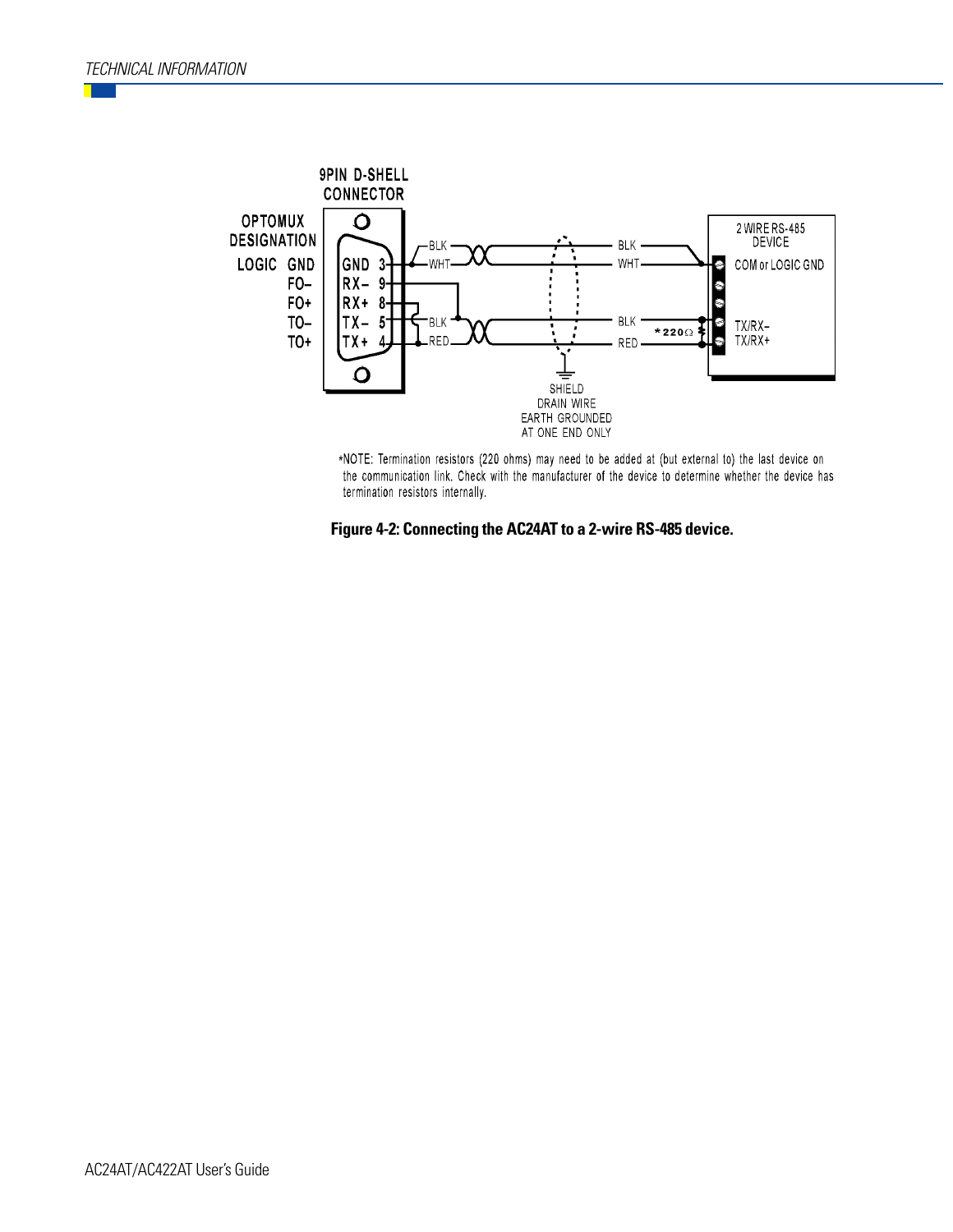## **TROUBLESHOOTING AND TESTING**

The adapter card is a simple COM port with RS-422/485 interface. Troubleshooting communication problems with the adapter card is simple as long as an organized methodical approach is used.

## **COMMUNICATIONS CABLING**

Each communications link requires an additional single wire to be used as the signal common. Many people assume that since RS-422 and RS-485 are based on the differential voltage between the two wires that make up the twisted pair in the data link, then the signal common should be optional. However, it is not. Also, the signal common should never be tied to earth ground.

## **TROUBLESHOOTING THE ADAPTER CARD WITH A LOOP-BACK CONNECTOR**

This can be helpful to determine if the communication problem is caused by other RS-422/485 devices external to the computer or if the problem is limited to the adapter card, operating system and software being used.

A DB9 loop-back connector can be constructed by tying pin 4 to pin 8 and pin 5 to pin 9. This will take the data going out of the adapter card's RS-422/485 transmit lines and send it back into the adapter card's RS-422/485 receive lines.

If the RTS and CTS lines are being used, then tie pin 1 to pin 6 and pin 2 to pin 7. This will tie the RTS output lines to the CTS input lines.



**Figure 4•-1: Loop-back Connector**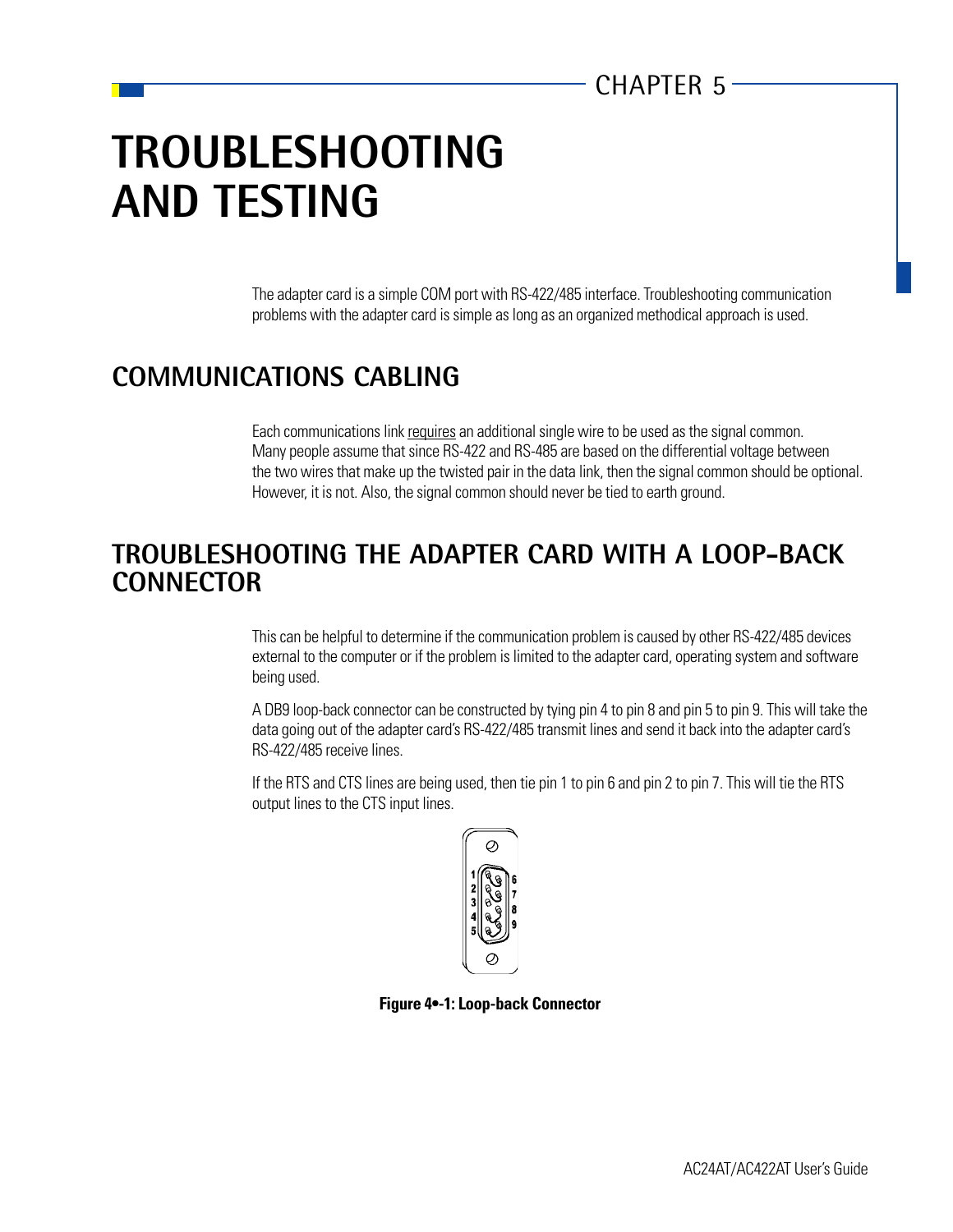Remove the communication cable from the adapter card and plug the loop-back connector into the adapter card.

Use a software program such as HyperTerminal (Microsoft Windows 95 and NT), Windows-Terminal (Microsoft Windows), or LCTERM (DOS) to send data to the adapter card. Be sure to set flow control for "None." If RTS is tied to CTS, then set flow control to "Hardware." Because of the loop-back connector, any data sent to the adapter card will be transmitted out the transmit (TX±) terminals, looped back into the receive  $(RX \pm)$  terminals, and finally sent back to the computer through the adapter card. Whatever is typed on the keyboard of the computer should be displayed on the computer's monitor. While keys are being typed, the TX and RX LEDs on the adapter card should be blinking.

- 1. If data that is typed on the keyboard of the computer is displayed on the computer's monitor, then the adapter card is functioning correctly.
- 2. If the TX LED blinks, this indicates the adapter card received the data from the computer and that it transmitted it out the transmit (TX±) terminals.
- 3. If the TX LED does not blink, then there is probably a difference between the I/O port jumper settings on the adapter card and the I/O port address settings of the COM port in the operating system. Refer to the Chapter 2.
- 4. If the TX and RX LEDs blink, but nothing is being displayed on the computer's monitor, then the cause of the problem is probably related to the IRQ setting of the adapter card.
	- a) There may be a mismatch between the IRQ setting on the adapter card and the IRQ setting for the COM port in the operating system. Refer to the Chapter 2.
	- b) There may be a conflict between the IRQ setting on the adapter card and another device in the computer. In other words, two devices (one of which being the adapter card) in the computer may be set for the same IRQ. Refer to the Chapter 2.
	- c) The terminal program may be configured for the wrong IRQ. This is typically only the case with DOS applications. Refer to the documentation for the terminal program being used.

Note: Any or all of these conditions may need to be corrected.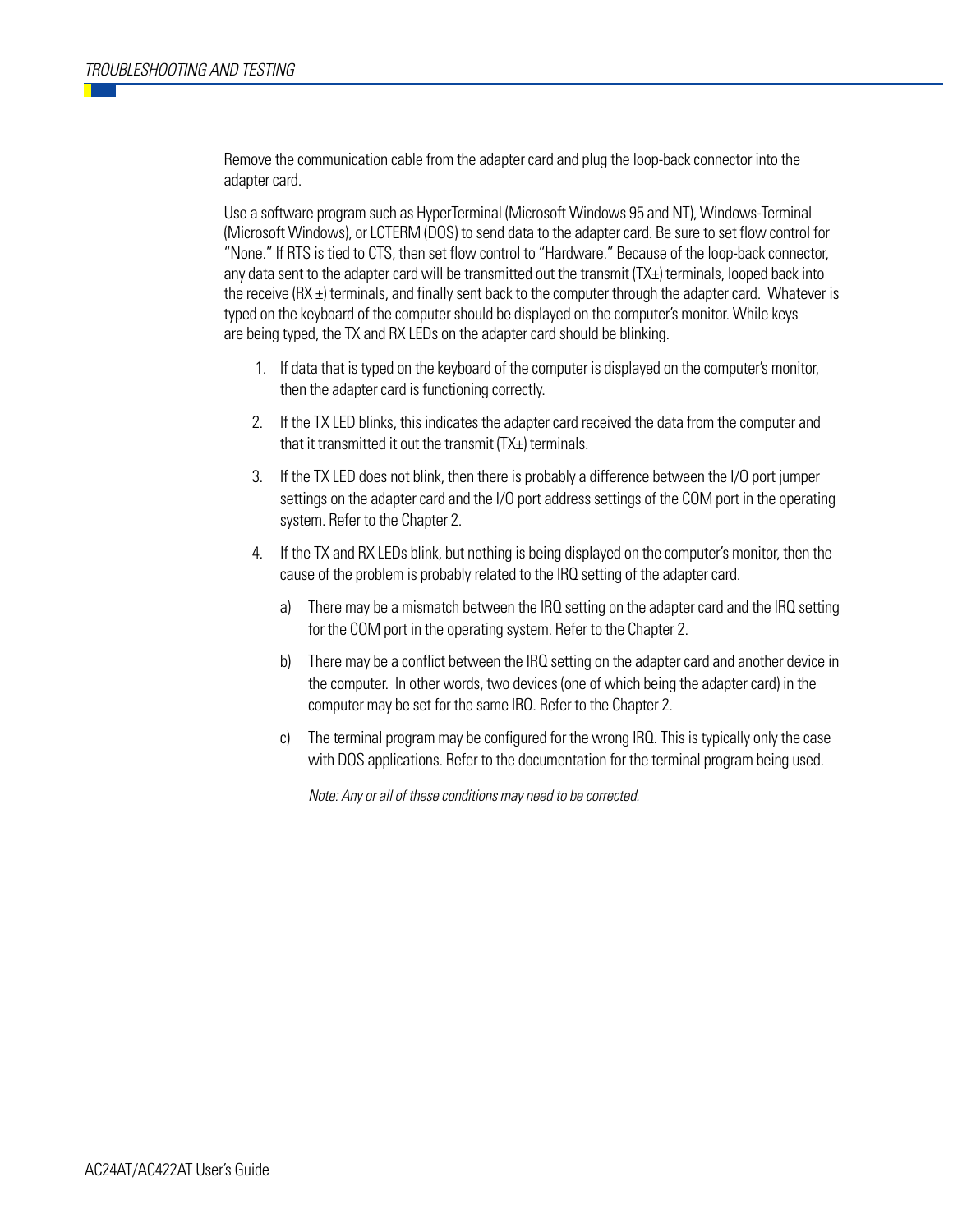## **TROUBLESHOOTING OPTOMUX COMMUNICATIONS USING LED INDICATORS**

It may be necessary to use a slow baud rate in order to make the LEDs blink slowly making the LED activity easier to see.

- 1. When transmitting, did the XMT (TX) LED on the adapter card blink? If it did, then the adapter card transmitted a message; go to the next step. If the LED did not blink, then there is probably a mismatch between the operating system and the adapter card with regards to the adapter card's COM port address. Make sure the COM port setup in the operating system matches the adapter card's I/O port address jumpers.
- 2. Did the REC (RX) LED on the Optomux brain board blink? If it did, then the brain board received a message; go to the next step. If the LED did not blink, then there is either a power problem at that brain board or there is a communications wiring problem. Ensure the voltage at the brain board is 5.0 VDC (±0.1 VDC). Double check the communications wiring. Refer to the Optomux wiring diagrams in Chapter 2.
- 3. Did the XMT (TX) LED on the Optomux brain board blink? If it did, the brain board understood the message and confirmed the message address matched the brain board address, and it transmitted a response; go to the next step. If the LED did not blink, then the brain board did not understand the message or the message address did not match the brain board address. Verify the operating system COM port settings and software settings match the brain board settings for address, baud rate, parity, data bits, stop bits, communication mode (ASCII vs. Binary, if applicable), and protocol (e.g. Optomux I/O protocol vs. Mistic I/O protocol, etc.).
- 4. Did the REC (RX) LED on the adapter card blink? If it did, then the adapter card received the response from the brain board; go to the next step. If the LED did not blink, then it is probably a communication wiring problem. Double check the communication wiring. Refer to the Optomux wiring diagrams in Chapter 2.
- 5. If the software did not receive the response from the adapter card, there are a few possible causes. First, the timeout may not be long enough, so try using a longer time-out value. Second, there may be an IRQ conflict between the adapter card and another device in the computer. Third, the IRQ setting of the COM port in the operating system may not match the IRQ setting of the adapter card. See Chapter 2.
- 6. If the software did receive the response but it was garbled or contained a checksum or CRC error, then the problem may be the communications wiring or termination and biasing of the RS-422/485 communications link. See Chapter 2, as well as the documentation for the Optomux brain boards.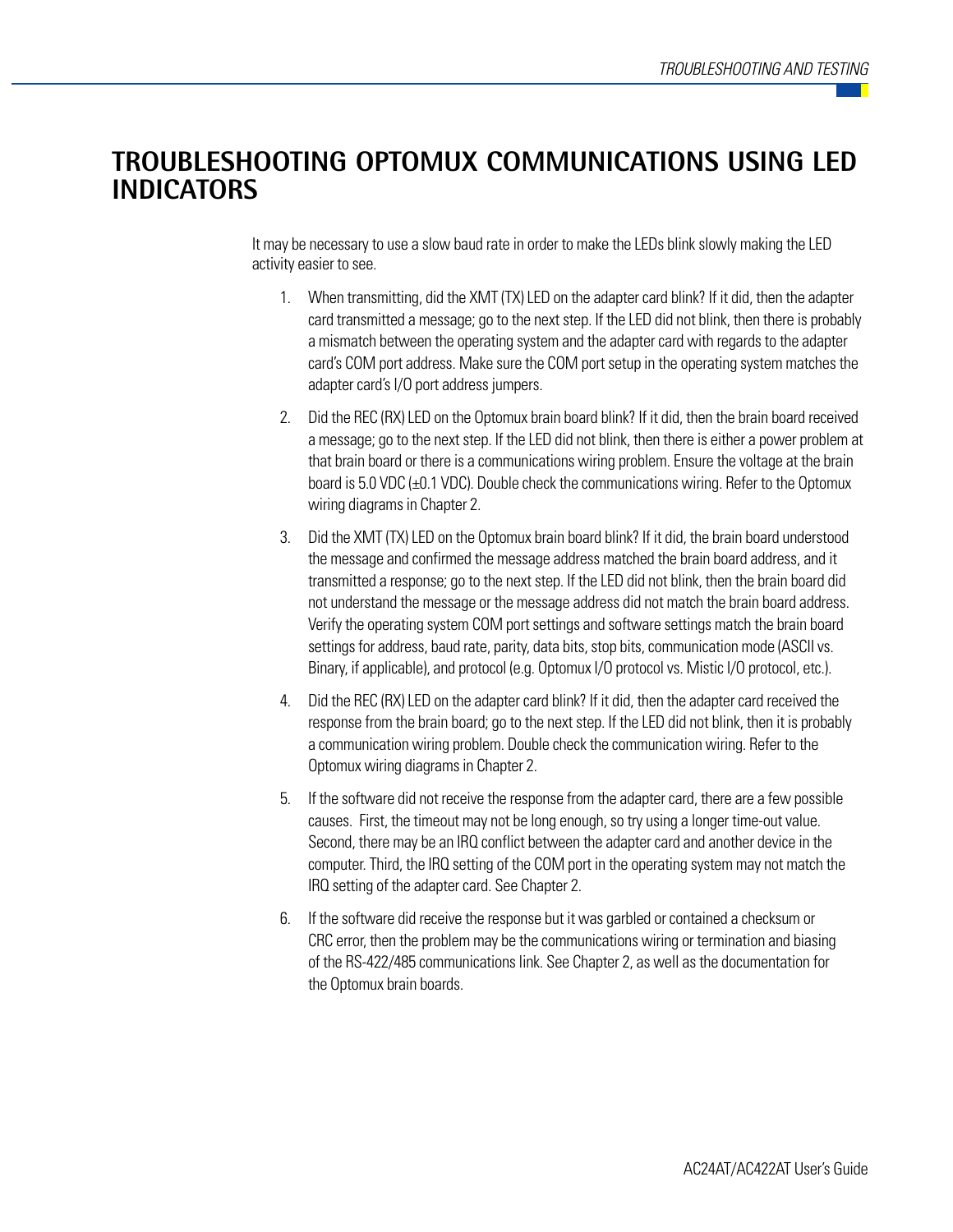## **TESTING OPTOMUX COMMUNICATION THROUGH THE ADAPTER CARD USING HYPERTERMINAL**

### **A. HyperTerminal Installation:**

HyperTerminal is a communication accessory program that is part of both Microsoft Windows 95 and Microsoft Windows NT operating systems. It can be started by selecting Start, Programs, Accessories, Hyper Terminal, Hypertrm.exe. If HyperTerminal is not installed on this computer, it can be installed from the operating system CD. Select the Microsoft Windows 95 or Microsoft Windows NT Start button, Settings, and Control Panel. Double-click the Add/Remove Programs icon, then select the Windows Setup tab. HyperTerminal is an option under the Communications group.

### **B. HyperTerminal Session Configuration:**

Note: When using HyperTerminal for the first time, if prompted to set up a modem, ignore the modem setup prompt and continue.

- 1. Under New connection, name the connection, then choose OK.
- 2. Under Phone number, go to the last pull down menu, "Connect using", and choose the appropriate "Direct to COM#" entry. Then choose OK.
- 3. Select the appropriate baud rate to match the Optomux Brain Board baud rate jumper settings. Set the flow control option to None. The other default parameters are correct: 8 data bits, 1 stop bit and None for parity. Then select OK.
- 4. Now there is a connection and terminal screen is blank. Select Properties from the File menu. Select the settings tab. Click on the "ASCII Setup" button. Check the following boxes:  $\boxed{\times}$  Echo typed characters locally
	- **[X]** Append line ends to incoming line feeds
	- **EX** Send line ends with line feeds

Leave the other boxes in their default settings.

Select OK and select OK again.

5. Select "Save As" from the File menu and save this configuration of HyperTerminal for future use.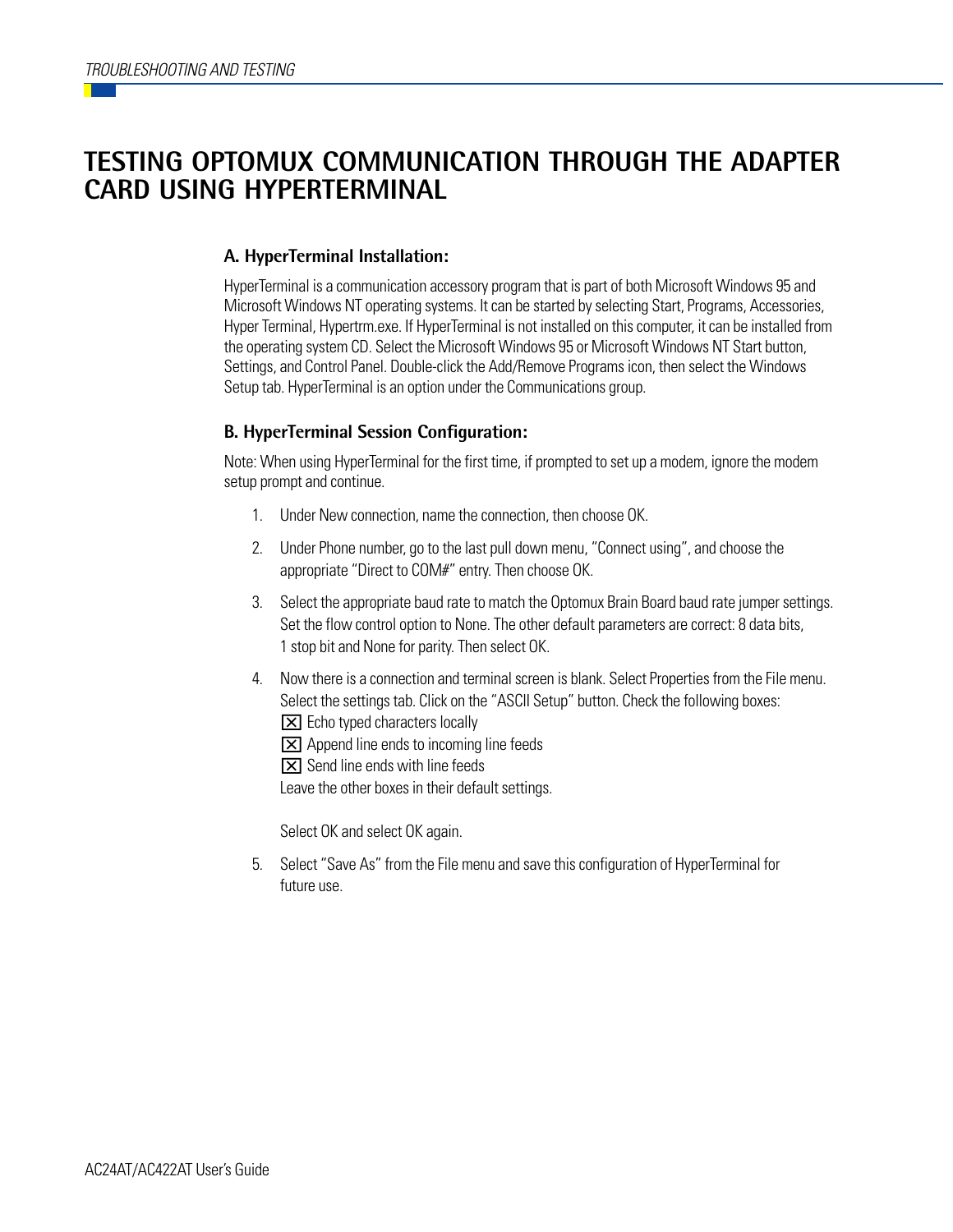#### **C. Transmitting Characters to the Optomux Brain Boards**

Characters will be transmitted out the adapter card port as keys are typed on the keyboard. As each key is typed, the XMT (TX) LED on the adapter card should blink and the REC (RX) LEDs should blink on all Optomux brain boards connected to the communications link.

Type keys on the keyboard. If the LED activity is correct (as described above), then go to Step D.

If the XMT (TX) LED on the adapter card does not blink when keys are typed, then there is probably a mismatch between the operating system and the adapter card with regards to the adapter card's COM port address. Make sure the COM port setup in the operating system matches the adapter card's I/O port address jumpers. See Chapter 2.

If the REC (RX) LEDs do not blink on the Optomux brain boards, then there is either a power problem at that brain board or there is a communications wiring problem. Ensure the voltage at the brain board is 5.0 VDC (± 0.1 VDC). Double check the communications wiring. Refer to the Optomux wiring diagrams in Chapter 2.

#### **D. Transmitting Optomux Protocol Messages to the Optomux Brain Boards**

When a valid message is sent to an Optomux brain board, the following LED activity will occur:

The XMT (TX) LED will blink on the adapter card, indicating it transmitted a message.

The REC (RX) LED will blink on the brain board, indicating it received a message.

The XMT (TX) LED will blink on the brain board, indicating the brain board transmitted a response. The brain board will only transmit a response if it understood the message, and the message address matched the brain board address. This implies the settings for all the communication parameters (address, baud rate, data bits, stop bits, and parity) are correct and that the message format was correct.

The REC (RX) LED on the adapter card will blink, indicating it received the response.

1. Use the Optomux Powerup Clear command (the capital letter A) to communicate with the Optomux brain boards. The command format is " $\rightarrow$ ##A??" followed by a carriage return (the "Enter" key), where ## is the brain board address in hexadecimal (hex) notation, and the ?? is used as a wild card replacement for the message checksum. The quotation marks around the message are there for clarification and are not part of the message. For example, if a brain board is set for address 12 (decimal), then it's address will be 0C in hex. To send the Powerup Clear command to the brain board at address 12 (0C hex), the message would be:

>0CA??

followed by the "Enter" key. See the B1 and B2 Digital and Analog Brain Board Operations Manual (Form 203) for more details on the Optomux protocol and command set.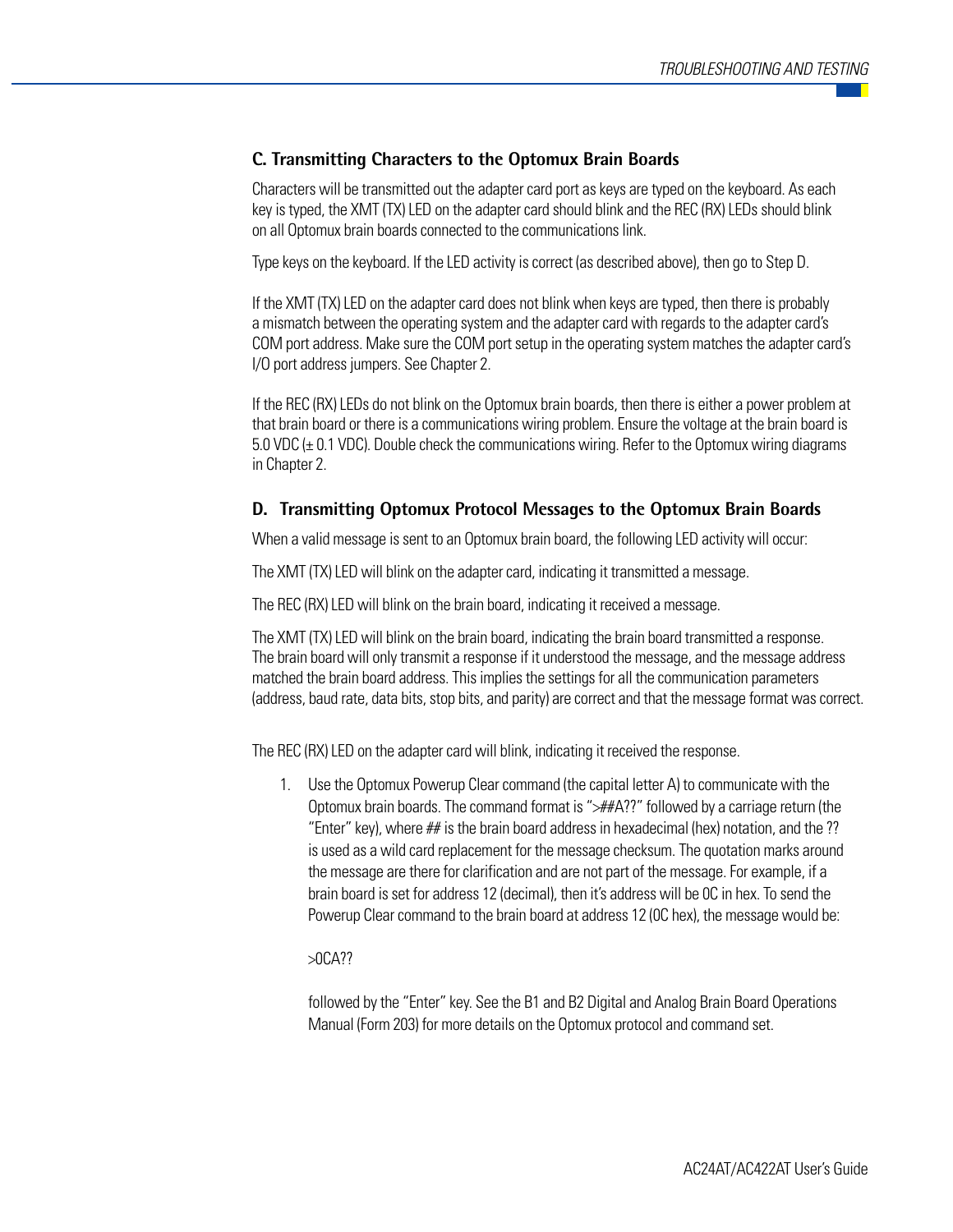- 2. If XMT (TX) LED on the brain board did not blink, then the brain board did not understand the message or the message address did not match the brain board address. Verify the operating system COM port settings for all the communication parameters (baud rate, data bits, stop bits, and parity). In addition, verify that the hex address sent in the message matches the brain board address jumper settings.
- 3. Did the REC (RX) LED on the adapter card blink? If it did, then the adapter card received the response from the brain board; go to the next step. If the LED did not blink, then it is probably a communication wiring problem. Double check the communication wiring. Refer to the Optomux wiring diagrams in Chapter 2.
- 4. The correct response on the HyperTerminal screen is the letter "A" (without the quotation marks). If this response did show up on the HyperTerminal screen, then the adapter card is communicating properly with the Optomux brain board. If there was no response on the HyperTerminal screen, there are two possible causes. First, there may be an IRQ conflict between the adapter card and another device in the computer. Second, the IRQ setting of the COM port in the operating system may not match the IRQ setting of the adapter card. See Chapter 2.

If there was a response on the HyperTerminal screen, but it included "garbage" characters, then verify the termination and biasing jumper settings on both the adapter card and the brain board. In addition, verify that twisted pair communication cable is being used and that a separate wire is being used for the signal common and that the signal common wire is not connected to earth ground. Refer to Chapter 2 as well as the documentation for the brain boards.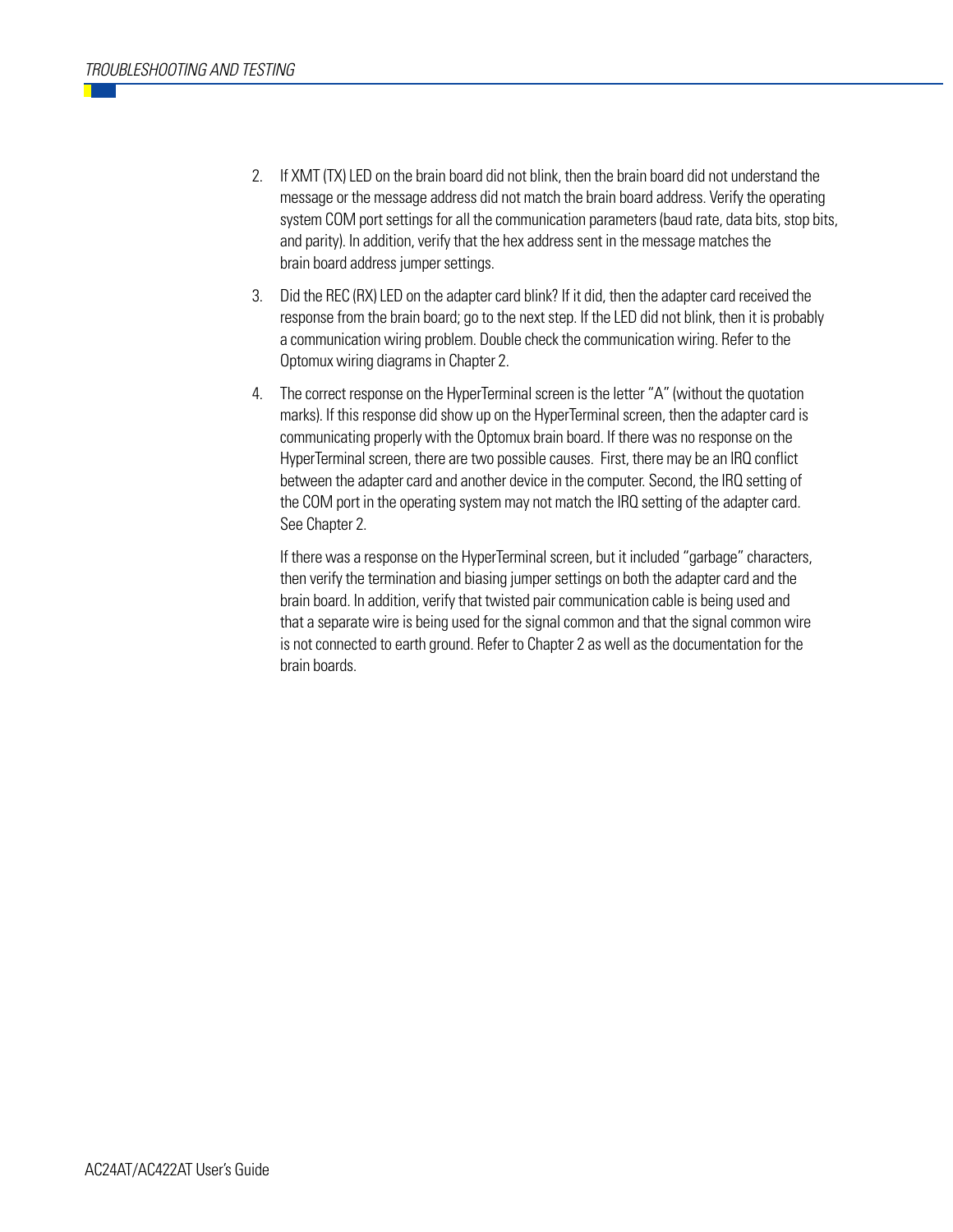## **ADDRESS JUMPERS (GROUP A JUMPERS)**

#### **Discussion**

The adapter card has seven group A jumpers labeled A3 through A9. These jumpers are used for selecting the base I/O port address of the adapter card.

The ISA bus uses 10 address lines (A0 through A9) for addressing adapter cards. The UART chip on the adapter card uses the lower three address lines (A0 through A2) directly. This leaves 7 address lines (A3 through A9) for decoding the base I/O port address of the adapter card.

The adapter card compares the address lines A3 through A9 on the bus with the address jumpers A3 through A9 on the adapter card. When the address lines match the jumper lines, the adapter card is selected.

The adapter card occupies a range of 8 addresses starting with the base I/O port address set with the group A jumpers. For example, if the adapter card is set for a base I/O port address of 3F8 (hex), then it will occupy the range of 3F8 – 3FF.

#### **Procedure**

The adapter card can be set for a particular base I/O port address as follows:

- 1. Write the desired base I/O port address as a three-digit, hexadecimal (hex) number. The number must be less than or equal to 3F8 and have a zero or an eight as the last digit. Also, the number must be chosen so that it will not conflict with the base I/O port address of any other devices in the computer.
- 2. Translate the hex number to binary. Each hex digit should be converted to 4 binary bits including leading zeros.
- 3. Discard the first two zeros and the last three zeros.
- 4. Invert the bits.
- 5. Install a jumper in each location corresponding to a one. The most significant bit corresponds to A9, and the least significant to A3.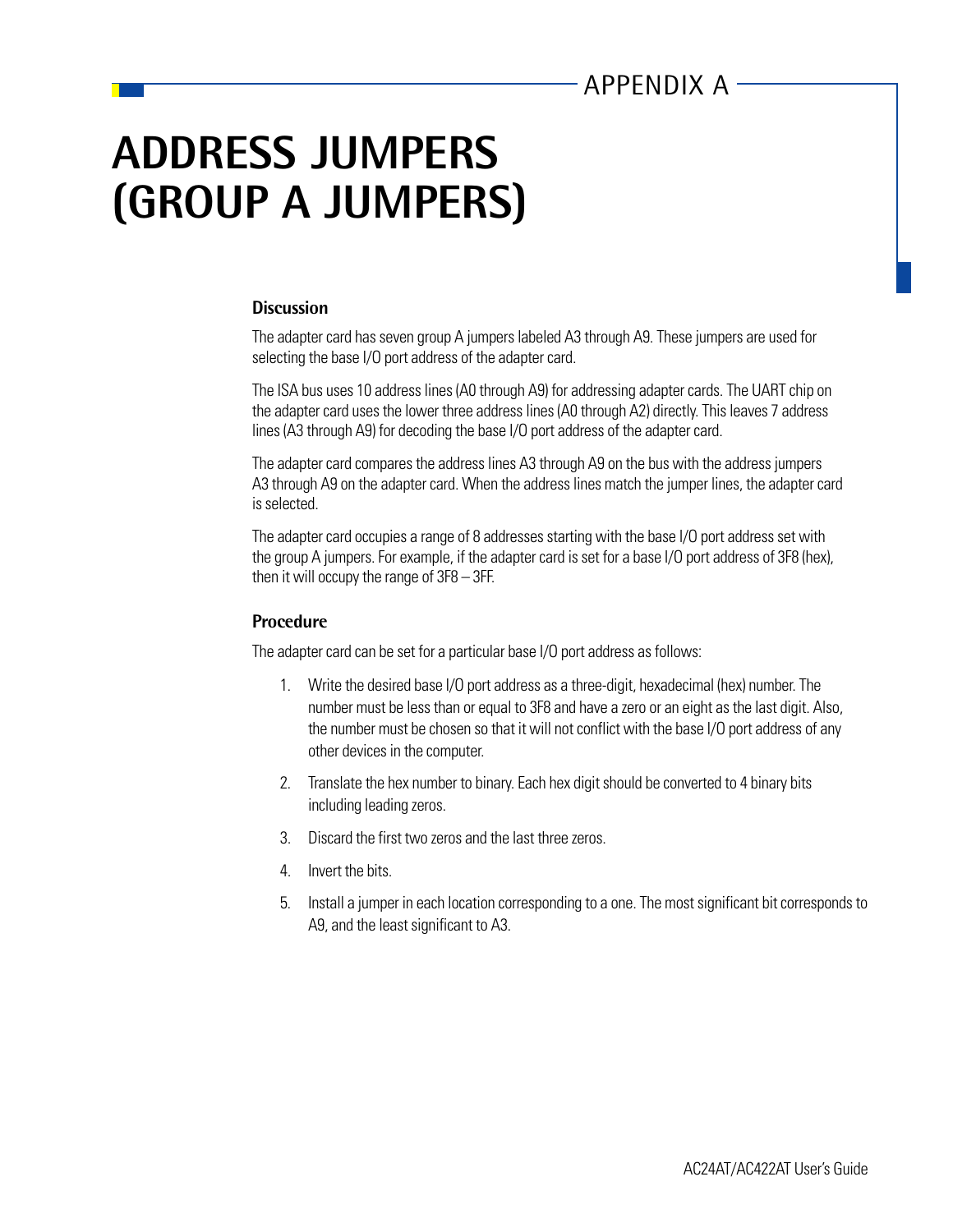### **Example using I/O port address 2F8:**

| 1. I/O port address in hex:                                     | 2 F 8          |  |
|-----------------------------------------------------------------|----------------|--|
| 2. Convert to binary:                                           | 0010 1111 1000 |  |
| 3. Delete leading two zeros and trailing three zeros: 10 1111 1 |                |  |
| 4. Invert the bits:                                             | 01 0000 0      |  |
|                                                                 |                |  |

5. Install jumper A8; remove jumpers A3 through A7, and A9.

Correlation of bits to address jumpers:

|  | $0 \quad 1 \quad 0 \quad 0 \quad 0 \quad 0$ |  |  |
|--|---------------------------------------------|--|--|
|  | A9 A8 A7 A6 A5 A4 A3                        |  |  |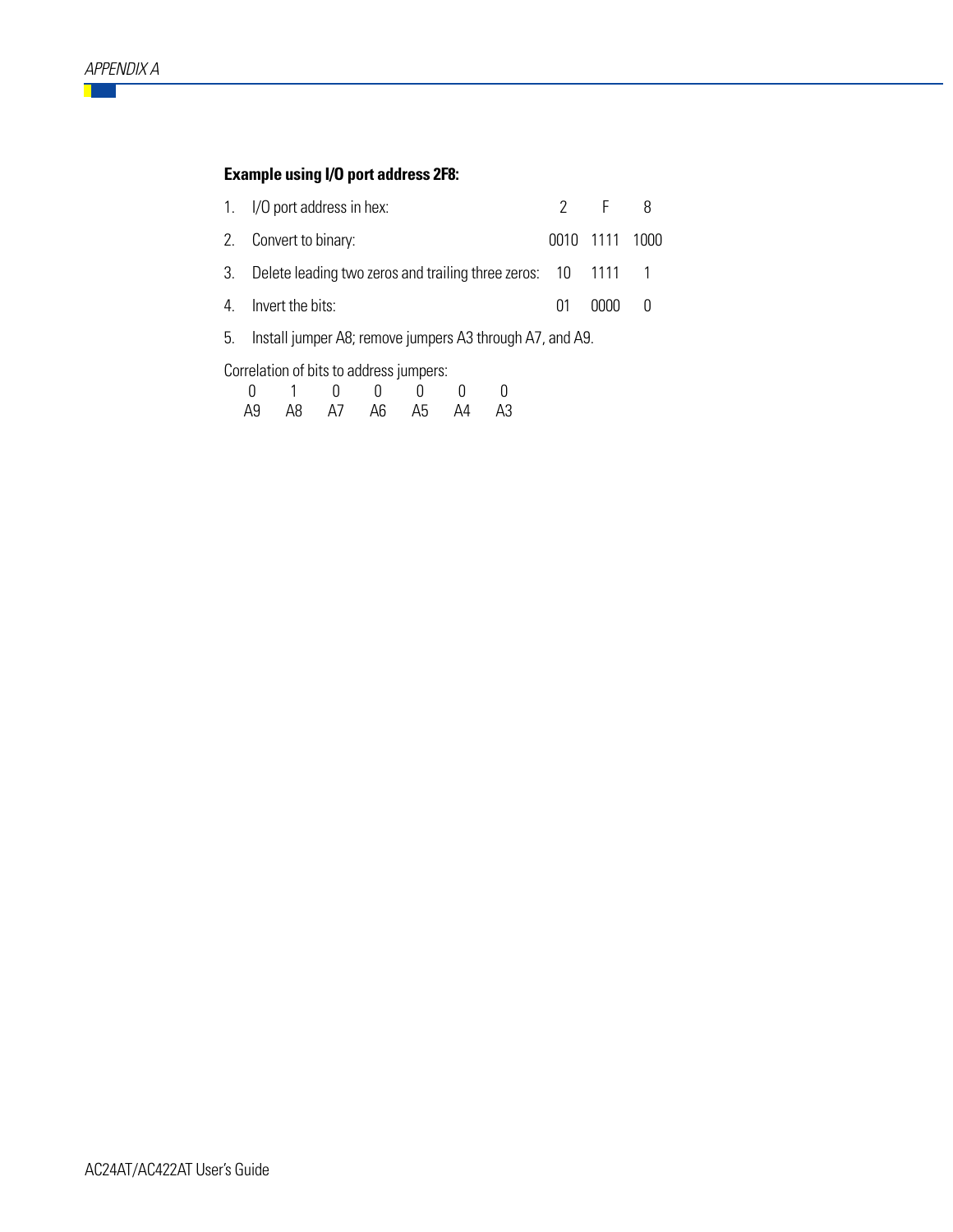## APPENDIX B

## **APPLICATION NOTE AN9602: CONFIGURING THE AC24AT/AC422AT AS A COM PORT IN MICROSOFT WINDOWS 95**

When adding COM ports in Microsoft Windows 95, the operating system adds them sequentially. Therefore, if your system does not already have COM3 set up, you will need to add COM3 before you can add COM4. The following steps will walk you through setting up the adapter card as COM4 (using I/O port address 340, and IRQ 5). These steps assume the system currently has only COM1 and COM2 installed.

- 1. Open Control Panel.
- 2. Double-click the "Add New Hardware" icon.
- 3. On the "Add New Hardware Wizard," click "Next."
- 4. On the next step you will be asked if you want Windows to auto-detect your hardware, select "No" then click "Next."
- 5. On the next step you will be shown a list of hardware types. Scroll down and select "Ports (COM and LPT)," then select "Next."
- 6. The next step will show you a list of manufacturers and models. Select "(Standard Port Types)" and "Communications Port," then click "Next."
- 7. You will now be shown the input/output range and interrupt request. Click "Next."
- 8. At the final Wizard step, click "Finish."
- 9. At the "Systems Settings Change" dialog select "No."
- 10. COM3: is now installed.
- 11. For COM4:, repeat steps 2 through 9.
- 12. Open Control Panel. Double-click the "System" icon.
- 13. Select the "Device Manager" tab.
- 14. Double click "Ports," it should expand, showing four COM ports. Double-click "COM4."
- 15. Select the "Resources" tab.
- 16. Remove the checkmark from the "Use automatic settings" box.
- 17. Change the "Settings Based On:" drop-down box to "Basic Configuration 8."
- 18. Click the "Change Settings" button.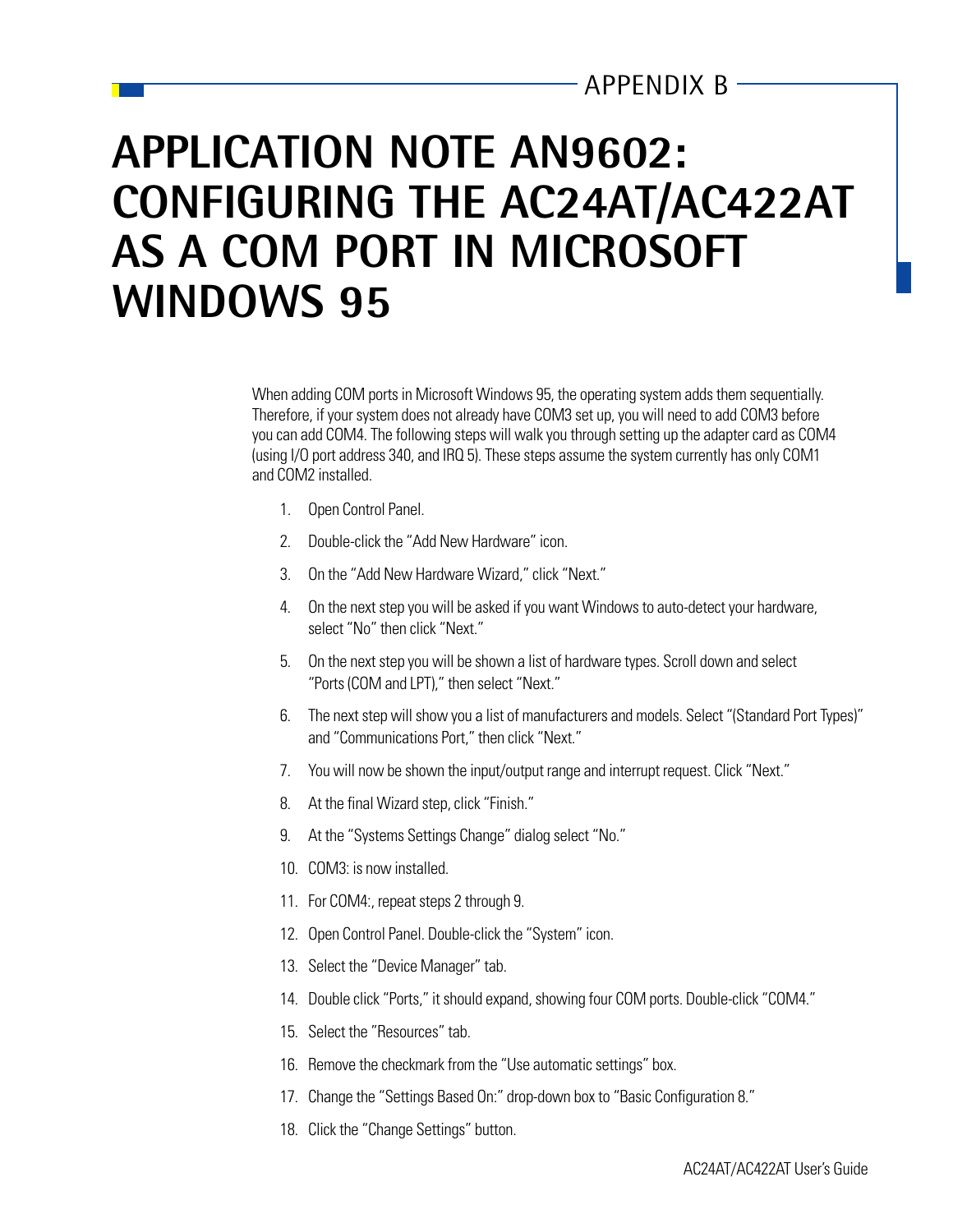- 19. Change the "Value" to "0340-0347." The "Conflict Information" box should show no device conflicts. Click the "OK" button.
- 20. Select "Interrupt Request" in the "Resource Settings" box.
- 21. Click the "Change Settings" button.
- 22. Change the "Value" to "5." The "Conflict Information" box should show no device conflicts. Click the "OK" button.
- 23. In the "Communication Port (COM4) Properties" dialog, select "OK."
- 24. At the "Systems Settings Change" dialog select "No."
- 25. In the "Systems Properties" dialog box, select "Communication Port (COM3)."
- 26. Click the "Remove" button.
- 27. When asked if you are sure, click "OK."
- 28. In the "Systems Properties" dialog box, click the "Close" button.
- 29. When prompted to restart your system, click "Yes."
- 30. You're done!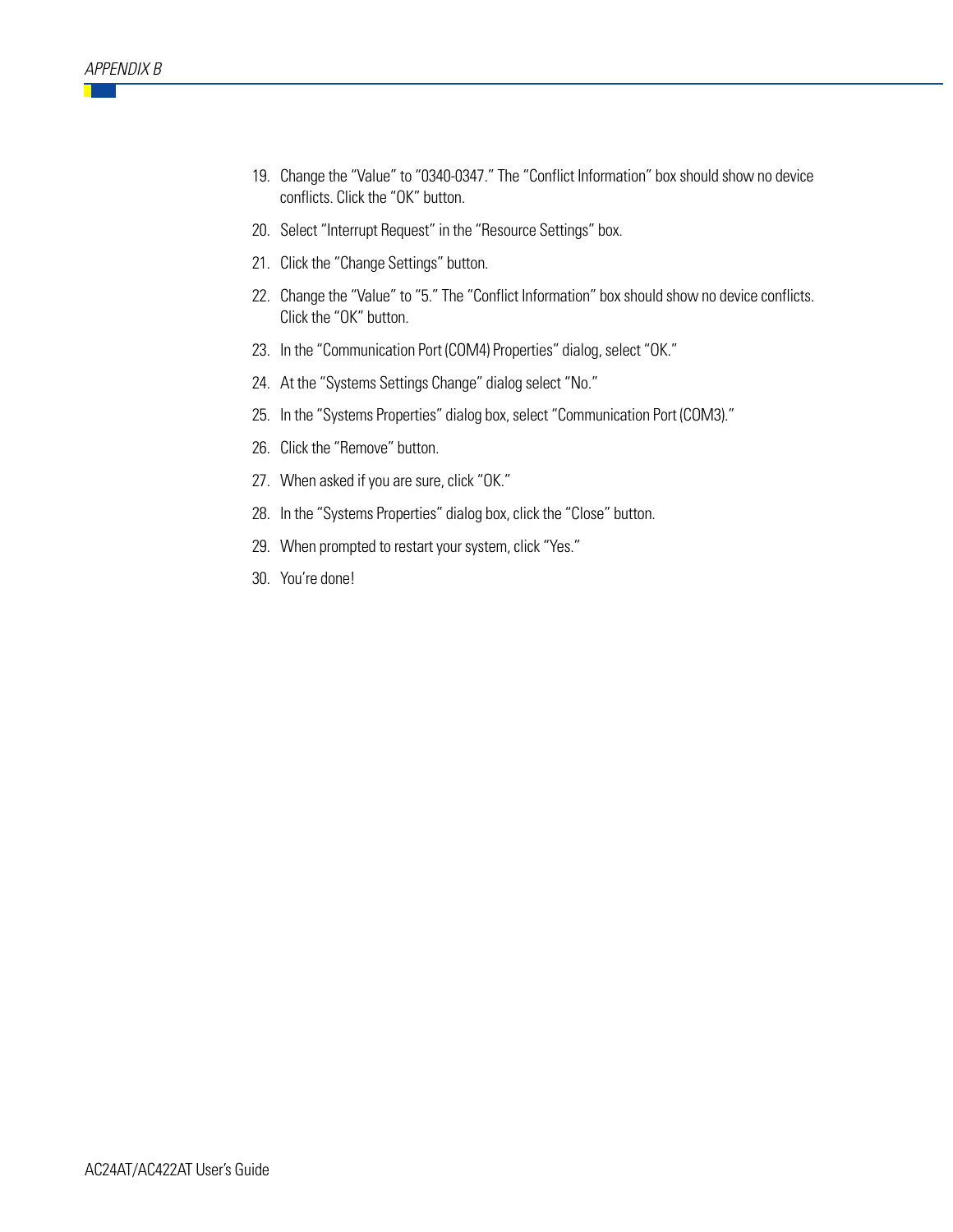## APPENDIX C

## **NOTES REGARDING EARLIER VERSIONS OF THE ADAPTER CARD**

- 1. Earlier versions of the adapter cards used pins 1 and 3 for ground. If replacing an earlier version with a current model, change the ground connection to pin 3 only. An early version adapter can be identified by having only two LED's (XMT and REC) visible from the back of the bracket. Current version adapter cards have an additional set of LED's for RTS and CTS handshake lines.
- 2. Some intermediate version adapter cards have all four LEDs (XMT, REC, RTS, and CTS) but do not have a CTS-Disable jumper. If the card does not have the CTS-Disable jumper and RTS/CTS handshake functionality will not be used, then external cable modifications are necessary. The RTS output lines must be looped back to the CTS input lines. This is done by tying pin 1 to pin 6, and pin 2 to pin 7. This maintains compatibility with older versions and allows software packaging using CTS detection to work correctly.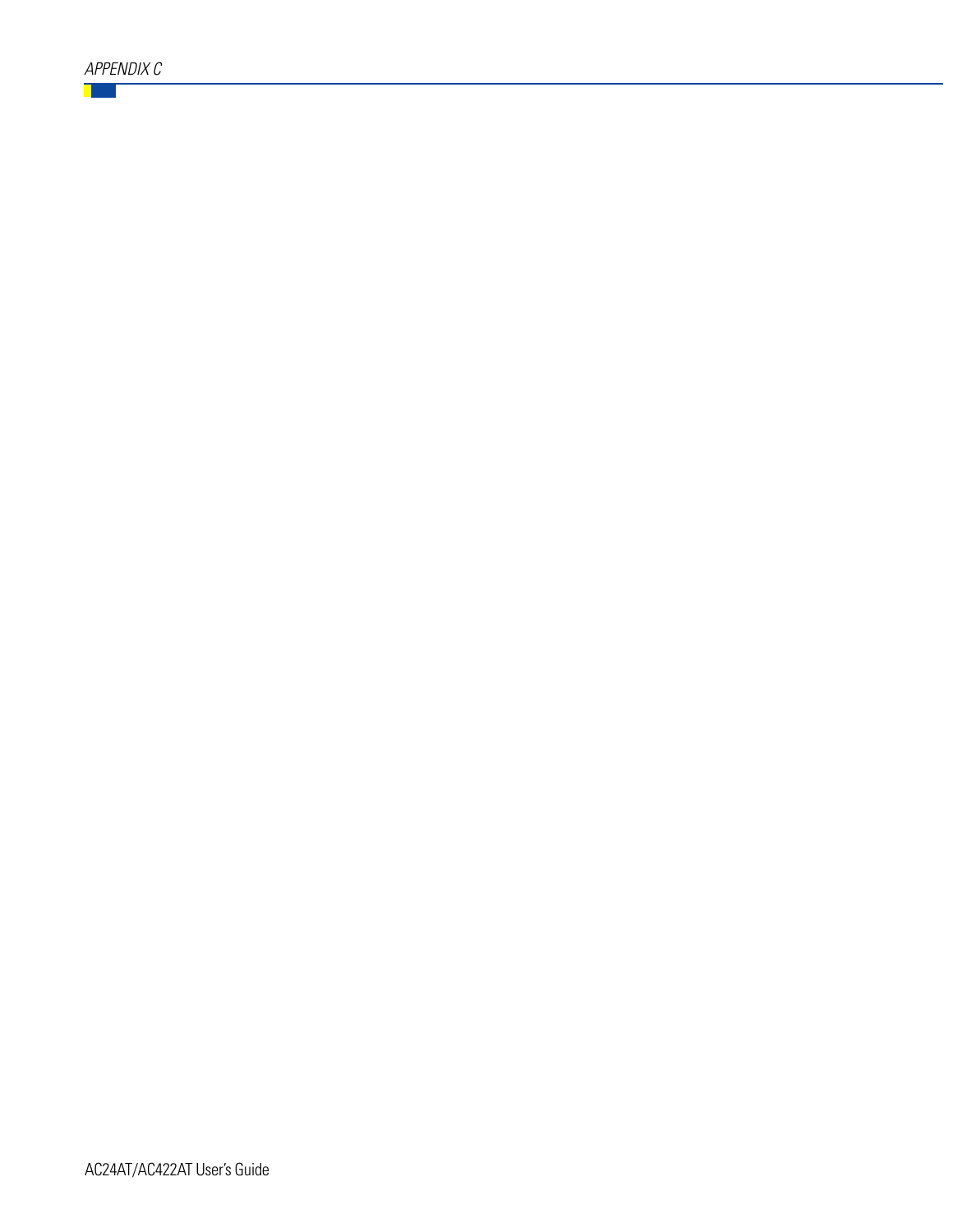## APPENDIX D

## **RS-422 AND RS-485 AS USED WITH OPTO 22 PRODUCTS**

### **GENERAL**

For this discussion, "data link" will refer to a single twisted pair of two wires for carrying data. "Communications link" will refer to the communications cable containing one or more "data links" as well as an overall cable shield and an additional single wire to be used for the communications signal common. See "Recommended RS-422/485 Communications Cables" for more information about cables to use.

RS-422 and RS-485 communication links use one twisted pair of two wires for each data link. The data signal is transmitted as the difference in voltage (differential) between the two wires in the twisted pair that makes up the data link. The data link carries a digital on or off signal depending on which of the two wires has the higher voltage.

## **RS-422**

An RS-422 data link (a single twisted pair of two wires) can only have one transmitter, although it can have multiple receivers. Because of this, each RS-422 data link only allows data to flow in one direction, from the single transmitter to the receiver(s). Therefore, to allow two-way communications, two data links (two twisted pairs with two wires each) is necessary. This is typically referred to as RS-422. However, RS-422 "4-wire" (two data links) communications only allows two devices to be on the communications link because each data link can only have one transmitter. Opto 22 products, in general, do not use RS-422 4-wire communications with the exception of Classic Optomux B1 & B2 when used in Repeat mode.

#### **Block Diagram of RS-422 Data Link with Multiple Receivers**

This diagram shows the methodology used for the RS-422 half of the RS-422/485 Communications Link used by Optomux in Multi-drop mode.

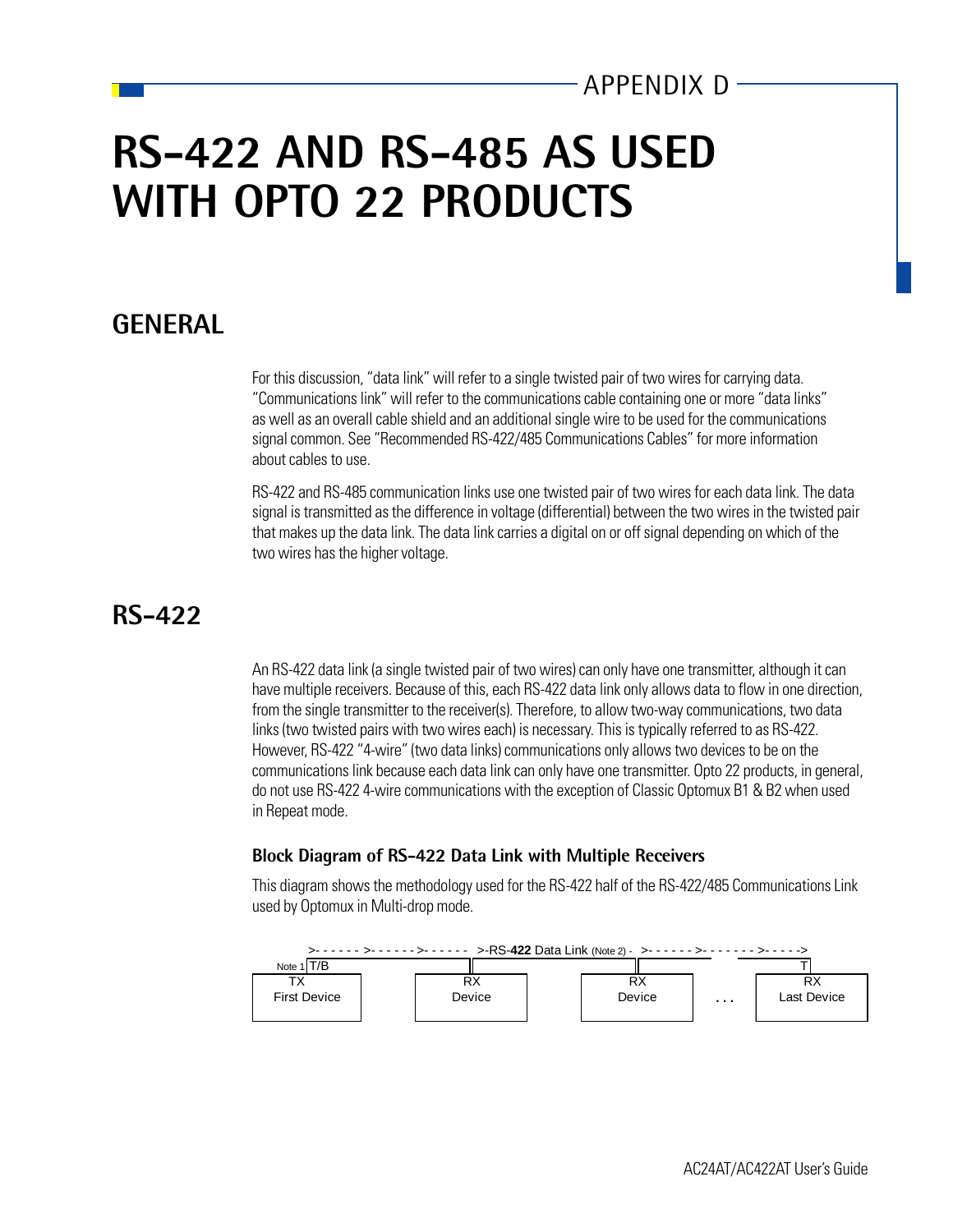#### **Block Diagram of RS-422 Point-to-Point Communications Link**

This diagram shows the methodology used by Optomux in Repeat mode.



#### **Block Diagram of Classic Optomux (B1's and B2's) in Repeat Mode**



- **Notes:** 1. If the transmitter on an RS-422 data link is disabled when not transmitting, then biasing is required. If the transmitter is left enabled when not transmitting, then biasing is not required. However, biasing of the data link is acceptable as long as the data link is biased only at one location.
	- 2. The RS-422 communications cable is composed of two twisted pairs of two wires each (for the two RS-422 data links) plus a separate wire for the signal common (typically from a third or fourth pair) plus an overall cable shield.
	- 3. The FO terminals of the last Optomux brain board do not have any connections. In order to prevent noise at the FO terminals from being interpreted as valid data signals, termination and biasing is necessary.
	- 4. For consistency, the FO terminals on the adapter card and all of the Optomux brain boards are biased.
	- 5. When Optomux is used in Repeat Mode, each data link is RS-422, and the transmitters are always enabled.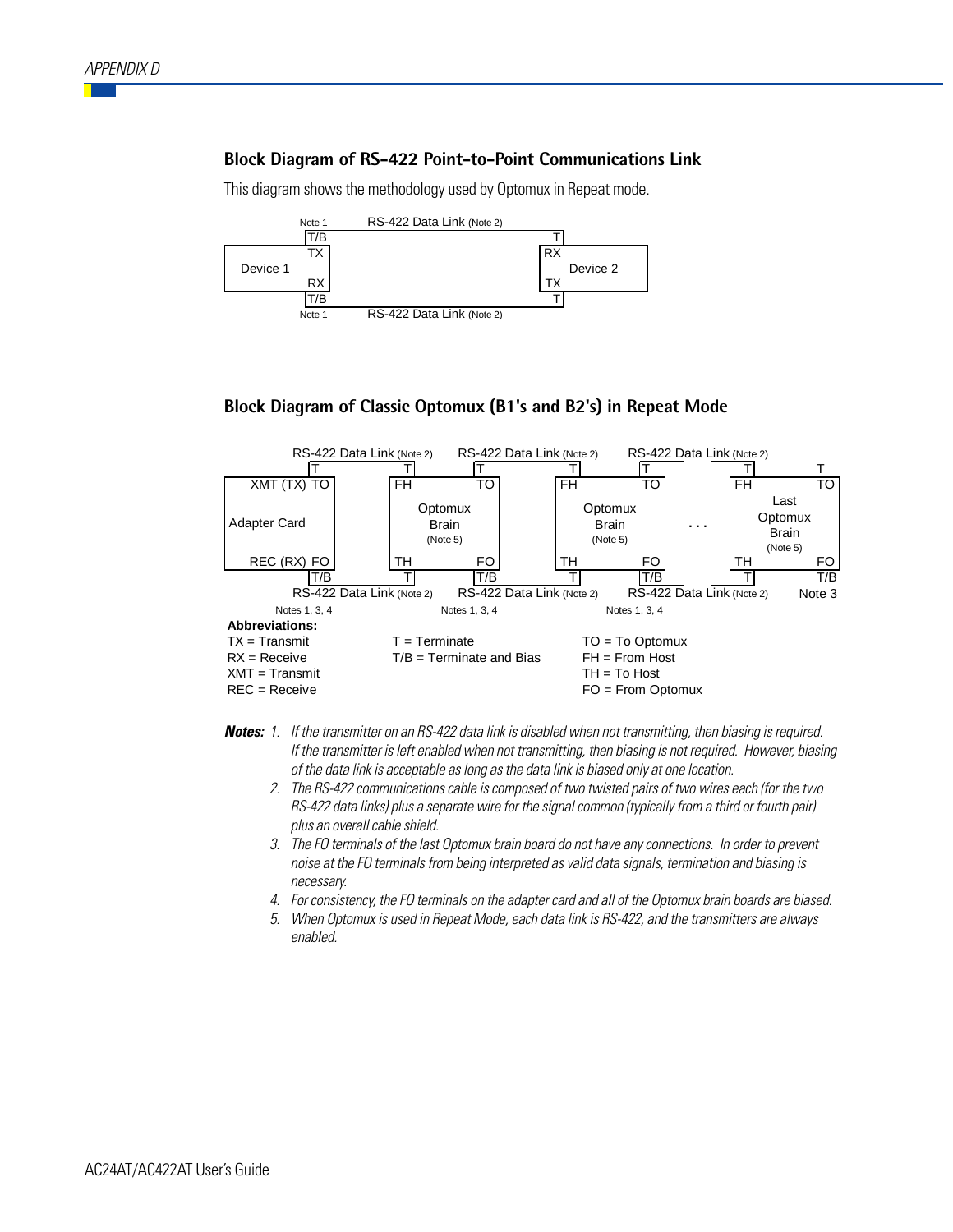### **RS-485**

An RS-485 data link (a single twisted pair of two wires) can have multiple transmitters and multiple receivers. Because of this, only one data link (a single twisted pair of two wires) is necessary for two-way communications when using RS-485. This is sometimes referred to as RS-485 2-wire mode.

#### **Block Diagram of RS-485 DATA Link (2-Wire Mode)**

This methodology is used with Opto 22 Mistic Bricks and can also be used with the SNAP-B3000 brain when set up for 2-wire communications.



**Abbreviations:** TX/RX = Transmit/Receive  $T = Terminate$ 

 $T/B = T$ erminate and Bias

**Notes:** 1. Both ends of the RS-485 Data Link must be terminated.

- 2. The RS-485 Data Link must be biased in only one location.
- 3. The RS-485 communications cable is composed of one twisted pair of two wires (for the RS-485 data link) plus a separate wire for the signal common (typically from a second pair) plus an overall cable shield.

## **RS-422/485**

An RS-422/485 communication link consists of one RS-422 data link and one RS-485 data link.

However, RS-485 4-wire mode is actually made up of two RS-485 data links; one link for transmitting from the host (or master) to the slave devices and the other link for transmitting responses from the slave devices to the host.

When Opto 22 Classic Optomux (B1 and B2) is used in Multi-drop mode, it uses a communication link which is a combination of one RS-422 data link and one RS-485 data link.

The RS-422 data link connects the transmitter on the adapter card in the host computer to the receivers on all the Optomux brain boards. Because the transmitter on the adapter card is the only transmitter on the RS-422 data link, it can be left enabled all the time, and biasing is not necessary.

The RS-485 data link connects the transmitters on all the Optomux brain boards to the receiver on the adapter card in the host computer. Because there are multiple transmitters on the RS-485 data link, the transmitters get disabled when not transmitting (which is a function of the Optomux brain board), so the data link needs to be biased. This is done by installing biasing jumpers B5 and B6 on the adapter card.

Sometimes, this is referred to as RS-485 4-wire mode.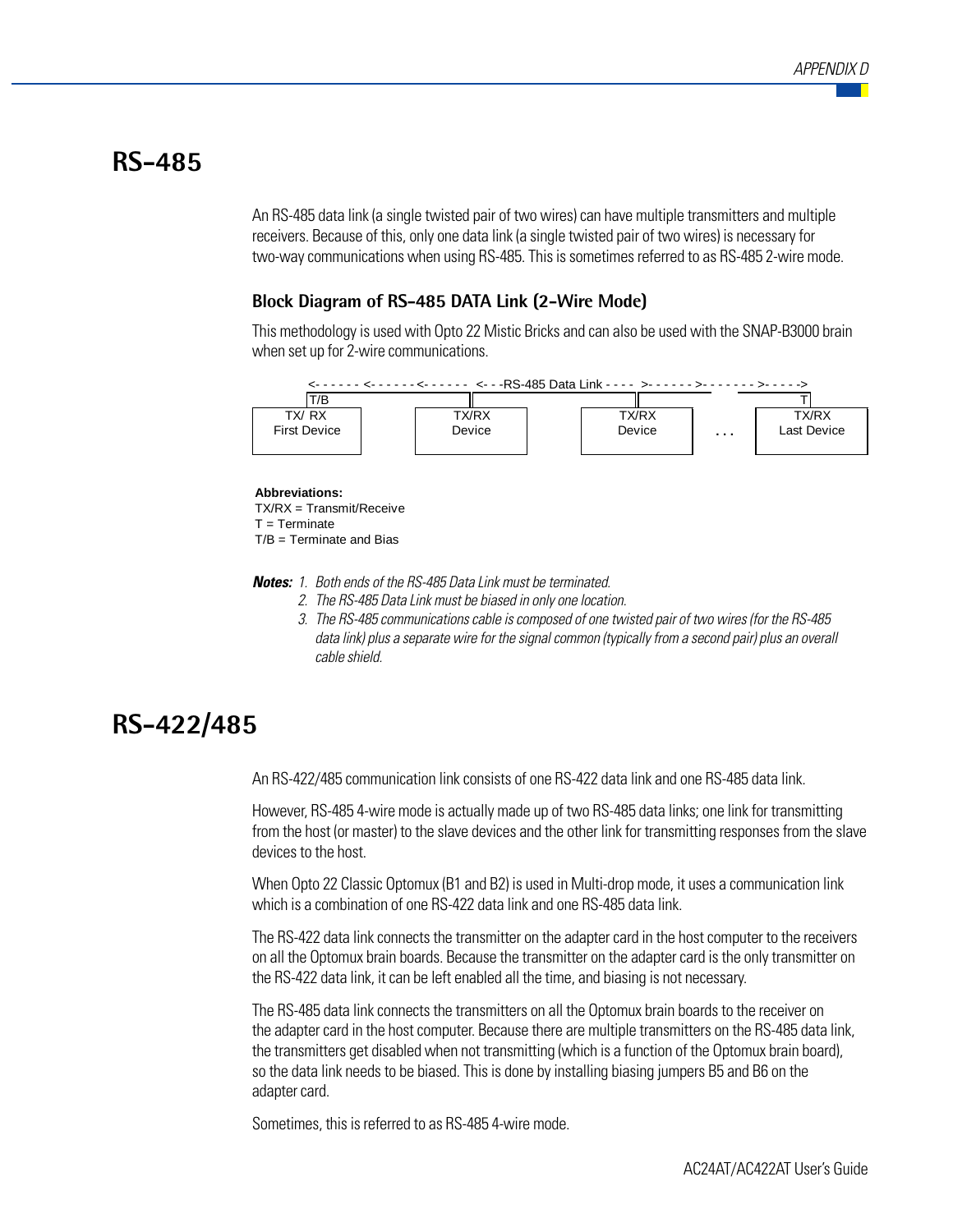#### **Block Diagram of RS-422/485 Communications Link used by Classic Optomux (B1 & B2) in Multi-drop Mode**



#### **Abbreviations:**

| $TO = To Optomux$   | $T = Terminate$            |
|---------------------|----------------------------|
| $FH = From Host$    | $T/B = Terminate$ and Bias |
| $TH = To Host$      | $XMT = Transmit$           |
| $FO = From$ Optomux | $REC = Receive$            |
|                     | $N/C = No$ Connection      |

#### **RS-422 Data Link Notes:**

- 1. If the transmitter on an RS-422 data link is disabled when not transmitting, then biasing is required. If the transmitter is left enabled when not transmitting, then biasing is not required. However, biasing of the data link as acceptable as long as the data link is biased only at one location.
- 2. This diagram shows the methodology used for the RS-422 half of the RS-422/485 Communications Link used by Optomux in Multi-drop mode.
- 3. When Classic Optomux brain boards (B1 & B2) are set up for Multi-drop mode, then the jumpers internally tie the FH terminals to the TO terminals and the FO terminals to the TH terminals.
- 4. When Classic Optomux brain boards (B1 & B2) are set up for Multi-drop mode, then the jumpers internally disconnect the transmitter circuitry from the TO terminals to allow the data link to operate in RS-422 multidrop mode.

#### **RS-485 Data Link Notes:**

- 1. Both ends of the RS-485 Data Link must be terminated.
- 2. The RS-485 Data Link must be biased in only one location.
- 3. This is the methodology used for the RS-485 half of the RS-422/485 Communications Link used by Optomux in Multi-drop mode.
- 4. When Classic Optomux brain boards (B1 & B2) are set up for Multi-drop mode, then the jumpers internally cause the TH transmitter to disable when not transmitting.
- 5. When Classic Optomux brain boards (B1 & B2) are set up for Multi-drop mode, then the jumpers internally disconnect the receive circuitry from the FO terminals.

#### **RS-422/485 Communications Cable Notes:**

1.The RS-422/485 communications cable is composed of two twisted pairs of two wires each (one for the RS-422 data link and one for the RS-485 Data Link) plus a separate wire for the signal common (typically from a third or fourth pair) plus an overall cable shield.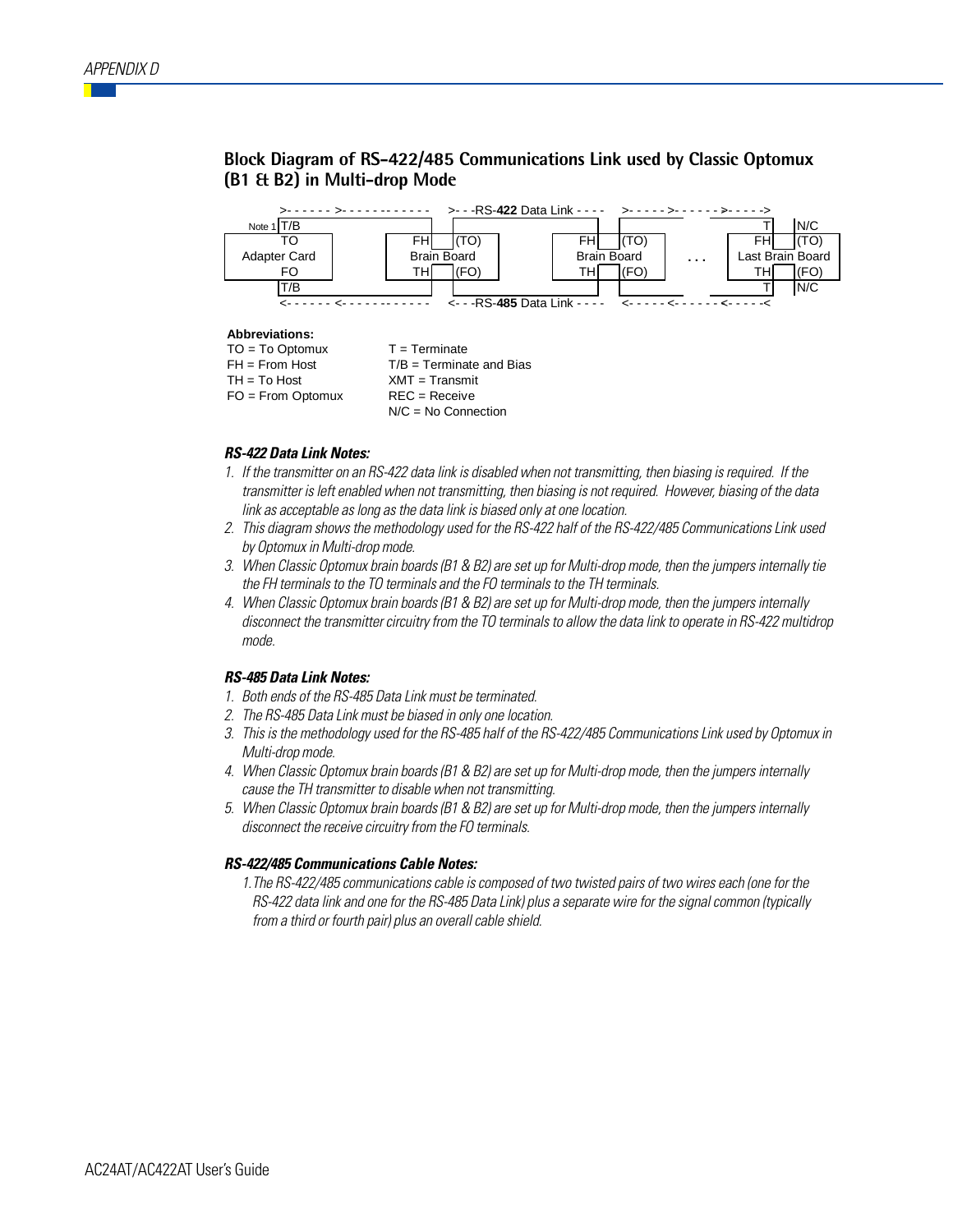### **BIASING**

When transmitting data (binary one's and zero's), the transmitter is enabled and will be driving the data link high and low to match the binary data bits being sent. If the transmitter is left enabled when done transmitting, then it will leave the data link in either a high or low state. However, if the transmitter is disabled when not transmitting, it is effectively disconnected from the data link. Therefore, the disabled transmitter will not be driving the data link high or low. The data link will be left floating (from an electrical perspective).

When all transmitters on the data link are disabled, the data link is left floating. This is the normal condition with RS-485 data links when none of the transmitters are transmitting. The state of the data link will be unknown and noise can cause the data link to float to high or low states which can incorrectly appear as valid data to the receivers on the data link. To prevent this, the data line must be passively pulled to a pre-defined state when all transmitters are disabled. This is done by tying the Data+ line to +5 VDC through a 470 ohm pull-up "biasing" resistor and tying the Data- line to DC common through a 470 ohm pull-down "biasing" resistor. Therefore, biasing resistors must be used on any RS-422 or RS-485 data link that will have all transmitters disabled when not transmitting. Biasing can be done at any location on the data link. However, biasing should be done at one (and only one) location on the link. For consistency and convenience, biasing is normally done at the host device on the data link.

The adapter card has biasing resistors built in for this purpose. They are added or removed by installing or removing the appropriate biasing jumpers. See the section titled "Biasing Jumpers" for more information.

#### **Summary of Biasing**

RS-485 data links must be biased at one location only.

RS-422 data links typically do not require biasing. However, biasing (at one location only) will not be detrimental. When in doubt as to whether or not biasing is required, make sure the data link is biased.

If biasing is already accomplished at a location on the data link other than the adapter card, then the biasing jumpers should be removed from the adapter card.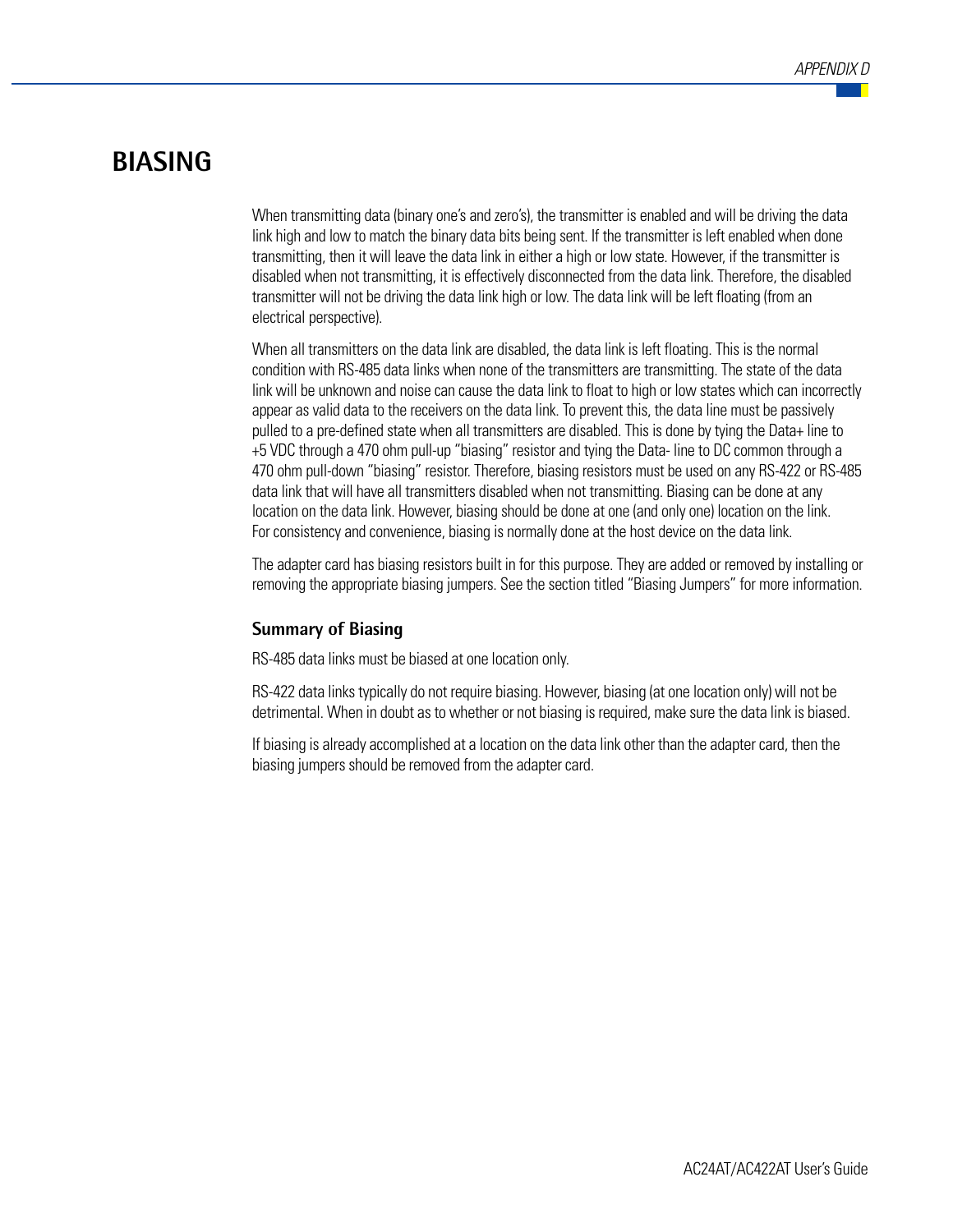## **TERMINATION**

Both ends of each RS-422 and RS-485 data link must be terminated with appropriate terminating resistors. Opto 22 products typically have 220 ohm terminating resistors built in. To add or remove terminating resistors to the data link, set the terminating jumpers appropriately. See the section titled "Terminating Jumpers".

When communicating via RS-422 or RS-485 to other non-Opto 22 devices, termination provisions may not be available on the devices. It may be necessary to install 220 ohm terminating resistors at, but external to, the device.

### **SUMMARY OF TERMINATION**

RS-422 and RS-485 data links must be terminated at both ends by having terminating resistors placed across the pair of wires that make up the data link.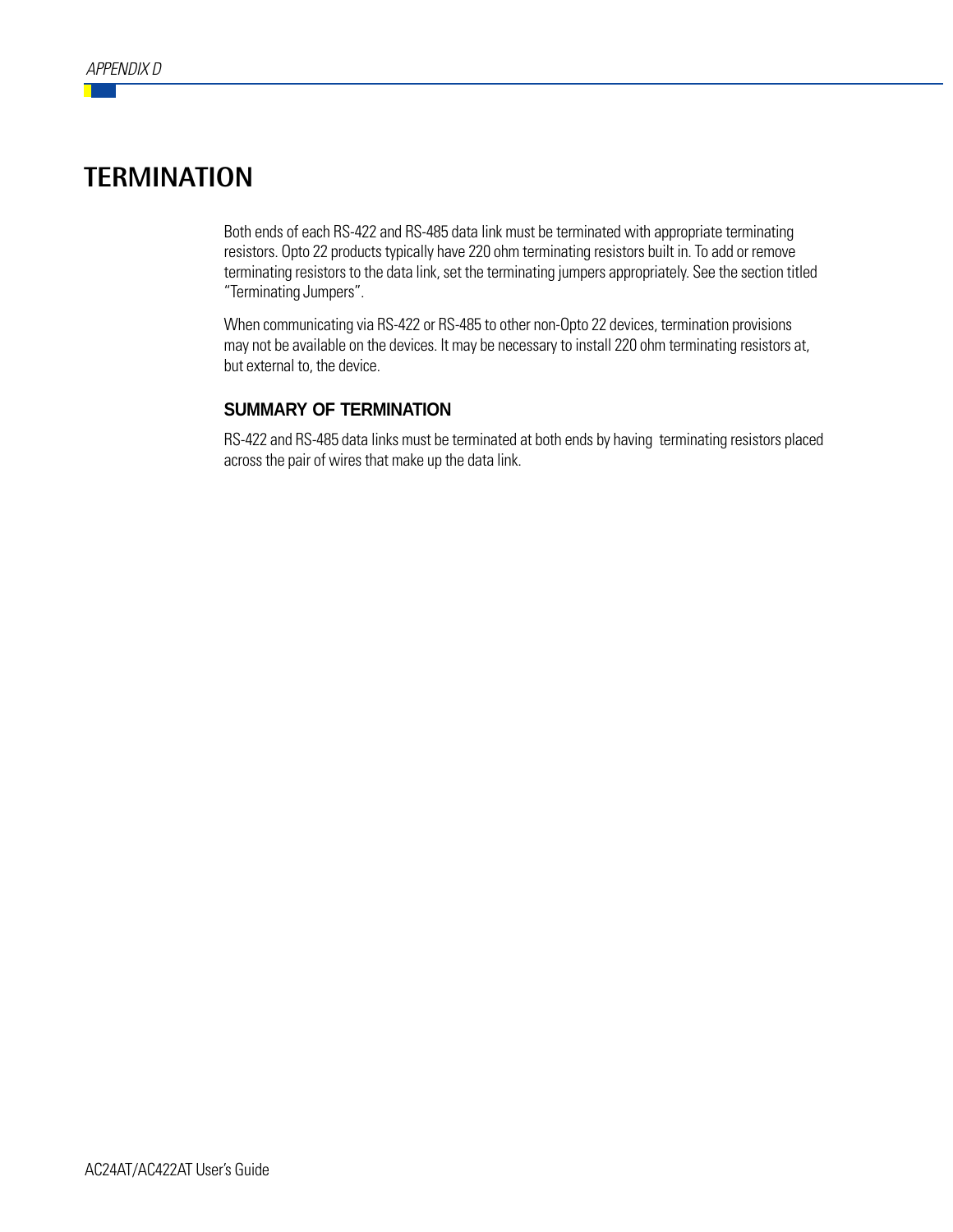## APPENDIX E

## **GLOSSARY OF TERMS AND ABBREVIATIONS**

**COMMUNICATION CABLE:** The cable which contains all of the necessary wires for the communication link. This includes one twisted pair of two wires for each data link as well as and additional single wire (typically from an additional twisted pair). The cable should also be shielded.

**COMMUNICATION LINK:** The overall communication network containing one or more data links.

**CTS:** Clear To Send. An RS-232 input signal indicating that it is OK to transmit data to another device.

**DATA+:** The "+" terminal of the data pair of wires. For RS-485, the same connection is typically used for TX and RX, so it is labeled "TX/RX+" or simply "Data+". For RS-422, this could be TX+ or RX+.

**DATA-:** The "-" terminal of the data pair of wires. For RS-485, the same connection is typically used for TX and RX, so it is labeled "TX/RX-" or simply "Data-". For RS-422, this could be TX- or RX-.

**DATA LINK:** A single twisted pair of two wires for carrying data.

**FH:** From Host. This terminology is used with Optomux to identify the receiver terminals that are used to connect the communication cable coming from the TO terminals of the host device (or previous Optomux brain board).

**FO:** From Optomux. This terminology is used with Optomux to identify the receiver terminals that are used to connect the communication cable coming from the TH terminals of the next Optomux brain board.

**FULL-DUPLEX:** A form of communication allowing two devices on the same communication link to transmit at the same time. Telephones are a common example of this. Most full-duplex devices only use two data links (e.g. RS-485 4-wire mode).

**HALF-DUPLEX:** A form of communication allowing only one device on a communication link to transmit at a time. Most half-duplex devices only use a single data link (e.g. RS-485 2-wire mode).

**IRQ:** Interrupt Request line.

**MASTER:** A host device used for polling slaves on a Master/Slave communication link. The master device sends commands to the various slave devices on the network, one at a time. By controlling communications in this manner, multiple slave can reside on the same network without having two devices trying to communicate at the same time.

**REC:** Receive. This abbreviation is used with the adapter card to indicate the receiver terminals. Synonymous with RX.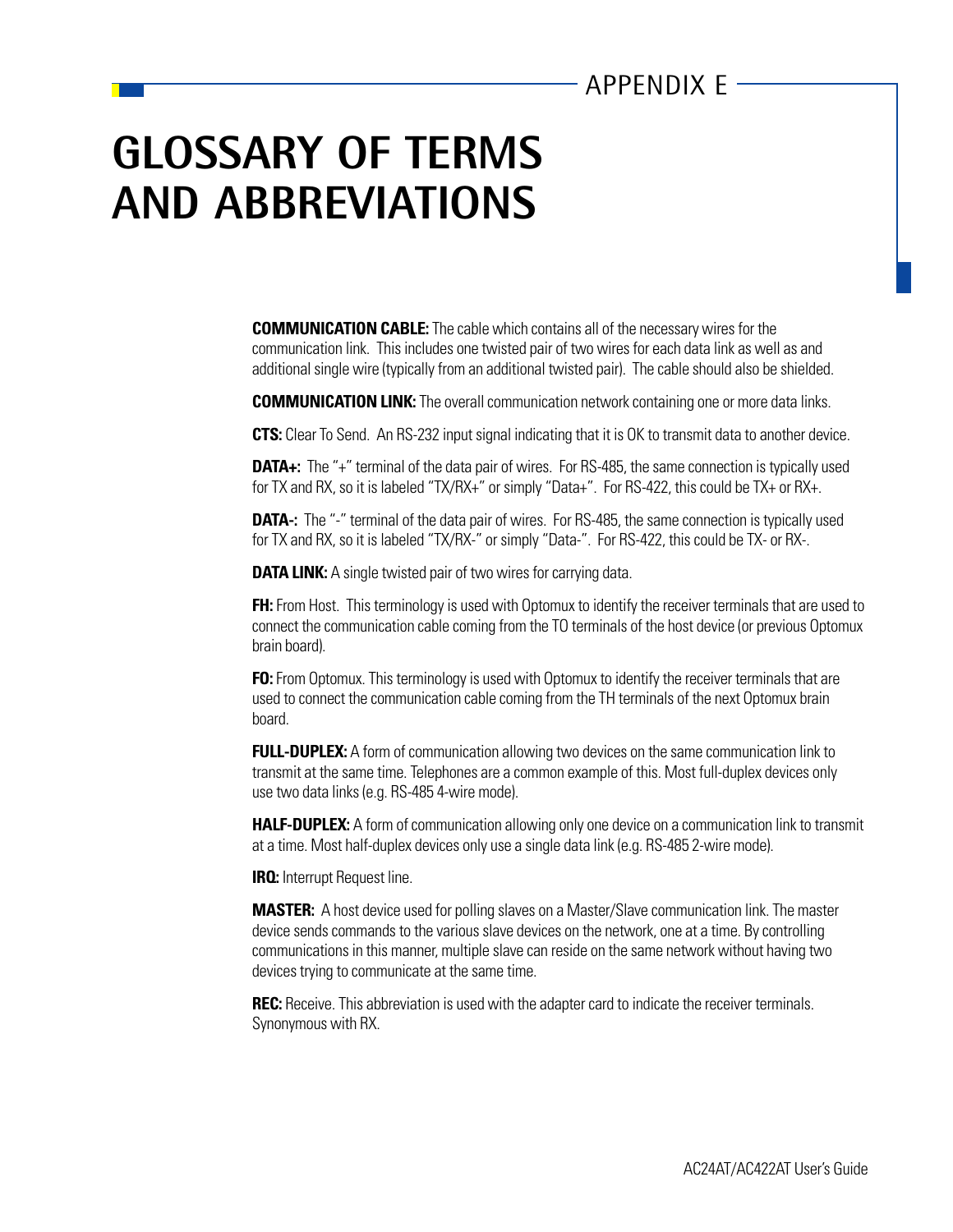**RS-422:** A communication standard based on the differential voltage between the two wires in a twisted pair. Because RS-422 is based on differential voltages, it provides a high degree of noise immunity. An RS-422 data link allows only one transmitter; however, multiple receivers are allowed. One-way RS-422 communication can be accomplished with a single data link (one twisted pair). Two-way RS-422 communication requires two data links (two twisted pairs as part of a communication cable). Because RS-422 only allows one transmitter per data link, RS-422 is commonly used for point-to-point communications between two devices.

**RS-422/485:** A communication link composed of one RS-422 data link and one RS-485 data link. The RS-422 data link connects the transmitter of the host or master device to the receivers of the slave devices. The RS-485 data link connects the transmitters of the slave devices to the receiver of the host/master device. This is an example of full-duplex communications.

**RS-485:** A communication standard based on the differential voltage between the two wires in a twisted pair. Because RS-485 is based on differential voltages, it provides a high degree of noise immunity. An RS-485 data link allows multiple transmitters and multiple receivers. Two-way RS-485 communication requires only one data link (a single twisted pair as part of a communication cable).

**RS-485 2-WIRE MODE:** RS-485 two-way communications accomplished with a single data link (a single twisted pair as part of a communication cable). This is an example of half-duplex communications.

**RS-485 4-WIRE MODE:** RS-485 two-way communications accomplished with two RS-485 data links (two twisted pairs as part of a communication cable). This is an example of full-duplex communications.

**RTS:** Request To Send. This is an RS-232 signal and is an output indicating the device would like permission to transmit.

**RX:** Receive. Synonymous with REC.

**SLAVE:** A device on a Master/Slave communication network that only responds to requests from the master (or host) device. Slave devices are not allowed to initiate communications.

**TH:** To Host. This terminology is used with Optomux to identify the transmitter terminals that are used to connect the communication cable going to the FO terminals of the host device (or previous Optomux brain board).

**TO:** To Optomux. This terminology is used with Optomux to identify the transmitter terminals that are used to connect the communication cable going to the FH terminals of the next Optomux brain board.

**TX:** Transmit. Synonymous with XMT.

**XMT:** Transmit. This abbreviation is used with the adapter card to indicate the transmitter terminals. Synonymous with TX.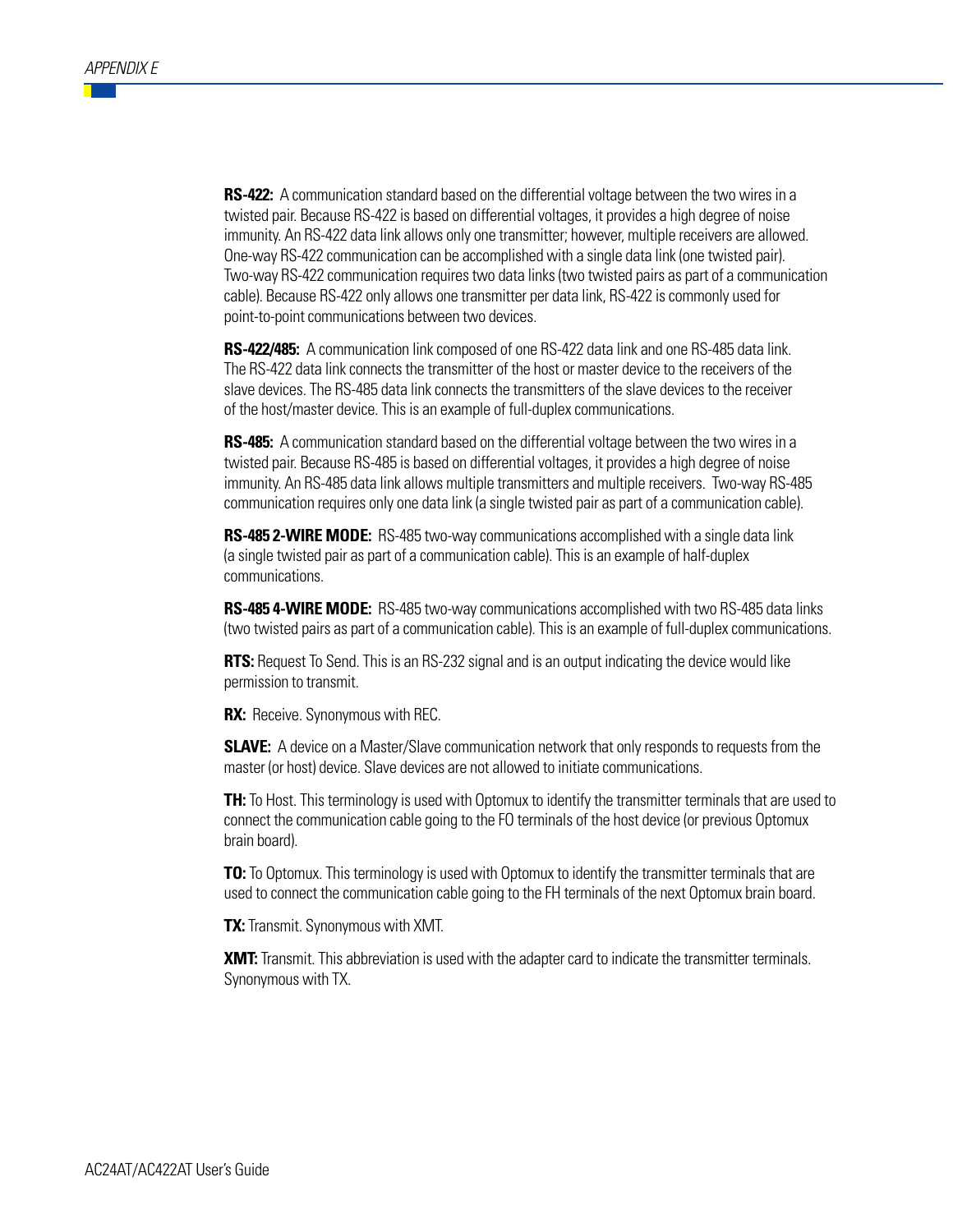## **PRODUCT SUPPORT**

If you have any questions about this product, contact Opto 22 Product Support Monday through Friday, 8 a.m. to 5 p.m. Pacific Time.

| <b>Phone:</b>     | 800-TEK-OPTO (835-6786)<br>951-695-3080 |
|-------------------|-----------------------------------------|
| Fax:              | 951-695-3017                            |
| E-mail:           | support@opto22.com                      |
| Opto 22 Web site: | http://www.opto22.com                   |

When calling for technical support, be prepared to provide the following information about your system to the Product Support engineer:

- Software and version being used
- Controller firmware version
- PC configuration
- A complete description of your hardware and operating systems, including:
	- jumper configuration
	- accessories installed (such as expansion daughter cards)
	- type of power supply
	- types of I/O units installed
	- third-party devices installed (e.g., barcode readers)
- Specific error messages seen